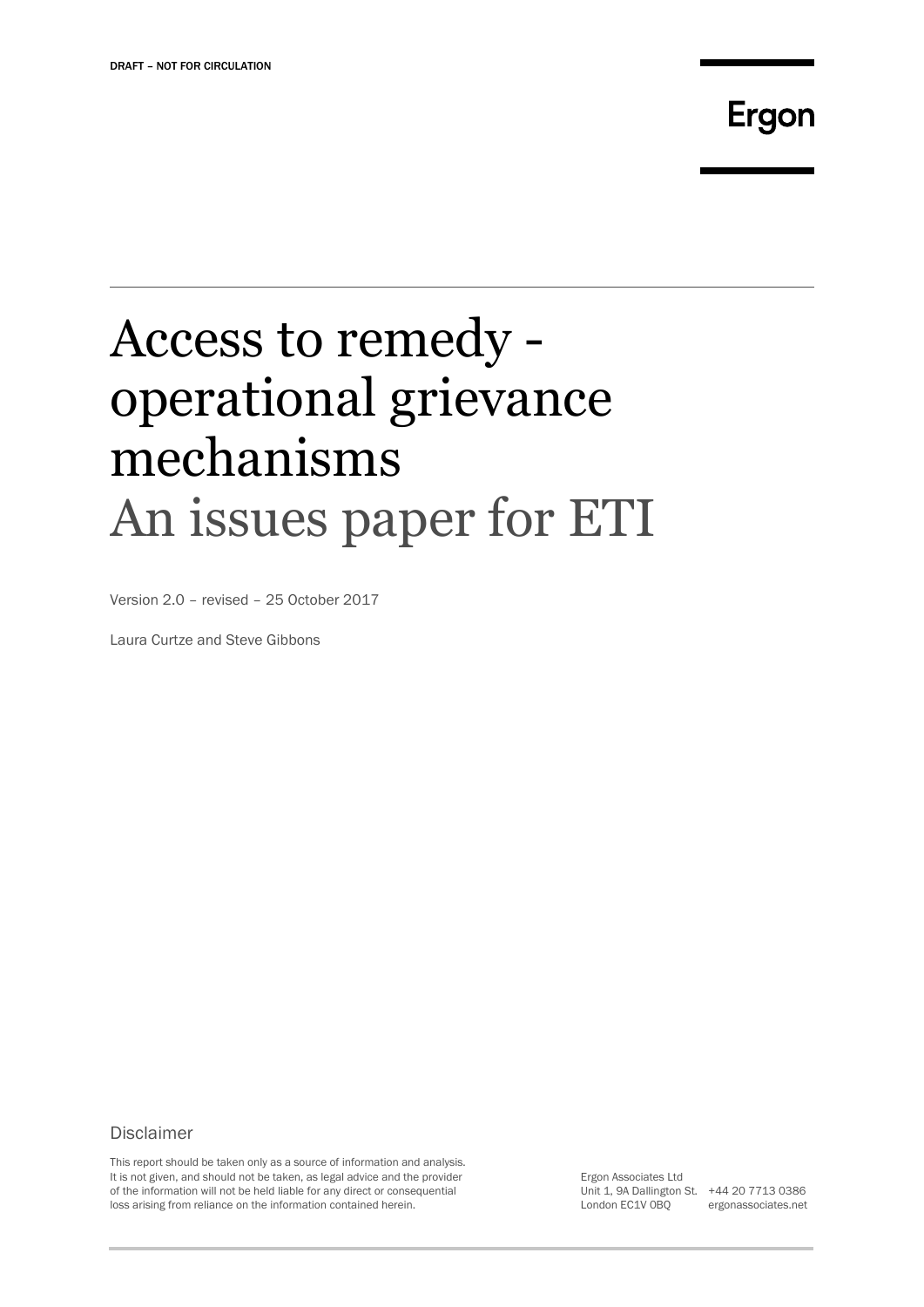## Executive Summary

Where a company has caused direct, negative impacts on workers' human rights through its activities, it should provide remedy to those affected. This forms part of companies' broader responsibility to respect human rights, as spelled out in the United Nations Guiding Principles on Business and Human Rights (UNGPs). The UNGPs encourage enterprises to establish, or participate in, effective operational-level, or company grievance mechanisms to support provision of such remedy. Similarly, industry, multi-stakeholder or other collaborative initiatives based on human rights standards can also provide grievance mechanisms that can be accessed by those impacted by companies' activities. This paper explores operational grievance mechanisms and access to remedy in global supply chains. Drawing upon practical examples and case studies, it discusses central principles with regard to the operation and design of supply chain grievance procedures and identifies key opportunities, challenges, and questions in relation to access to remedy for supply chain workers.

Many companies have a defined grievance policy for their direct employees. Moreover, trade unions and worker representatives can provide additional channels for workers to voice concerns. But what is the role of brands and retailers to provide grievance mechanisms in relation to issues that affect workers in their supply chain? The main responsibility for dealing with grievances of supply chain workers lies with the direct employer – which will be the supplier, or sometimes a contractor to that supplier – and typically, local or workplace-level grievance channels will be the most effective and accessible way for workers to seek redress. However, access to remedy through such routes is often limited in practice, while, at the same time, supply chain workers are among the rightsholder groups most vulnerable to negative impacts on their human rights. This can lead to a significant gap with regard to the provision of remedy for such impacts.

There are a number of ways in which brands and retailers can help bridge this gap and improve access to remedy in global supply chains. This includes the provision of formal, overarching grievance procedures for supply chain workers, as well as working with suppliers to build local grievance handling capacity. In addition, a number of multi-stakeholder initiatives and certification or standard bodies require the existence of workplace-level grievance mechanism in their codes or other governance documents, while others provide a recourse option to workers or their representatives for where grievance resolution at local level has failed or is impossible.

The structure and complexity of global supply chains poses a number of specific challenges to the design and implementation of effective grievance procedures. For example, in order to make sure that available mechanisms are known and accessible, it is important to provide sufficient resource and priority to communication and awareness-raising to ensure grievance channels are known and understood by workers. Moreover, with large companies there may be a range of potential routes that a grievance may be received, including official grievance mechanism contact points, but also ethical trade or human rights teams, corporate affairs, customer hotlines, worker hotlines, stakeholder engagement teams and direct relations with trade unions. It important to ensure that implementation is based on clear policies detailing how complaints received via different channels are subsequently dealt with, including clearly assigned responsibilities, internal reporting and escalation channels.

A key area for improvement of current and future approaches relates to putting in place systems to assess the *actual* impacts and outcomes of complaints procedures. There are a number of practical barriers, for example in relation to the resources and capacity required to implement a robust monitoring framework, including independent assessments or validation of impact and effectiveness, especially for remedial actions that span a medium- to longer-term period.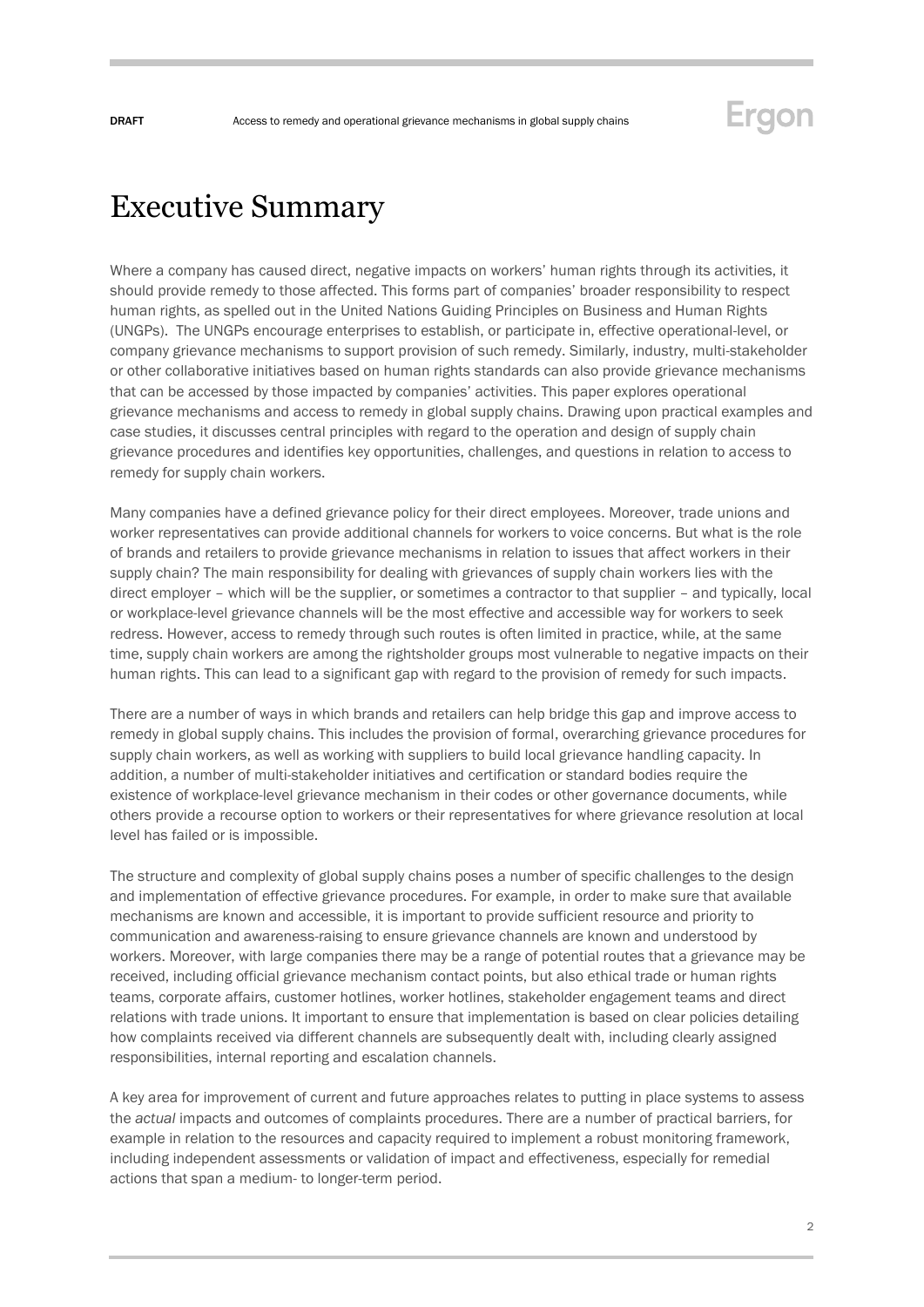

## **Contents**

| 1.      | Key concepts and scope                                                                              | 4  |  |
|---------|-----------------------------------------------------------------------------------------------------|----|--|
| 1.1     | What do we mean by remedy?                                                                          | 4  |  |
| $1.2\,$ | What do we mean by operational grievance mechanisms and what is their role in relation to remedy? 5 |    |  |
| 2.      | Enhancing access to remedy in global supply chains - benefits and drivers                           | 7  |  |
| 2.1     | Early identification and monitoring of human rights risks                                           | 7  |  |
| 2.2     | Early resolution of disputes                                                                        | 7  |  |
| 2.3     | Meet growing expectations from various stakeholders                                                 | 8  |  |
| 3.      | Structure and scope of different approaches                                                         | 9  |  |
| 3.1     | Direct workplace grievance mechanisms                                                               | 9  |  |
| 3.2     | Supply chain and other pressure to support direct workplace grievance mechanisms                    | 10 |  |
| 3.3     | Supply chain grievance mechanisms                                                                   | 13 |  |
| 3.4     | Grievance mechanisms linked to MSIs, sector-wide initiatives and certification bodies               | 14 |  |
| 4.      | In practice: Case studies of supply chain grievance mechanisms                                      | 16 |  |
| 4.1     | LOCOG Complaints and Dispute Resolution Mechanism                                                   | 16 |  |
|         | 4.2 Adidas Third Party Complaints Procedure                                                         | 23 |  |
| 5.      | <b>Implementation issues</b>                                                                        | 29 |  |
| 5.1     | Communication about existence of the mechanism                                                      | 29 |  |
| 5.2     | Different ways of initiating a mechanism                                                            | 31 |  |
| 5.3     | Identifying desired and possible outcomes                                                           | 32 |  |
| 5.4     | Defining the best approach to a grievance                                                           | 34 |  |
| 5.5     | Monitoring and assessing impacts and effectiveness                                                  | 35 |  |
| 6.      | Key discussion questions and strategic considerations                                               | 37 |  |
| 6.1     | On different types of approaches                                                                    | 37 |  |
| 6.2     | On the implementation of mechanisms                                                                 | 37 |  |
| 6.3     | On the design of mechanisms                                                                         | 37 |  |
| 7.      | <b>Bibliography</b>                                                                                 | 38 |  |
| 7.1     | Information and policies on mechanisms by companies, MSIs and certifiers                            | 38 |  |
| 7.2     | Books, articles and reports                                                                         | 40 |  |
|         | <b>Annexes</b>                                                                                      | 43 |  |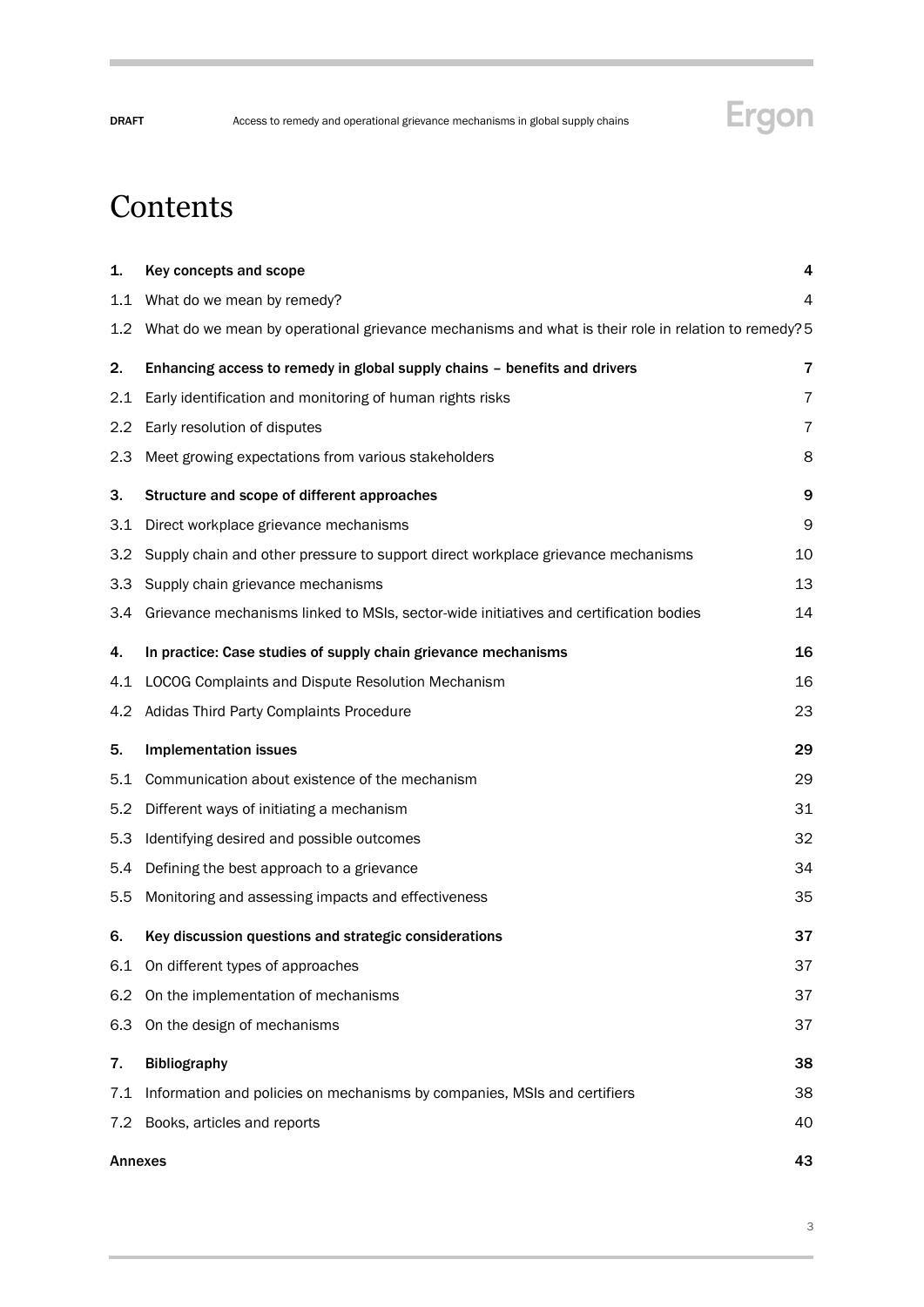## <span id="page-3-0"></span>1. Key concepts and scope

The purpose of this paper is to consider the issues and questions related to access to remedy and the establishment and operation of 'operational grievance mechanisms' in the context of global supply chains. This is a key part of companies' responsibility to develop and support remedy for rightsholders whose human rights are adversely affected by business activities, as envisaged by the United Nations Guiding Principles on Business and Human Rights (UNGPs).<sup>1</sup> It is meant to stimulate discussion and debate, rather than be the final word on the subject.

### <span id="page-3-1"></span>1.1 What do we mean by remedy?

While the UNGPs require companies to take appropriate steps to respect human rights, particularly through adopting policies, carrying out due diligence and taking steps to mitigate any potential negative human rights impacts, they also state that there is a shared responsibility between governments and the private sector to remediate any actual harm.

Remedy and remediation can be defined in various ways: According to the UN Office of the High Commissioner for Human Rights' (OHCHR) interpretive guide of the UNGPs, "remediation and remedy refer both to the process of providing remedy for an adverse human rights impact and the substantive outcomes that can counteract, or make good, the adverse impact."<sup>2</sup>

#### Remedy as an outcome…

… describes actions that a company takes in order to reverse, or fix, negative impacts on workers. What constitutes an appropriate remedy for a given situation is highly context-specific and deciding on it requires careful consideration of the facts of an individual grievance, the background and local context, as well as the rightsholders' perspective on what would be appropriate. Unsurprisingly, then, there is limited insight into how effectiveness of remedies can be assessed beyond the examination of individual cases.3 Remedy for human rights can take various forms. In a workplace context, these could include, for instance, compensation, payment of money owed (e.g. back pay, overtime pay), reversal of an employment decision (e.g. where a worker was unfairly dismissed), removal from work and education for underage workers, or an apology. The outcome of a grievance mechanism may also give rise to actions which are not strictly remedy for past harm, but aimed at preventing future similar negative impacts, for example: training of managers; promotion of information about workers' rights; disclosure of supply chain locations; opening up future promotion opportunities to disadvantaged groups.

Remedy as a process…

Ergon

<sup>1</sup> UN Office of the High Commissioner for Human Rights (OHCHR), 2011, *UN Guiding Principles on Business and Human Rights*, at[: http://www.ohchr.org/Documents/Publications/GuidingPrinciplesBusinessHR\\_EN.pdf](http://www.ohchr.org/Documents/Publications/GuidingPrinciplesBusinessHR_EN.pdf)

<sup>2</sup> See UN Office of the High Commissioner for Human Rights (OHCHR), 2012, *The corporate responsibility to respect human rights – an interpretive guide*, at[: http://www.ohchr.org/Documents/Publications/HR.PUB.12.2\\_En.pdf.](http://www.ohchr.org/Documents/Publications/HR.PUB.12.2_En.pdf)

<sup>3</sup> But for a recent attempt of developing criteria to assess effectiveness of remedies provided by business see Thompson, B., 2017, *Determining criteria to evaluate outcomes of business' provision of remedy: Applying a human rights-based approach*, Business & Human Rights Journal, 2/2017, pp. 55-85.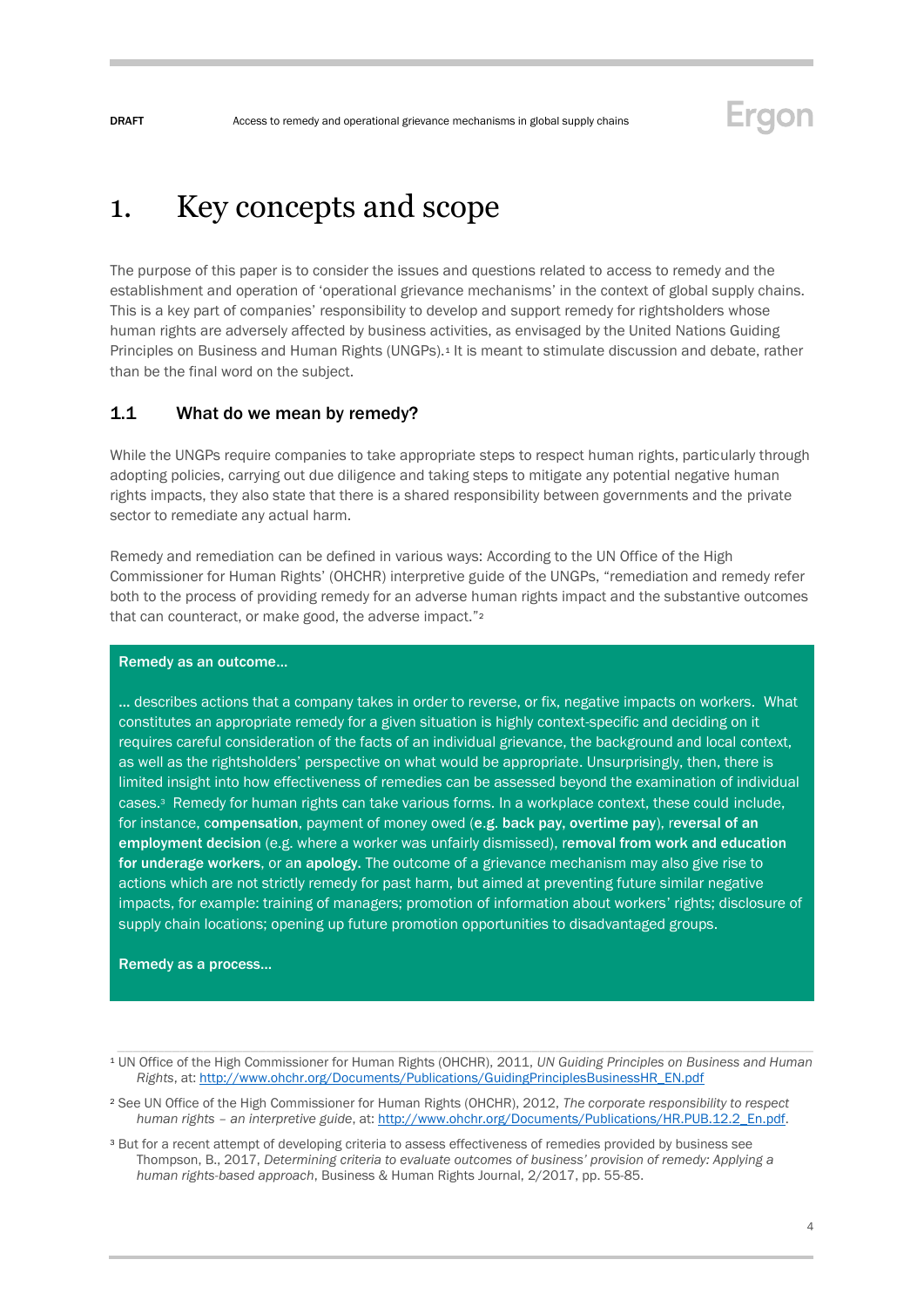

… refers to the process of providing remedy for an adverse human rights impact. As such, it includes the way in which a company deals with cases where workers' human rights impacts have been negatively impacted, including not only the decisions it takes on remedy, but also the way in which it enables those who have been impacted to seek remedy. Providing or facilitating access to remedy is closely linked to the provision of remedy itself, but it is not the same.<sup>4</sup>

## <span id="page-4-0"></span>1.2 What do we mean by operational grievance mechanisms and what is their role in relation to remedy?

The UNGPs define operational grievance mechanisms as being "accessible directly to individuals and communities who may be adversely impacted by a business enterprise. They are typically administered by enterprises, alone or in collaboration with others, including relevant stakeholders. They may also be provided through recourse to a mutually acceptable external expert or body. They do not require that those bringing a complaint first access other means of recourse. They can engage the business enterprise directly in assessing the issues and seeking remediation of any harm."

### 1.2.1 Company grievance mechanisms

The UNGPs state that in order "to make it possible for grievances to be addressed early and remediated directly, business enterprises should establish or participate in effective operational-level grievance mechanisms for individuals and communities who may be adversely impacted."

In a supply chain context, company grievance mechanism for workers can be broadly split between two types:

- Those which operate at a **direct or workplace** level (i.e. those operated by suppliers) and
- Those which operate across  $a$  sometimes lengthy  $-$  supply chain, which may cross international borders (i.e. mechanisms operated by buyers).

### 1.2.2 Multi-stakeholder and sector initiatives

In relation to Multi-Stakeholder Initiatives (MSIs) and sector-based initiatives, the UNGPs include a broad statement that "industry, multi-stakeholder and other collaborative initiatives that are based on respect for human rights-related standards should ensure that effective grievance mechanisms are available".

Different MSIs have different approaches to grievance mechanisms: Some MSIs provide for the former, some for the latter, some for both and some, like ETI, neither.

### 1.2.3 Effectiveness criteria for operational grievance mechanisms

Operational-level grievance mechanisms should include a defined process for the reception, assessment and investigation of grievances, as well as for the way in which decisions on remedy are to be made and

<sup>4</sup> The UN Working Group on the issue of human rights and transnational corporations and other business enterprises discusses these interrelated concepts in its most recent report to the UN General Assembly: UN General Assembly (UNGA), 2017, *Report of the Working Group on the issue of human rights and transnational corporations and other business enterprises*, A/72/162, at[: http://undocs.org/A/72/162](http://undocs.org/A/72/162)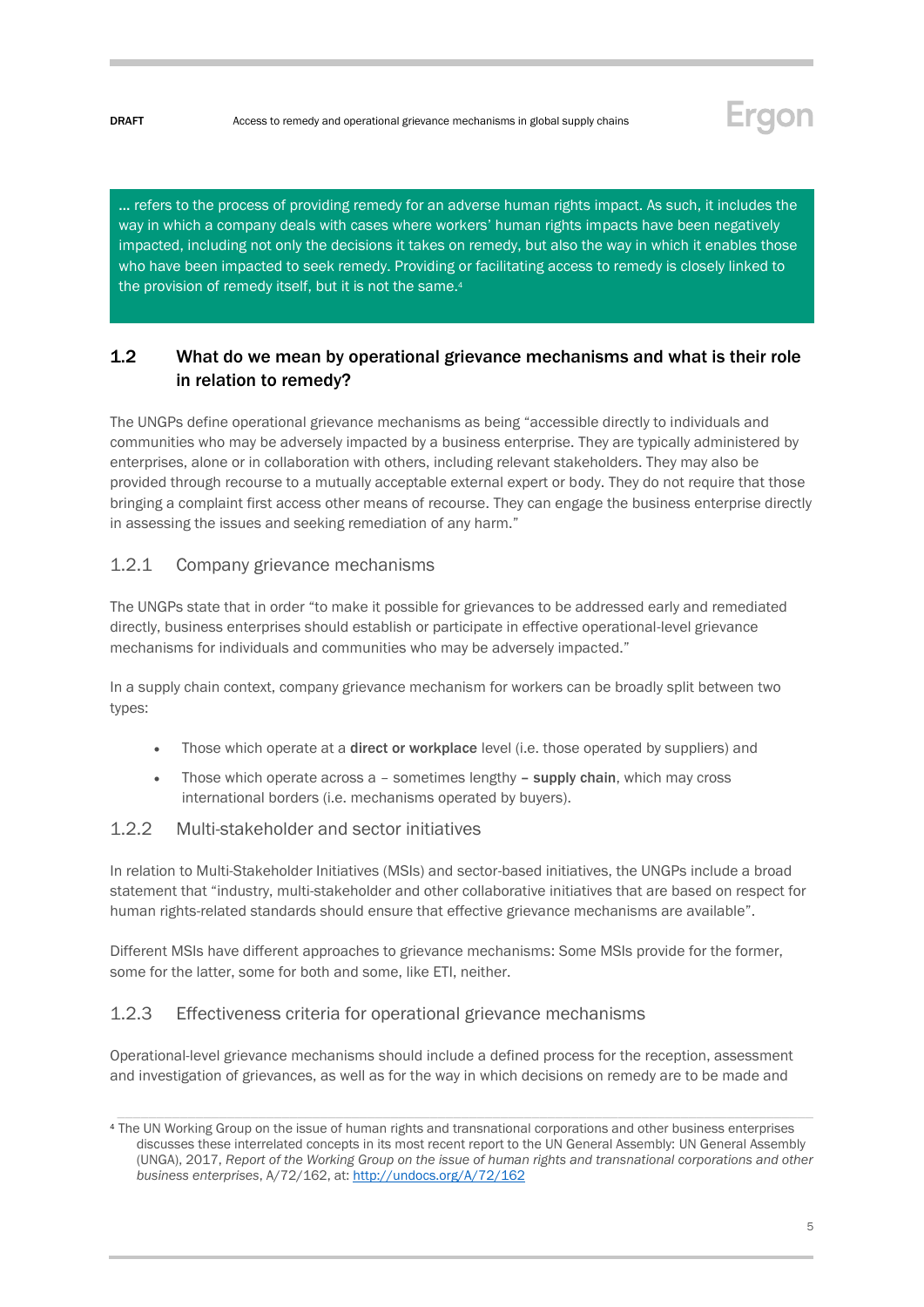

implemented. These can be captured in a formal policy or procedure, which assigns responsibility for the procedure (or parts thereof) within the business. According to the UNGPs, effective operational level grievance mechanisms should be:



Operational-level grievance mechanisms are one defined way in which companies and other organisations can provide access to remedy for victims of human rights violations. It is, however, not the only way remedy can also be the result of an informal process or ad-hoc decisions, without going through a formal process of dispute and grievance resolution. In addition, there are state-based judicial and non-judicial processes through which victims can seek redress.<sup>5</sup>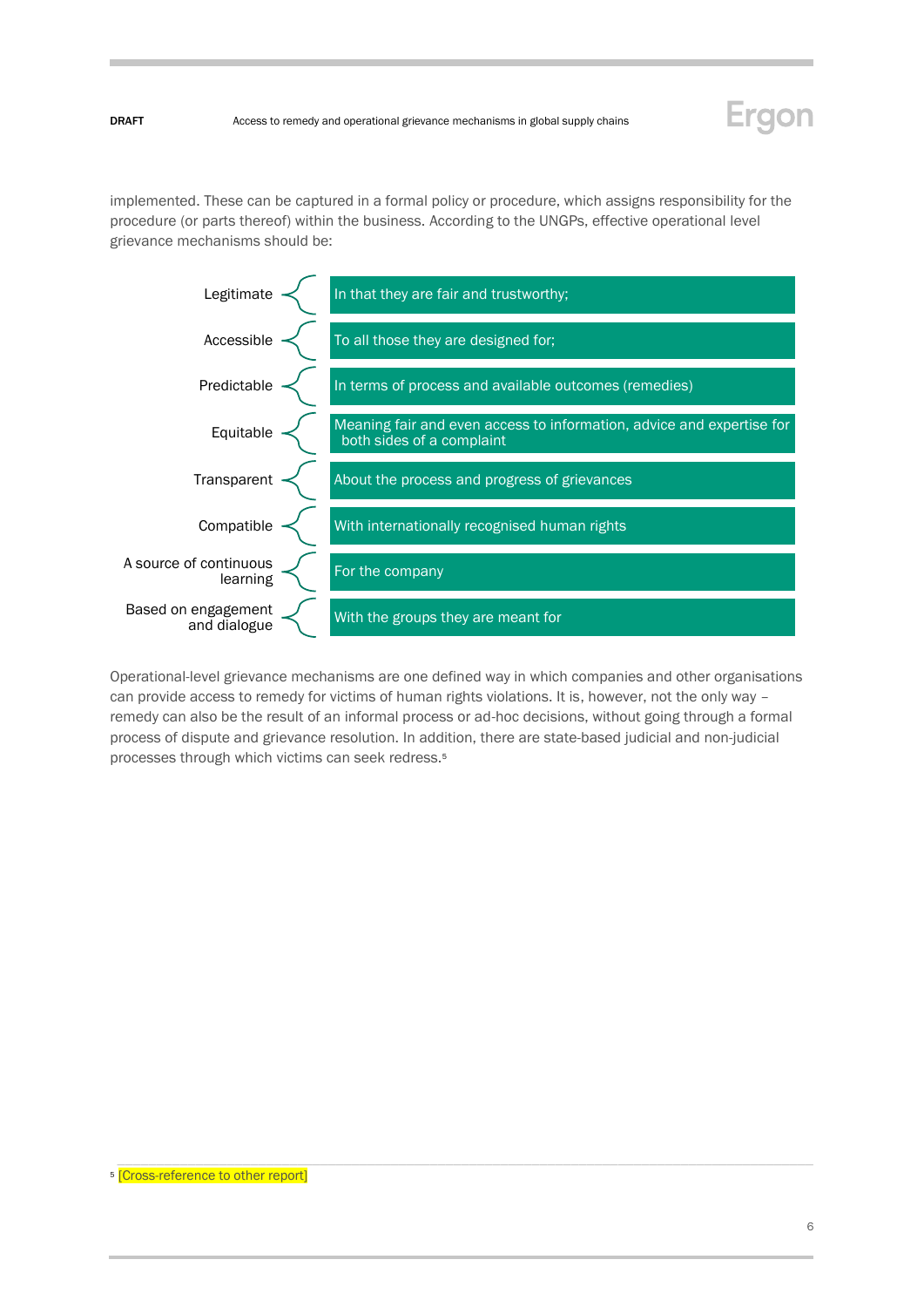## Ergon

## <span id="page-6-0"></span>2. Enhancing access to remedy in global supply chains – benefits and drivers

Besides providing remedy to the individual, having an effective process in place to address and remediate human rights grievances can also have important benefits for businesses involved in global supply chains – both suppliers and buyers.<sup>6</sup>

### <span id="page-6-1"></span>2.1 Early identification and monitoring of human rights risks

Not only can effective grievance mechanisms help prevent human rights violations in the first place, but they also constitute an important source of information on human rights risks. Monitoring the kinds of complaints being raised enables businesses to identify new, emerging or endemic issues early on, as well as to assess the effectiveness of existing mitigation actions and take additional steps if necessary, thus directly feeding into broader human rights due diligence processes.



Ways in which operational grievance mechanisms relate to and feed into human rights due diligence processes

Effective mechanisms to handle human rights grievances and complaints

## <span id="page-6-2"></span>2.2 Early resolution of disputes

Facilitating access to remedy to supply chain workers can also help in resolving issues before they escalate into more lengthy and complex disputes that may come at a high cost, predominantly for the worker but also the supplier, and, ultimately, the buyer. While there is very limited information available on cost-benefit analyses for grievance mechanisms, existing evidence points to significant, potential savings related to

<sup>6</sup> Guidance by the IFC-World Bank CAO and the UK Equality and Human Rights Commission also discuss potential benefits associated with effective human rights grievance handling (though not limited to supply chain contexts). See Office of the Compliance Advisor / Ombudsman (CAO), 2016, *Grievance Mechanism Toolkit – Purpose, Design and Implementation*, at[: https://www.cao-grm.org/purpose-design-and-implementation#section-3;](https://www.cao-grm.org/purpose-design-and-implementation#section-3) Equality and Human Rights Commission (EHRC), 2017, *Handling and resolving human rights complaints about your business,*  at: [https://www.equalityhumanrights.com/en/advice-and-guidance/handling-and-resolving-human-rights](https://www.equalityhumanrights.com/en/advice-and-guidance/handling-and-resolving-human-rights-complaints-about-your-business)[complaints-about-your-business](https://www.equalityhumanrights.com/en/advice-and-guidance/handling-and-resolving-human-rights-complaints-about-your-business)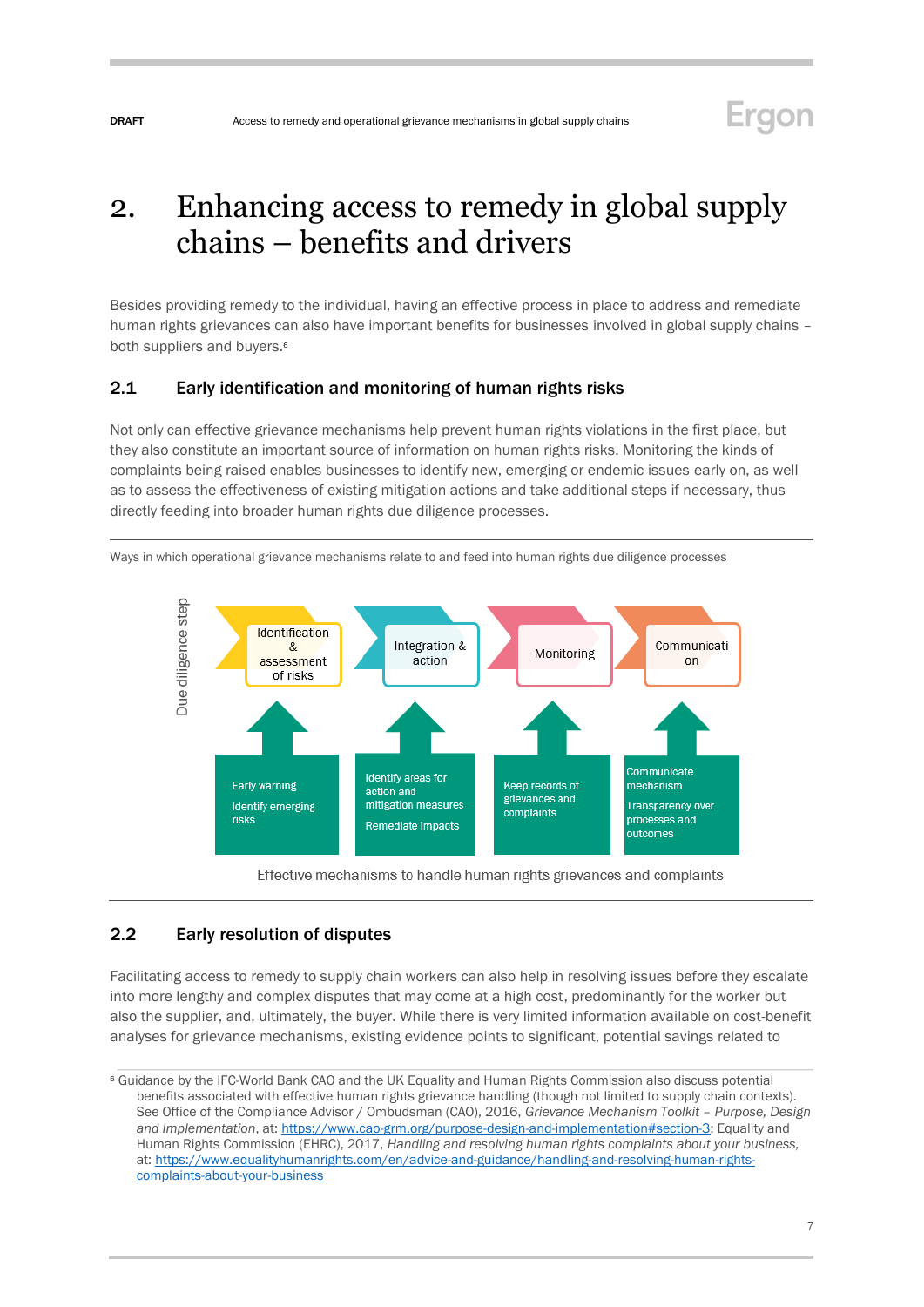

effective, and early, resolution of disputes. A 2014 study on the extractive sector, for instance, found that costs from disruptions related to community conflicts can range from USD10,000 of USD 50,000 per day during exploration, and rise up to USD20 million a week during operation.<sup>7</sup>

### <span id="page-7-0"></span>2.3 Meet growing expectations from various stakeholders

There are growing expectations from various stakeholders on the ways in which companies promote access to remedy in their supply chains. Operational grievance mechanisms for supply chain workers are specifically covered by key benchmarking initiatives on corporate sustainability and responsibility, including:

- The Corporate Human Rights Benchmark dedicates one of six measurement themes to remedies and grievance mechanisms;<sup>8</sup>
- The Fashion Transparency Index includes an assessment of the degree to which brands disclose their supply chain grievance and remediation policies;<sup>9</sup>
- The Know the Chain Benchmark includes an indicator on supply chain grievance mechanisms as part of its worker voice category;<sup>10</sup> and
- The Dow Jones Sustainability Index has no indicator on grievance mechanisms, but expects companies to report on remediation actions taken, including in relation to their supply chains.<sup>11</sup>

An analysis by the International Corporate Accountability Roundtable of countries' National Action Plans on the implementation of the UNGPs (NAPs) published to date notes that recent NAPs tend to make more reference to the provision of remedy for corporate human rights impacts.<sup>12</sup> While the researchers note that most NAPs do not provide a great level of detail or specification in terms of commitments by states to improve access to remedy, this development is notable and reflects the increasing level of attention attributed to access to remedy, especially in global supply chains.

- <sup>8</sup> Corporate Human Rights Benchmark (CHRB), 2016, *2016 Pilot Methodology,* at: [https://www.corporatebenchmark.org/sites/default/files/2017-03/CHRB\\_methodology\\_singles.pdf](https://www.corporatebenchmark.org/sites/default/files/2017-03/CHRB_methodology_singles.pdf)
- <sup>9</sup> Fashion Revolution, 2017, *Fashion Transparency Index 2017*, at: https://issuu.com/fashionrevolution/docs/fr\_fashiontransparencyindex2017?e=25766662/47726047

<sup>10</sup> Methodology for the respective sector benchmarks can be found at Know the Chain, 2016, *Food & Beverage Benchmark Findings Report,* at[: https://knowthechain.org/wp-content/plugins/ktc](https://knowthechain.org/wp-content/plugins/ktc-benchmark/app/public/images/benchmark_reports/KTC_Food_Beverage_Findings_Report_October.pdf)[benchmark/app/public/images/benchmark\\_reports/KTC\\_Food\\_Beverage\\_Findings\\_Report\\_October.pdf](https://knowthechain.org/wp-content/plugins/ktc-benchmark/app/public/images/benchmark_reports/KTC_Food_Beverage_Findings_Report_October.pdf) and Know The Chain, 2016, *Apparel & Footwear Benchmark Findings Report,* at[: https://knowthechain.org/wp](https://knowthechain.org/wp-content/plugins/ktc-benchmark/app/public/images/benchmark_reports/KTC_A&F_ExternalReport_Final.pdf)[content/plugins/ktc-benchmark/app/public/images/benchmark\\_reports/KTC\\_A&F\\_ExternalReport\\_Final.pdf](https://knowthechain.org/wp-content/plugins/ktc-benchmark/app/public/images/benchmark_reports/KTC_A&F_ExternalReport_Final.pdf)

<sup>11</sup> RobecoSAM, 2017, *RobecoSAM Corporate Sustainability Assessment 2017 – Methodology and Score Changes Review*, at[: http://www.robecosam.com/images/CSA\\_2017\\_Annual\\_Scoring\\_Methodology\\_Review.pdf](http://www.robecosam.com/images/CSA_2017_Annual_Scoring_Methodology_Review.pdf)

<sup>7</sup> Davis, R. & Franks, D., 2014, *Costs of company-community conflict in the extractive sector,* Harvard Kennedy School Corporate Social Responsibility Initiative, Shift and the University of Queensland, at: [https://sites.hks.harvard.edu/m-rcbg/CSRI/research/Costs%20of%20Conflict\\_Davis%20%20Franks.pdf](https://sites.hks.harvard.edu/m-rcbg/CSRI/research/Costs%20of%20Conflict_Davis%20%20Franks.pdf)

<sup>12</sup> International Corporate Accountability Roundtable (ICAR), 2017, *Assessments of existing National Action Plans (NAPs) on Business and Human Rights,* August 2017 Update, at: [https://static1.squarespace.com/static/583f3fca725e25fcd45aa446/t/599c543ae9bfdf40b5b6f055/1503417](https://static1.squarespace.com/static/583f3fca725e25fcd45aa446/t/599c543ae9bfdf40b5b6f055/1503417406364/NAP+Assessment+Aug+2017+FINAL.pdf) [406364/NAP+Assessment+Aug+2017+FINAL.pdf](https://static1.squarespace.com/static/583f3fca725e25fcd45aa446/t/599c543ae9bfdf40b5b6f055/1503417406364/NAP+Assessment+Aug+2017+FINAL.pdf)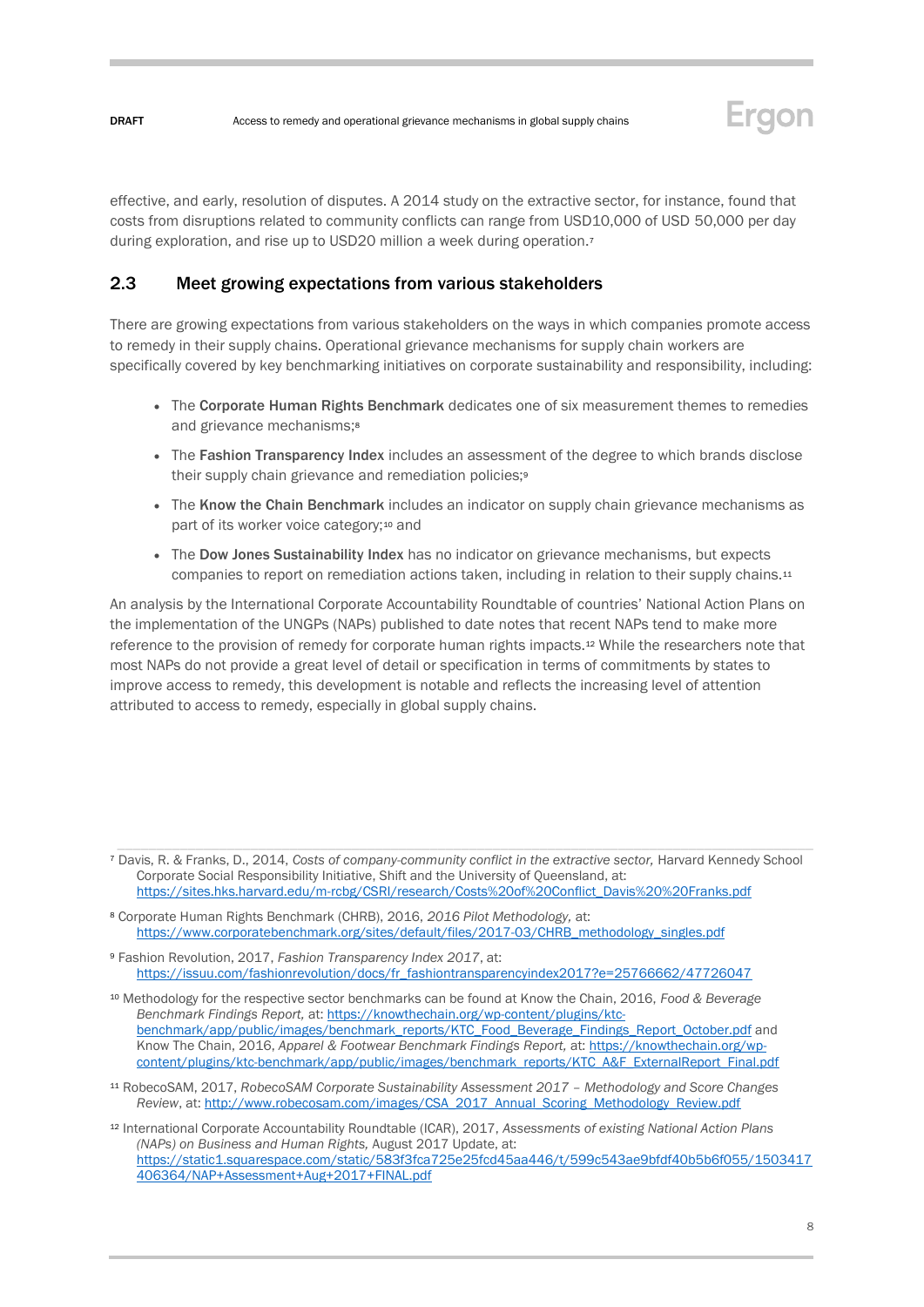## <span id="page-8-0"></span>3. Structure and scope of different approaches

There are a number of ways in which companies can provide access to remedy and operational grievance mechanisms for supply chain workers. Often, different mechanisms may be available at different levels.

In most cases, local solutions – dealing with grievances at workplace-level – will be best suited to this task. There may be situations, however, where local mechanisms are absent or fail to resolve a grievance in an appropriate way. In these instances, there may be a case for supply chain grievances to be raised directly with mechanisms operated by buyers, MSIs or other initiatives. In addition, these organisations may work with suppliers to enhance their ability to handle and resolve staff complaints, or they may formally require suppliers to have workplace grievance mechanisms in place. The figure below presents an overview typology of these different approaches, each of which is discussed in more detail below.



Typology of different approaches to grievance mechanisms and access to remedy in a supply chain setting

### <span id="page-8-1"></span>3.1 Direct workplace grievance mechanisms

Mechanisms which provide that employees can raise issues directly with their own employer are the most accessible and obvious form of operational grievance mechanisms for workers. In most cases, trying to resolve issues where they arise – that is, in the employment relationship between the worker and the supplier – will be the most appropriate and effective way to facilitate access to remedy. As direct employers, suppliers bear the primary responsibility for addressing labour rights-related grievances of their workforce. Moreover, workers may feel more confident to raise grievances locally, using the channels that they are familiar with. Available evidence, for example from research into human rights grievance handling

 $\overline{Q}$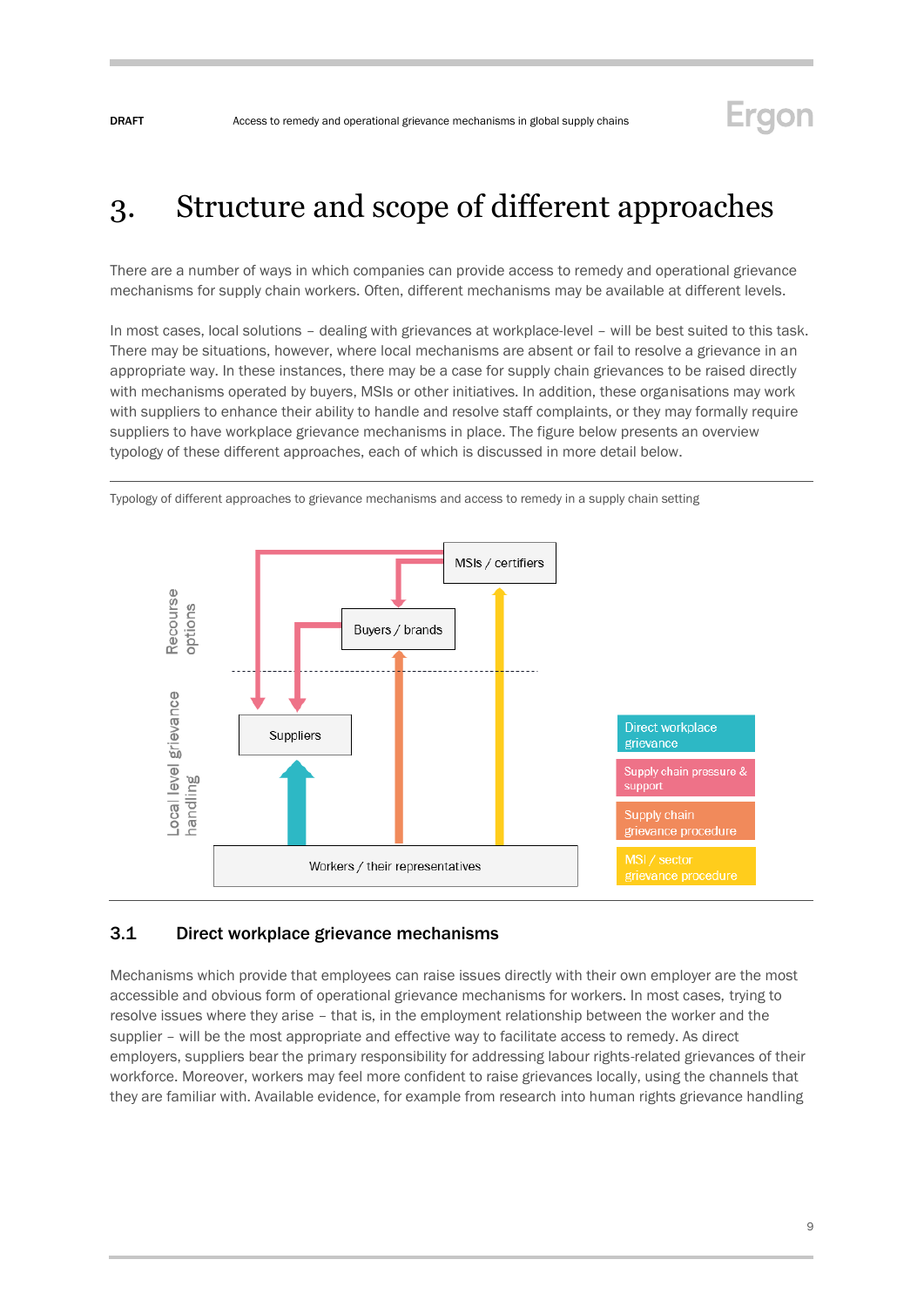

in the Indian tea sector, shows that most workers will approach their managers or supervisors on an estate if they are worried or would like to complain.<sup>13</sup>

Grievance mechanisms at workplace level may take one or more of a number of forms. These can include:

- Structured mechanisms where workers lodge grievances and these are dealt with through defined procedures by management;
- Complaints to joint committees constituted between workers and management; or
- Complaint boxes or hotlines.

Not all of the above will provide clear response and potential remedy for workers, which are two of the key characteristics of an effective grievance mechanism. For example, complaint boxes or hotlines usually serve the purpose of identifying issues, not necessarily of following-up on and resolving individual grievances. However, there are situations where there is a defined procedure on how to register and followup on concerns reported through worker hotlines.

Suppliers' grievance and complaints procedures for their direct workforce are particularly well-suited to deal with more routine issues, such as a late payment of wages. However, their effectiveness especially in addressing more serious and widespread issues may be challenged by a number of factors, including a lack of knowledge, capacity and willingness on the part of suppliers in addressing complex grievances, a lack of awareness of their rights on the part of workers, as well as power imbalances between workers and management, with workers unable or unwilling to raise issues out of fear of retribution or losing their job.

#### Site-wide mechanisms – including contractors and agents

Another approach to taking grievances which goes more broadly than just covering the relationship between directly employed workers and their employer is where a site wide mechanism is established. This is most obviously the case in construction-based projects where safety-driven processes are established to allow workers to raise issues about conditions on site, regardless of who formally employs them. This is often easier in the context of safety as national law will often provide that the controlling company on a site is responsible for the safety of all workers – and visitors – to the site either completely or jointly with a worker's employer.

One provision which supports the development of such a mechanism is contained in IFC PS2 (see below for more details) and provides that companies should ensure that workers employed by contractors have access to a grievance mechanism, preferably through their direct employer – the contractor – or, if there is no effective contractor mechanism, the project sponsor / operator.

## <span id="page-9-0"></span>3.2 Supply chain and other pressure to support direct workplace grievance mechanisms

There are a number of ways in which retailers, brands and other organisations, such as MSIs and certifiers, can encourage suppliers to establish and promote effective grievance mechanisms to deal with negative human rights impacts. While not amounting to grievance mechanisms themselves, such approaches can be

<sup>13</sup> Macdonald, K. & Balaton-Chrimes, S., 2016, *Human rights grievance-handling in the Indian tea sector,* Corporate Accountability Research, via[: http://corporateaccountabilityresearch.net/njm-project-publications/#njr-reports](http://corporateaccountabilityresearch.net/njm-project-publications/#njr-reports)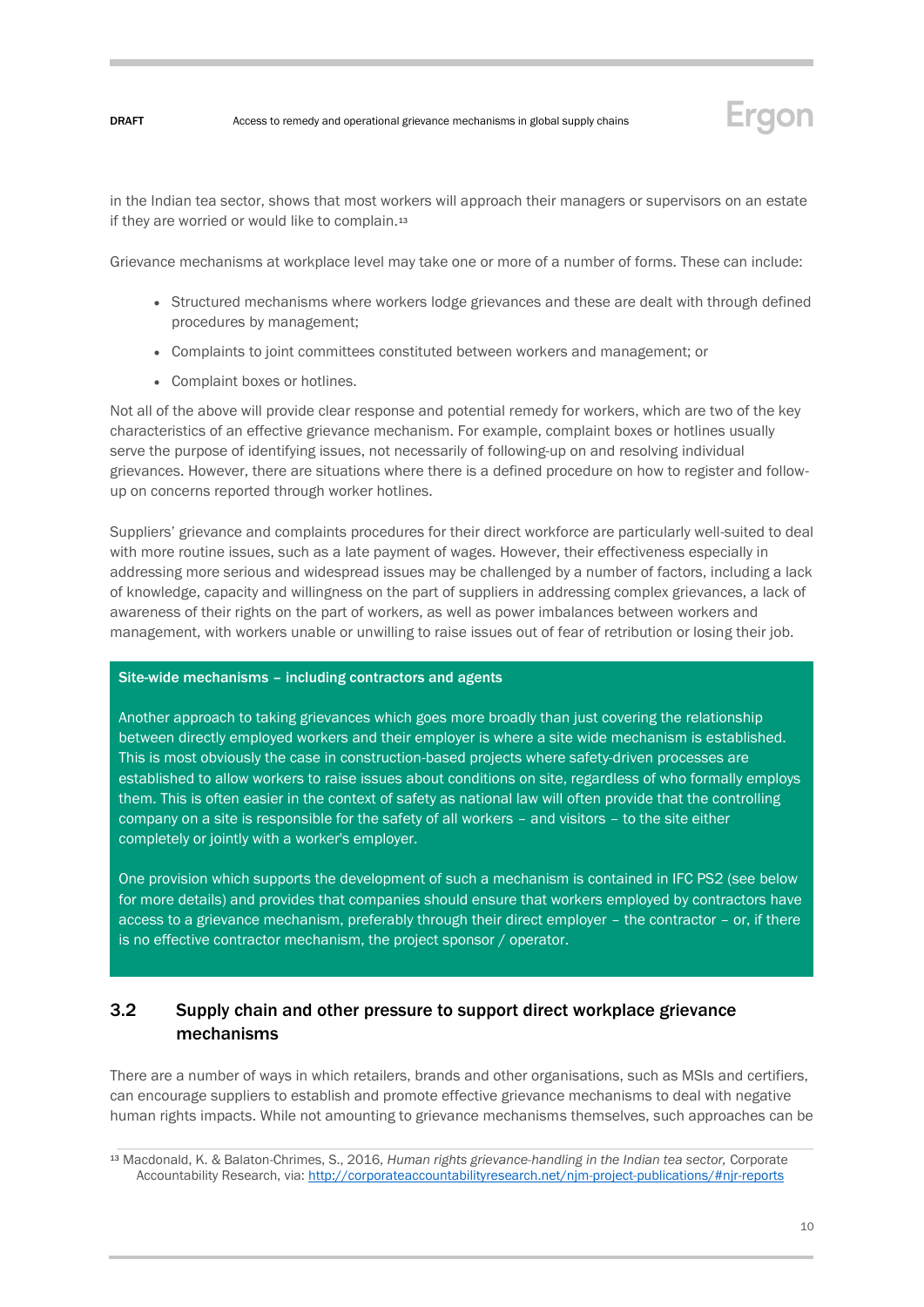

instrumental in addressing practical challenges to effective grievance handling that may exist at workplace level. Typical approaches include:

- Requiring suppliers to put in place grievance procedures that are accessible for workers and report on the number and subject of grievances they receive from their workers; or
- Working with suppliers to build management capacity for the effective handling of worker complaints, as well as to enhance workers' knowledge of their rights in relation to the available grievance channels.

Some codes of conduct and equivalent standards of international retailers and brands include specific requirements that suppliers should put in place grievance mechanisms and, in some cases, report on the outcomes of those grievances. According to Fashion Revolution's 2017 Fashion Transparency Index, 29 out of 100 brands in the benchmark include reference to grievance mechanisms into their supplier code of conduct.<sup>14</sup> Some examples include Gap Inc, M&S, Nestlé, Mars and Sodexo.<sup>15</sup> In the implementation of their standards, PVH – owners of Tommy Hilfiger and Calvin Klein – require auditors to review grievances filed by factory workers as well as whether workers are trained on the supplier's grievance policy.<sup>16</sup>

Similarly, some standards include the provision of grievance procedures for workers in their certification criteria. This includes, for instance, the Sustainable Agriculture Network (SAN) Standard, Utz Codes' of Conducts for individual, multi-site and group farms or the Fair Labor Association's (FLA) Code of Conduct and Compliance Benchmark.<sup>17</sup> SA International's SA8000 Standard and accompanying Guidance not only require the establishment of a formal grievance procedure, but also formulate specific expectations on the management and operation of the mechanism.<sup>18</sup>

Requiring suppliers to report periodically on the number and subject of human rights-related grievances they receive from their workers can be useful in driving remedial action, but also can be an important

| <sup>14</sup> Fashion Revolution, 2017, Fashion Transparency Index 2017, at:                 |
|----------------------------------------------------------------------------------------------|
| https://issuu.com/fashionrevolution/docs/fr_fashiontransparencyindex2017?e=25766662/47726047 |

<sup>15</sup> See Annex 2 for an overview of the individual provisions. M&S, *Global Sourcing Principles*, at: [https://corporate.marksandspencer.com/documents/plan-a-our-approach/global-sourcing-principles.pdf;](https://corporate.marksandspencer.com/documents/plan-a-our-approach/global-sourcing-principles.pdf) Gap Inc., *Code of Vendor Conduct,* at: [http://www.gapinc.com/content/dam/gapincsite/documents/CodeofVendorConduct\\_FINAL.pdf;](http://www.gapinc.com/content/dam/gapincsite/documents/CodeofVendorConduct_FINAL.pdf) Nestlé, *Supplier Code*, at: [https://www.nestle.com/asset-library/documents/library/documents/suppliers/supplier-code](https://www.nestle.com/asset-library/documents/library/documents/suppliers/supplier-code-english.pdf)[english.pdf;](https://www.nestle.com/asset-library/documents/library/documents/suppliers/supplier-code-english.pdf) Mars*, Supplier Code of Conduct*, at: [http://www.mars.com/docs/default-source/Policies-and-](http://www.mars.com/docs/default-source/Policies-and-Practices/supplier-code-of-conduct/supplier-code-of-conduct-english.pdf?sfvrsn=4)[Practices/supplier-code-of-conduct/supplier-code-of-conduct-english.pdf?sfvrsn=4;](http://www.mars.com/docs/default-source/Policies-and-Practices/supplier-code-of-conduct/supplier-code-of-conduct-english.pdf?sfvrsn=4) Sodexo, *Supplier Code of Conduct*, at: [http://www.sodexo.com/files/live/sites/sdxcom-global/files/PDF/Corporate-responsibility/Sodexo-](http://www.sodexo.com/files/live/sites/sdxcom-global/files/PDF/Corporate-responsibility/Sodexo-Supplier-Code-of-Conduct-2017_Guide.pdf)[Supplier-Code-of-Conduct-2017\\_Guide.pdf.](http://www.sodexo.com/files/live/sites/sdxcom-global/files/PDF/Corporate-responsibility/Sodexo-Supplier-Code-of-Conduct-2017_Guide.pdf)

- <sup>16</sup> See Know The Chain, 2017, *How footwear companies and luxury brands tackle forced labour risks in their leather supply chains*, at[: https://knowthechain.org/wp-content/uploads/KTC-LeatherLabor-Case-Study\\_Final.pdf](https://knowthechain.org/wp-content/uploads/KTC-LeatherLabor-Case-Study_Final.pdf)
- <sup>17</sup> SAN, *SAN Standard*, at[: http://sanstandard2017.ag/2017standard/certification-documents/;](http://sanstandard2017.ag/2017standard/certification-documents/) Utz, *Code of Conduct for Individual and Multi-Site Certification,* at[: https://utz.org/wp-content/uploads/2015/12/EN\\_UTZ\\_Core-Code-](https://utz.org/wp-content/uploads/2015/12/EN_UTZ_Core-Code-Individual-v1.1_2015.pdf)[Individual-v1.1\\_2015.pdf;](https://utz.org/wp-content/uploads/2015/12/EN_UTZ_Core-Code-Individual-v1.1_2015.pdf) Utz, *Code of Conduct for Group and Multi-Group Certification*, at[: https://utz.org/wp](https://utz.org/wp-content/uploads/2015/12/EN_UTZ_Core-Code-Group_v1.1_2015.pdf)[content/uploads/2015/12/EN\\_UTZ\\_Core-Code-Group\\_v1.1\\_2015.pdf;](https://utz.org/wp-content/uploads/2015/12/EN_UTZ_Core-Code-Group_v1.1_2015.pdf) FLA, *Workplace Code of Conduct and Compliance Benchmarks,* at: [http://www.fairlabor.org/sites/default/files/fla\\_complete\\_code\\_and\\_benchmarks.pdf.](http://www.fairlabor.org/sites/default/files/fla_complete_code_and_benchmarks.pdf)

<sup>18</sup> SA International, *SA8000 International Standard*, at[: http://sa](http://sa-intl.org/_data/n_0001/resources/live/SA8000%20Standard%202014.pdf)[intl.org/\\_data/n\\_0001/resources/live/SA8000%20Standard%202014.pdf;](http://sa-intl.org/_data/n_0001/resources/live/SA8000%20Standard%202014.pdf) SA International, *SA8000 Guidance Document*, at: [http://www.sa](http://www.sa-intl.org/index.cfm?fuseaction=document.viewDocument&documentid=563&documentFormatId=1166&vDocLinkOrigin=1&CFID=16124736&CFTOKEN=ea555c0bb50b5534-C8B792F3-1C23-C8EB-80201720919B7DEE)[intl.org/index.cfm?fuseaction=document.viewDocument&documentid=563&documentFormatId=1166&vDocLinkO](http://www.sa-intl.org/index.cfm?fuseaction=document.viewDocument&documentid=563&documentFormatId=1166&vDocLinkOrigin=1&CFID=16124736&CFTOKEN=ea555c0bb50b5534-C8B792F3-1C23-C8EB-80201720919B7DEE) [rigin=1&CFID=16124736&CFTOKEN=ea555c0bb50b5534-C8B792F3-1C23-C8EB-80201720919B7DEE.](http://www.sa-intl.org/index.cfm?fuseaction=document.viewDocument&documentid=563&documentFormatId=1166&vDocLinkOrigin=1&CFID=16124736&CFTOKEN=ea555c0bb50b5534-C8B792F3-1C23-C8EB-80201720919B7DEE) See also section 5 for more detail.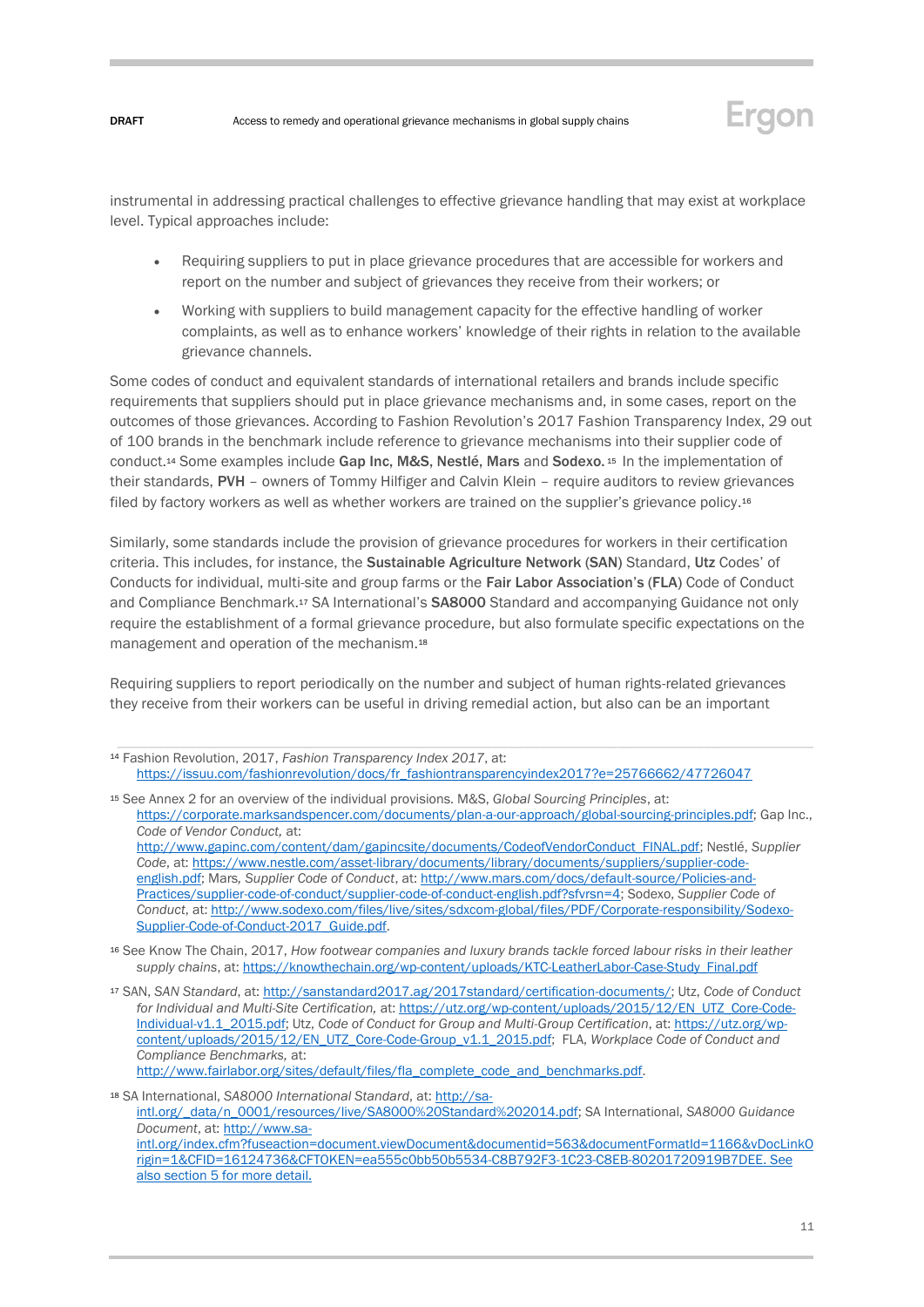

source of information about human rights impacts linked to a company's supply chain that feeds into broader human rights due diligence processes.

#### Requirements by international lenders and development finance institutions (DFIs)

Financial lenders standards which require both community and worker grievance mechanisms – for example International Finance Corporation (IFC) requires that all investee companies put in place grievance mechanisms to deal with complaint from direct employees and also communities. In addition, IFC PS2 requires investee companies to ensure that those employed by contractors have access to an appropriate grievance mechanism through ensuring that all contractors have such a mechanism or, where this is not available, by taking complaints directly.<sup>19</sup>

Another approach is based on building supplier's capacities to address workplace grievances and improving worker-management dialogue, as well as on enhancing workers' awareness of their rights and understanding of how to use workplace-level grievance procedures. In doing so, brands and retailers can help in addressing some of the practical obstacles to effective remedy at workplace level.

One example of such an approach is the joint work between Gap Inc. and the ILO-IFC Better Work Programme to enhance workplace cooperation, including grievance handling, in Gap Inc. supplier factories in Bangladesh, Cambodia, Haiti and Jordan. Using a training-of-trainers approach to help workers and managers jointly resolve workplace issues and engage in respectful collaboration, Better Work has been delivering training for Gap Inc. staff on effective workplace cooperation. Building onto this, the second phase of the partnership will focus specifically on improving grievance mechanisms and grievance management at factory-level. To date, the training has been rolled out in more than 30 factories. For Gap Inc., the key benefits of enhanced workplace communications, including around grievances, relate to preventing future labour disputes, more effective resolution of problems, giving a greater voice to workers, and, ultimately, improving productivity and competitiveness of suppliers.<sup>20</sup>

In the context of its broader efforts to enhance worker voice at supplier factories, New Look provided training to suppliers and workers which explicitly covered grievance mechanisms. Training on how to introduce grievance mechanisms in supplier factories has been delivered in a number of sourcing countries, including India and Bangladesh. In Turkey, New Look trialled training on the benefits of good workplace communication, after which five factories were selected to take part in a pilot project to develop and implement action plans aimed at strengthening grievance mechanisms and worker representation.<sup>21</sup>

<sup>19</sup> International Finance Corporation (IFC), *Performance Standard 2 – Labour and Working Conditions*, at: [http://www.ifc.org/wps/wcm/connect/2408320049a78e5db7f4f7a8c6a8312a/PS2\\_English\\_2012.pdf?MOD=AJ](http://www.ifc.org/wps/wcm/connect/2408320049a78e5db7f4f7a8c6a8312a/PS2_English_2012.pdf?MOD=AJPERES) [PERES](http://www.ifc.org/wps/wcm/connect/2408320049a78e5db7f4f7a8c6a8312a/PS2_English_2012.pdf?MOD=AJPERES)

<sup>&</sup>lt;sup>20</sup> Gap Inc., n.d., "Building new collaborations", at: [http://www.gapincsustainability.com/people/improving-factory](http://www.gapincsustainability.com/people/improving-factory-working-conditions/building-new-collaborations)[working-conditions/building-new-collaborations](http://www.gapincsustainability.com/people/improving-factory-working-conditions/building-new-collaborations); Better Work, 2017, "Training to improve industrial relations in Gap Inc.'s supply chain", at: [https://betterwork.org/blog/2017/02/07/training-to-improve-industrial-relations-in-gap](https://betterwork.org/blog/2017/02/07/training-to-improve-industrial-relations-in-gap-inc-s-supply-chain/)[inc-s-supply-chain/.](https://betterwork.org/blog/2017/02/07/training-to-improve-industrial-relations-in-gap-inc-s-supply-chain/) 

<sup>21</sup> New Look, 2013, *New Look Ethical Trade Report 2012-2013,* at: [http://www.newlookgroup.com/system/files/uploads/financialdocs/new\\_look\\_ethical\\_trade\\_report\\_2013\\_high\\_r](http://www.newlookgroup.com/system/files/uploads/financialdocs/new_look_ethical_trade_report_2013_high_res_version.pdf) [es\\_version.pdf;](http://www.newlookgroup.com/system/files/uploads/financialdocs/new_look_ethical_trade_report_2013_high_res_version.pdf) New Look, 2015, *Ethical Trade Report 2013-2014,* at: <http://www.newlookgroup.com/sites/default/files/attachments/ethical-trade-jan-2015.pdf>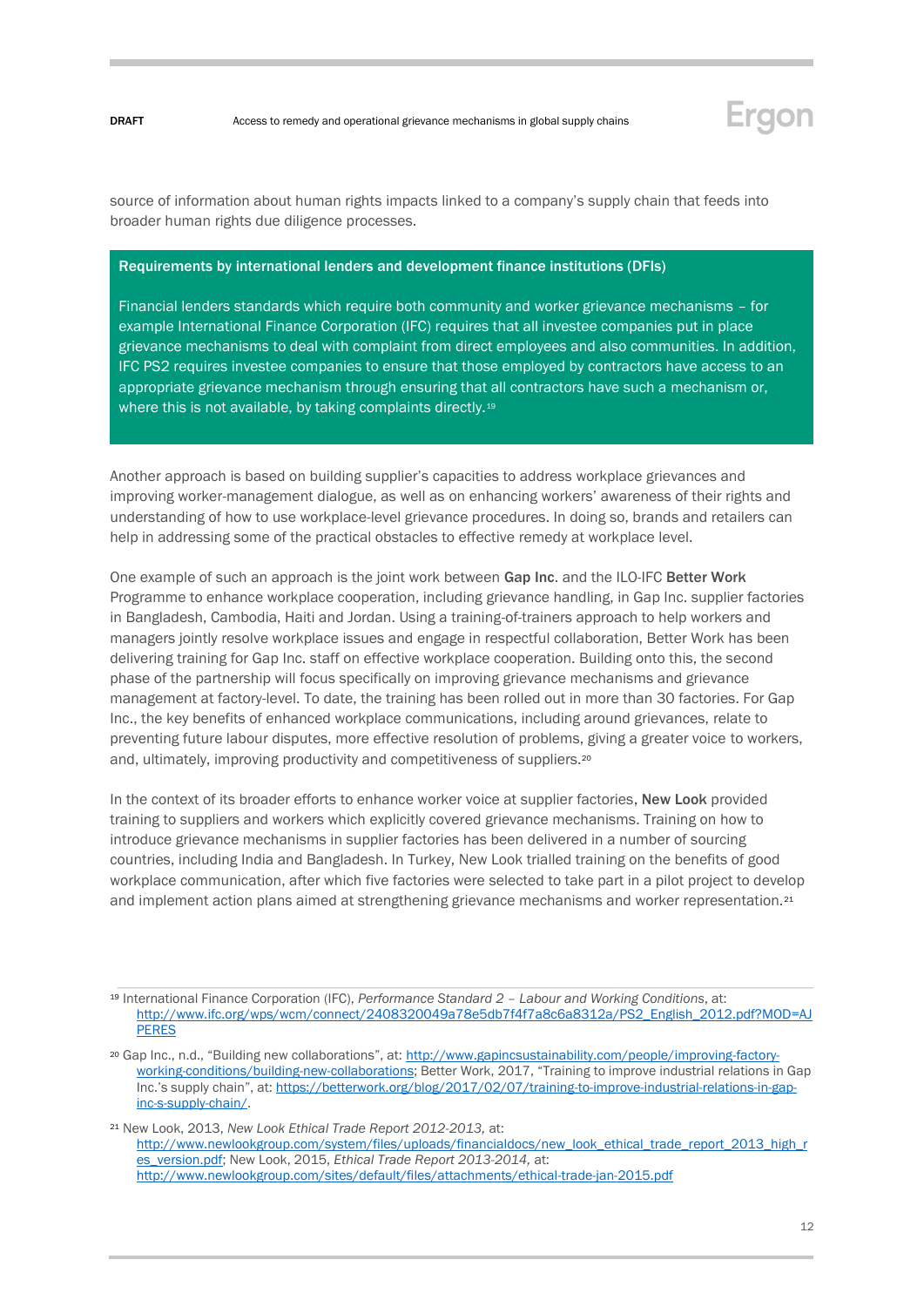

#### Piloting stakeholder collaboration to enhance grievance management in the electronics sector<sup>22</sup>

In 2006, following widespread reports of poor working conditions and anti-union tactics in the electronics sector in Mexico, HP facilitated a collaboration between CEREAL, a workers' rights NGO, and CANIETI, the National Chamber of the Electronics, Telecommunications and Informatics Industry. Aiming to enhance labour conditions in the sector through improved worker-management communication, CEREAL was tasked to provide training and assistance to workers on labour rights issues.

A central element of the collaboration between CANIETI and CEREAL was the operation of a grievance and complaints process, initiated by HP. Managed by CEREAL, the process enabled workers to report issues, which were then raised with factory management and investigated by CEREAL. If no agreement between the workers and the factory could be reached, the complaint was escalated to the industry association, CANIETI, for mediation. If this, too, failed to achieve agreement on remedial actions, international brands sourcing from the factories concerned were notified and asked to work with the factory in an effort to reach a settlement.

The collaboration between CEREAL and CANIETI remains a relevant example of how brands and buyers can use their leverage to mediate between stakeholders, as well as to encourage – otherwise challenging – collaboration between labour advocates and industry representatives on matters of shared interest.

### <span id="page-12-0"></span>3.3 Supply chain grievance mechanisms

While the first approach of businesses with extended supply chains may be to encourage their suppliers to establish grievance mechanisms and report on outcomes from grievance processes, there are some companies who chose to establish global supply chain grievance mechanisms through which they receive complaints directly from affected parties.<sup>23</sup> Companies who have established such mechanisms include:

- Adidas;
- London Organising Committee of the 2012 Olympic and Paralympic Games (LOCOG);
- Wilmar International;
- M&S; and
- PepsiCo.

Usually, and in the interest of effective and timely resolution of grievances, supply chain grievance mechanisms are designed as a last resort, or a fall-back option. Some specifically require that local channels be exhausted before a complaint is lodged. M&S' Grievance Procedure for Food and Clothing &

<sup>22</sup> See Ganson, B., 2014, *Resolving labour issues in the electronics industry in Mexico,* Access Facility Case Story Series No. 2, at: [http://accessfacility.org/sites/default/files/ACCESS%20Case%20Story%202%20-%20Resolving%20Labour%20Iss](http://accessfacility.org/sites/default/files/ACCESS%20Case%20Story%202%20-%20Resolving%20Labour%20Issues%20in%20the%20Electronics%20Industry%20in%20Mexico_1.pdf) [ues%20in%20the%20Electronics%20Industry%20in%20Mexico\\_1.pdf;](http://accessfacility.org/sites/default/files/ACCESS%20Case%20Story%202%20-%20Resolving%20Labour%20Issues%20in%20the%20Electronics%20Industry%20in%20Mexico_1.pdf) UN Global Compact, 2015, "Addressing grievances in the workplace", Human Rights and Business Dilemmas Forum, at: [http://hrbdf.org/case\\_studies/freedom-of](http://hrbdf.org/case_studies/freedom-of-association/freedom_of_association/addressing_grievances_in_the_workplace.html#.Wdojy2jWw2w)[association/freedom\\_of\\_association/addressing\\_grievances\\_in\\_the\\_workplace.html#.Wdojy2jWw2w](http://hrbdf.org/case_studies/freedom-of-association/freedom_of_association/addressing_grievances_in_the_workplace.html#.Wdojy2jWw2w)

<sup>23</sup> Additional information, including examples, on principles to take into account when designing a supply chain grievance mechanisms are contained in Annex 1.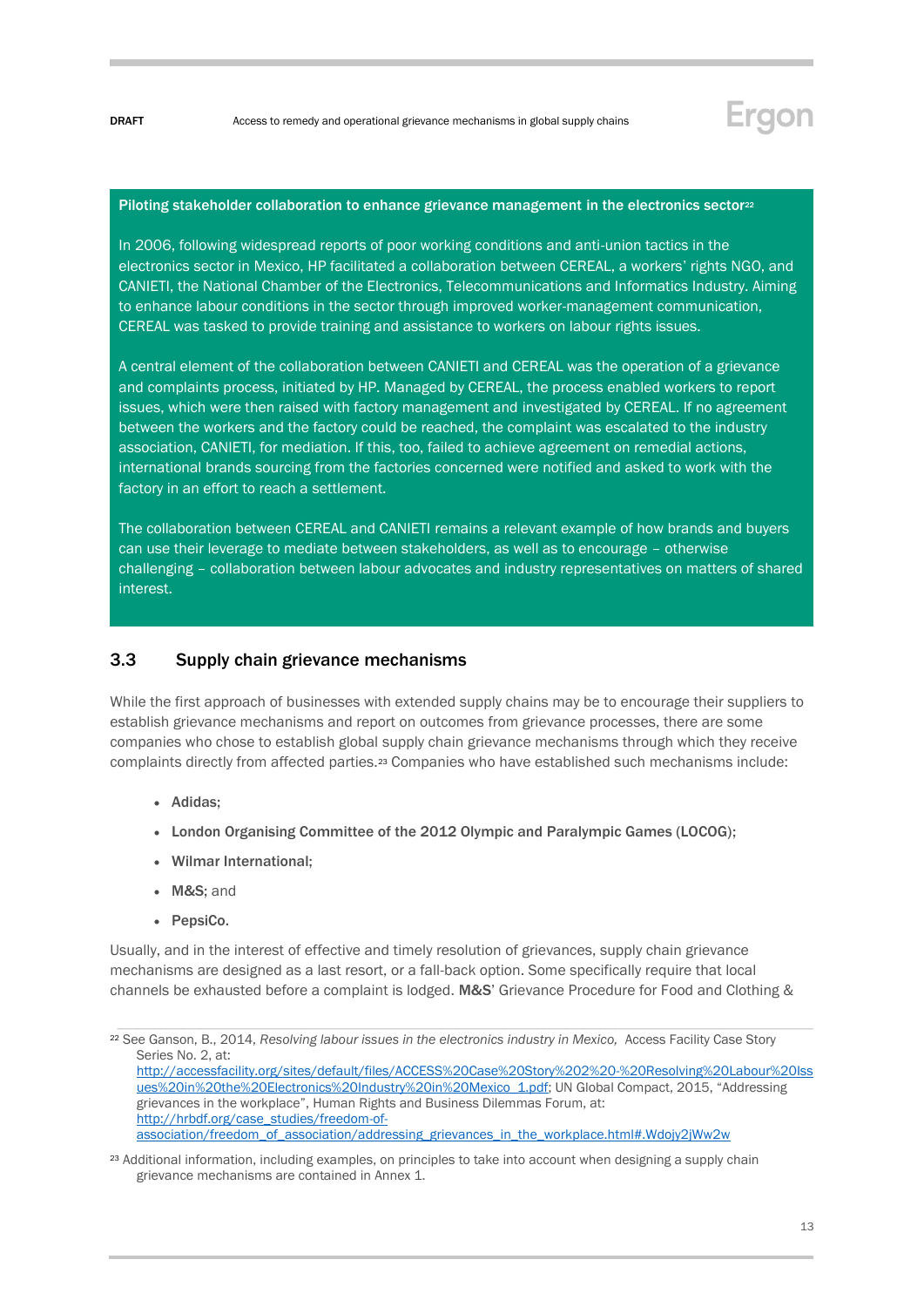

Home Supply Chains, for instance, recognising that "localised solutions tend to be most attuned to local culture, the concerns of those whose rights are impacted, and opportunities for sustainable solutions", states that complaints should only be submitted once "all local and site-based remediation and grievance mechanisms have been exhausted."<sup>24</sup> Others, including the mechanisms established by Adidas or LOCOG, ask complainants to state whether any action has been taken in relation to their complaint locally, including whether it has been raised directly with the employer.<sup>25</sup>

The exact nature of companies' supply chain grievance mechanisms differs depending on the target audience, scope of the procedure, and exact process used to investigate and resolve grievances, and different approaches are discussed in the following sections. One factor which needs to be carefully considered in relation to any such mechanism is the degree to which they can actively contribute to remedy. While drawing the attention of actors high up a supply chain to issues taking place at workplace or field level, several tiers down the supply chain can be a very positive and important approach, the ability of brands or retailers to directly investigate, mediate or remediate the harm in question will face some limitations.

## <span id="page-13-0"></span>3.4 Grievance mechanisms linked to MSIs, sector-wide initiatives and certification bodies

A further approach to grievance mechanisms can be developed where a group of companies and/or other stakeholders have a common sectoral or standard-based agreement.<sup>26</sup> Such grievance mechanisms can take one of the following forms:

- Direct complaints to the secretariat of such groups about actions that have taken place in a workplace in a supply chain associated with a member of the group; or
- Complaints about the way in which a member of the MSI or sector partnership have reacted or behaved in relation to specific instances.

Examples of the former include the complaints mechanisms of the Fair Wear Foundation (FWF),<sup>27</sup> which can be accessed by workers or their representatives in factories supplying FWF members, or the Fair Labor Association (FLA),<sup>28</sup> who operate a procedure for complaints in relation to workers' rights in facilities used by FLA affiliates. Examples of the latter include the Roundtable for Sustainable Palm Oil (RSPO),<sup>29</sup> which has a system in place providing for complaints to be raised against its members or the RSPO system itself. Another example is the complaints mechanism operated by the Bangladesh Accord. Focusing specifically

<sup>24</sup> M&S, *Grievance Procedure for Clothing and Home and Food Supply Chains*, at: <https://corporate.marksandspencer.com/file.axd?pointerid=db4d4d9ed345425f97dfdf15aa539ce7>

<sup>25</sup> See next section for a detailed discussion of both mechanisms.

<sup>26</sup> Additional information, including examples, of the design features and structure of such mechanisms is presented in Annex 1.

<sup>27</sup> Fair Wear Foundation (FWF), *Complaints Procedure*, at: [https://www.fairwear.org/ul/cms/fck](https://www.fairwear.org/ul/cms/fck-uploaded/documents/fwfpublications_reports/FWFcomplaintsprocedureMarch2014.pdf)[uploaded/documents/fwfpublications\\_reports/FWFcomplaintsprocedureMarch2014.pdf](https://www.fairwear.org/ul/cms/fck-uploaded/documents/fwfpublications_reports/FWFcomplaintsprocedureMarch2014.pdf)

<sup>28</sup> Fair Labour Association (FLA), *Third Party Complaints Process*, at[: http://www.fairlabor.org/third-party-complaint](http://www.fairlabor.org/third-party-complaint-process)[process](http://www.fairlabor.org/third-party-complaint-process)

<sup>29</sup> Roundtable for Sustainable Palm Oil (RSPO), *Complaints and Appeals Procedures*, via: <http://www.rspo.org/members/complaints>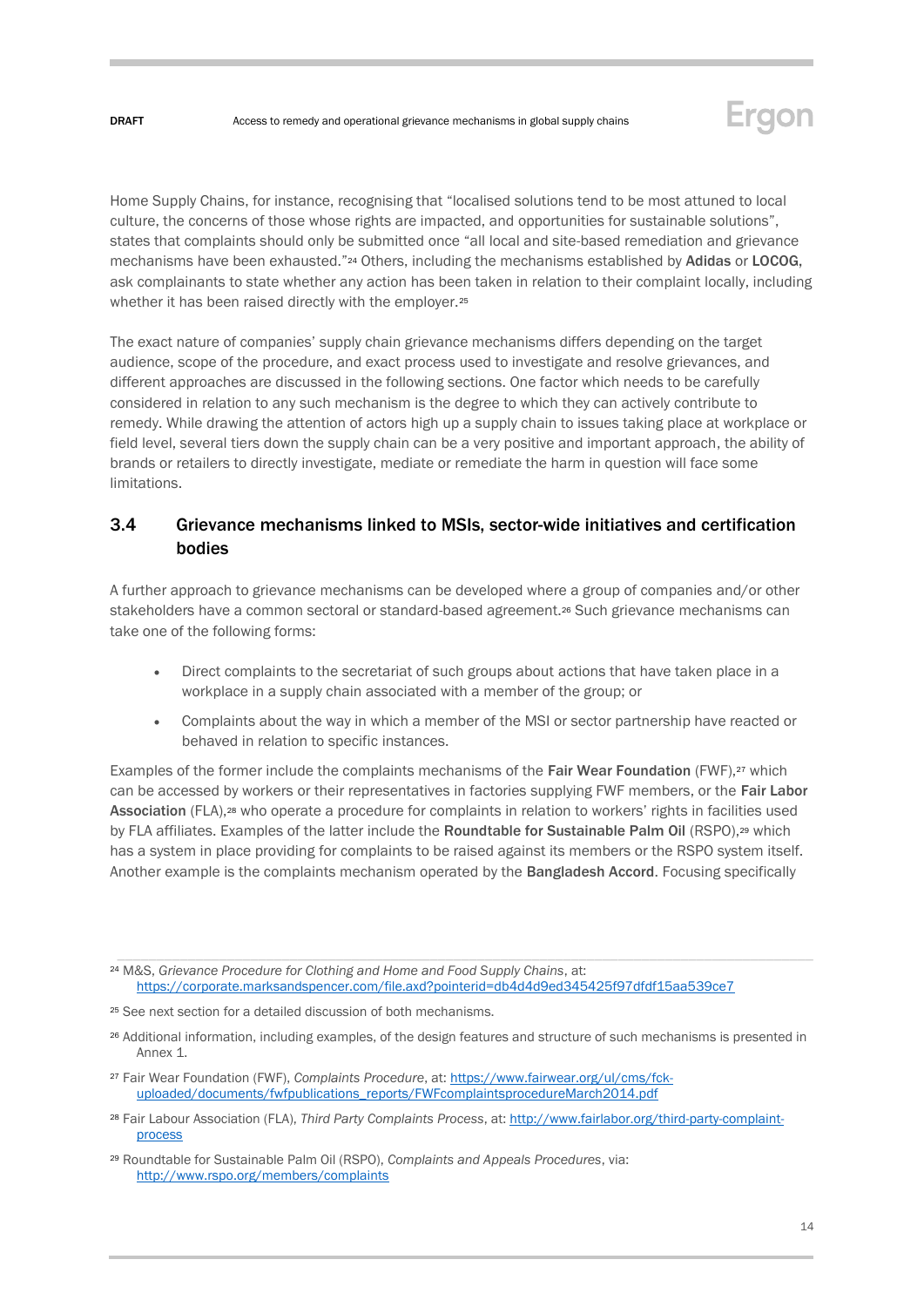

on health and safety, it provides access to remedy for concerns about worker safety at factories covered by the Accord. <sup>30</sup>

Similar to company-led supply chain grievance mechanisms, procedures by MSIs and certifiers are typically designed as a recourse option or last resort, to be accessed once local approaches have failed to deliver satisfactory agreements on grievances, especially where they deal with complaints against the direct employer. Both FWF's and FLA's complaints procedures, for instance, clearly state that they should only be accessed where dispute resolution at workplace level has failed. The Bangladesh Accord's complaints mechanism, too, specifies that it is designed for "access to remedy for safety concerns which are not being effectively addressed at the factory level."<sup>31</sup>

<sup>30</sup> Bangladesh Accord, *Safety Complaints Mechanism*, at[: http://bangladeshaccord.org/safety-complaints-mechanism/](http://bangladeshaccord.org/safety-complaints-mechanism/)

<sup>31</sup> Ibid.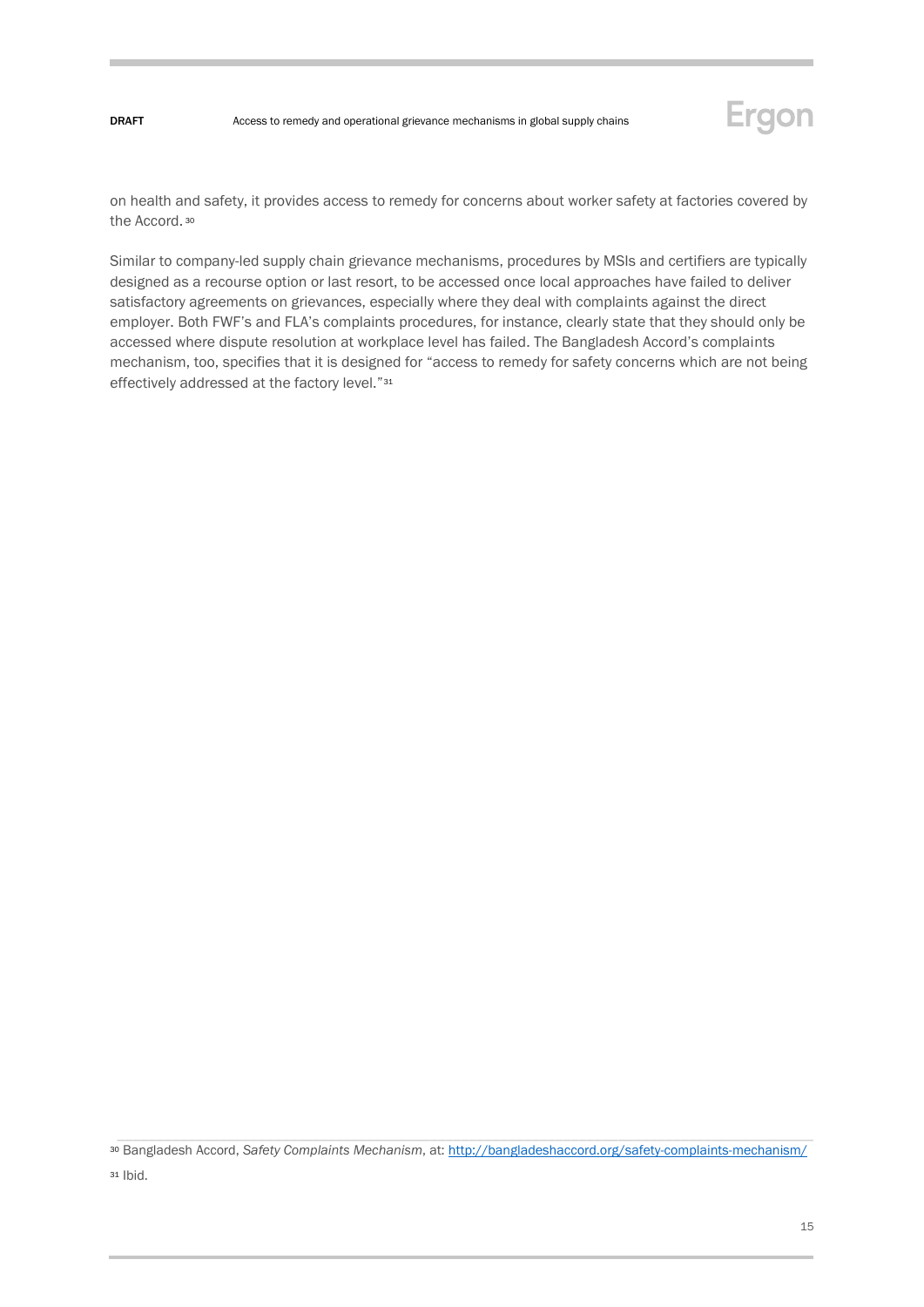## Ergon

## <span id="page-15-0"></span>4. In practice: Case studies of supply chain grievance mechanisms

### <span id="page-15-1"></span>4.1 LOCOG Complaints and Dispute Resolution Mechanism

#### **Background**

As part of the commitment to deliver sustainable Games, the Organising Committee of the 2012 Olympic and Paralympic Games in London (LOCOG) put in place policies that all its sponsors, suppliers, licensees and contractors (altogether known as the Games' commercial partners) were expected to respect. These were included in the LOCOG's Sustainable Sourcing Code, adopted in 200832.

LOCOG developed a mechanism to ensure that audits and other processes were put in place to support respect in practice of the Code. However, given the complexity of the various supply chains connected to the Games, and in light of known issues in many of the sourcing countries, it was recognised that a monitoring system would need to be complemented by a complaints mechanism to ensure the effective implementation of the Code, enabling stakeholders to proactively raise concerns related to working conditions and the application of the Code's standards in supply chains.

In 2008, at LOCOG's request, the Playfair 2012 Campaign – coordinated by the UK Trade Union Congress (TUC) and Labour Behind the Label – developed a detailed proposal for a mechanism to address complaints regarding alleged breaches of the Sustainable Sourcing Code, with a particular focus on labour standards.

#### **Design**

#### How the mechanism was developed

Given that, as a temporary organisation, it did not forcibly have the skills and infrastructure necessary to address potentially complex labour rights complaints, LOCOG appointed an independent third party – Ergon Associates – to first develop and, then, operate the Complaints and Dispute Resolution Mechanism (CDRM) in 2009. Taking into account the then draft UN Guiding Principles on Business and Human Rights, the complaints procedure was developed to be in line with the effectiveness criteria for non-judicial, operational grievance mechanisms.

The design of the mechanism was informed by broad stakeholder engagement, including with LOCOG's commercial partners and sponsors, LOCOG staff responsible for licensing of merchandise and procurement, international trade unions, NGOs and labour rights initiatives, as well as the International

<sup>32</sup> This case study is primarily based on Bell, S., Cumming, P. & Gibbons, S., 2013, *Complaint and dispute resolution process to deal with breaches of the Sustainable Sourcing Code*, Lessons learned from planning and staging the London 2012 Games, at[: http://learninglegacy.independent.gov.uk/documents/pdfs/sustainability/cs](http://learninglegacy.independent.gov.uk/documents/pdfs/sustainability/cs-sustainable-sourcing-code-complaints-mechanism.pdf)[sustainable-sourcing-code-complaints-mechanism.pdf](http://learninglegacy.independent.gov.uk/documents/pdfs/sustainability/cs-sustainable-sourcing-code-complaints-mechanism.pdf) & Rees, C., 2013, *Establishing a Stakeholder Oversight Group to support a supply chain grievance mechanism,* Lessons learned from planning and staging the London 2012 Games, at[: http://learninglegacy.independent.gov.uk/documents/pdfs/sustainability/cs-establishing-a](http://learninglegacy.independent.gov.uk/documents/pdfs/sustainability/cs-establishing-a-stakeholder-oversight-group.pdf)[stakeholder-oversight-group.pdf.](http://learninglegacy.independent.gov.uk/documents/pdfs/sustainability/cs-establishing-a-stakeholder-oversight-group.pdf)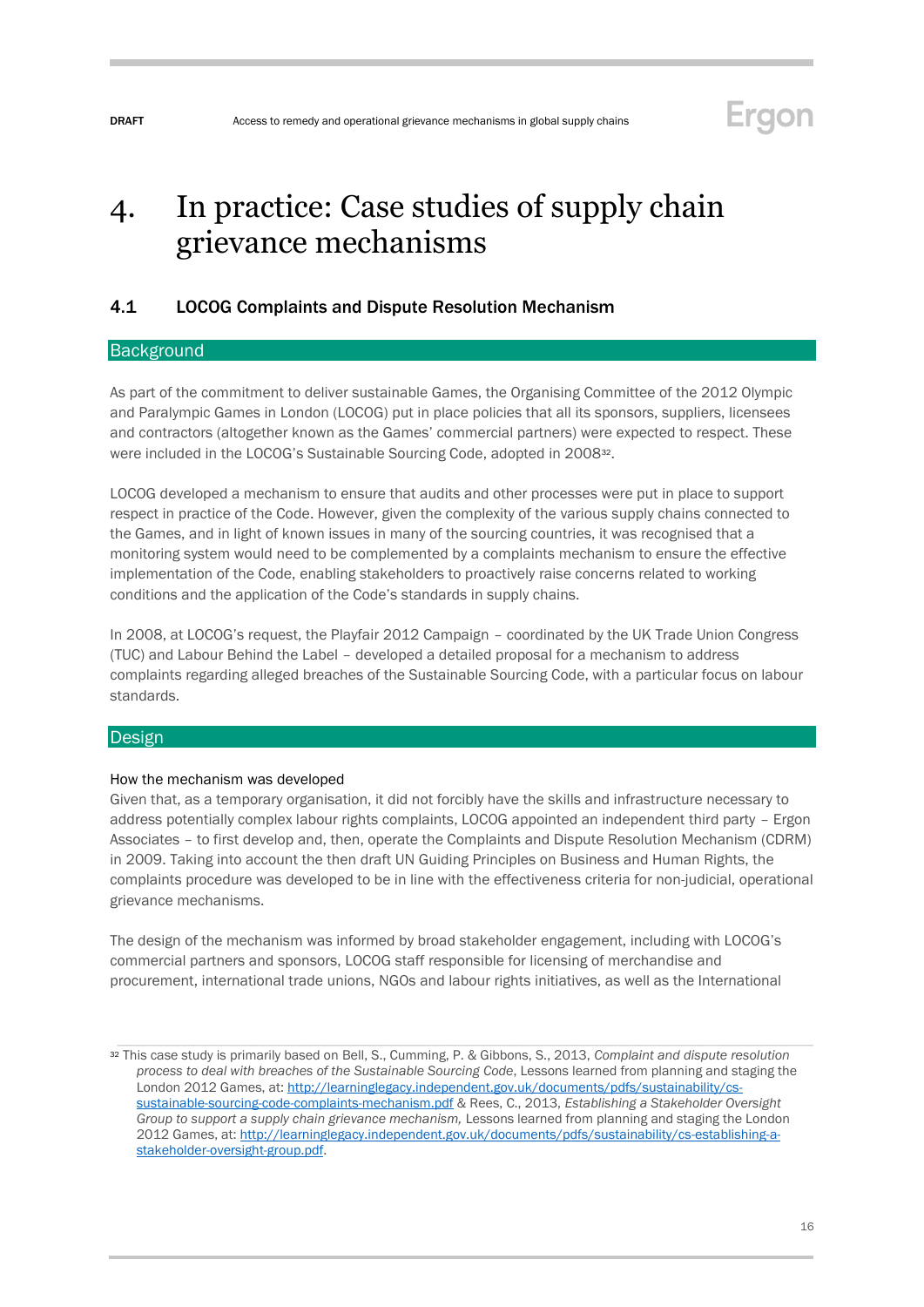

Olympic Committee (IOC). A Stakeholder Oversight Group was established to assist with ensuring the effective and fair implementation of the mechanism.

While taking into account emerging good practice from other grievance and complaints mechanisms, the design of CDRM was closely and carefully modelled to the specific circumstances and challenges of the Games. This included, for example, a detailed analysis of the merchandise licensing and procurement processes in order to determine how the mechanism could be operationalised and, in particular, who would be responsible for what in terms of handling and remediating grievances. In order to 'test' how the process could work in practice, stakeholders were consulted about potential compliance challenges and a range of complaints scenarios were developed.

The Ergon / LOCOG team also developed a range of materials and guidance to support the operation of the mechanism. This included, for instance, guidelines for internal investigations, terms of reference for the appointment of independent third-parties and templates for recording corrective actions, as well as guidelines for complainants. People working within the Games and who may be involved in receiving or dealing with complaints – including organiser and buying organisations and commercial staff – were briefed on the process to make sure they understand how it works, and what their role is within it.

#### Scope of the mechanism

The CDRM applied to all complaints relating to alleged breaches of the Sustainable Sourcing Code, by LOCOG's commercial partners or their suppliers. In practice, most of the complaints received by the mechanism related to multiple issues, as well as to multiple worksites. Over the entire duration of the mechanism, 11 in scope complaints were received, which raised 42 separate alleged breaches of the Sustainable Sourcing Code altogether. All of these related to labour rights.

There was no limitation on admissible complaints in terms of geographies, so long as complainants could demonstrate an alleged breach of the Code that related to a commercial partner of the Games. In practice, the majority of complaints was raised in relation to soft toys, garments and footwear production in Asia (China, Indonesia, Philippines) mainly supplying Adidas and soft toy company Golden Bear, with one – ultimately out of scope - complaint concerning a Canadian smelter operated by Rio Tinto.

There was substantial potential impact from the complaints, however, as the workplaces that were the subject of complaints employed some 15,000 workers across four countries.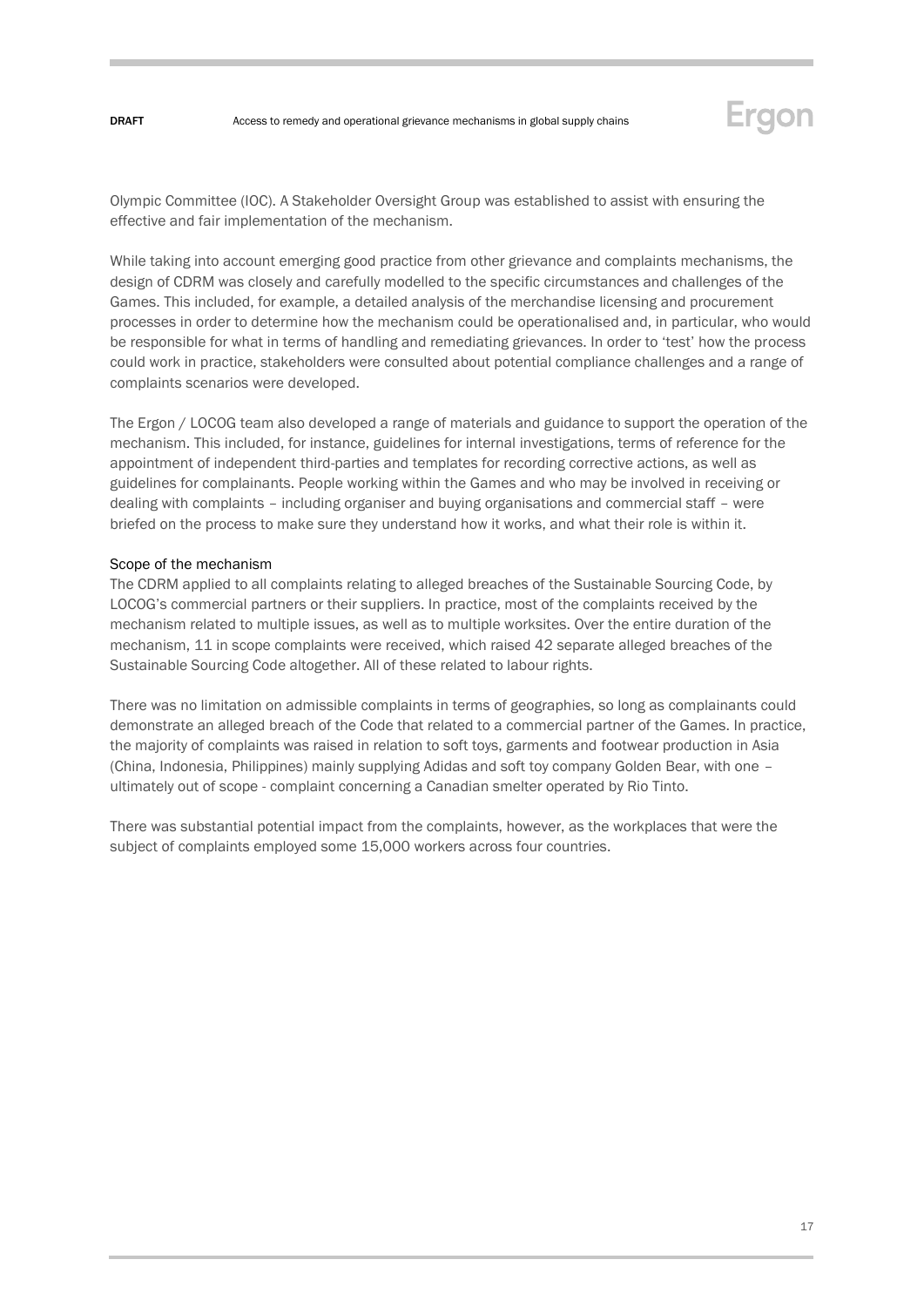## Ergon

Overview of alleged breaches of the Sourcing Code raised in complaints



#### Procedural elements

LOCOG's complaints procedure was built around the process steps set out below and characterised by a number of innovative features. For instance, it followed the recommendations and the emerging consensus around the UN Guiding Principles and operated an approach to dispute resolution based on dialogue, which, in the interest of ensuring sustainable outcomes, prioritised the identification of actions that both parties can agree to.

LOCOG: Outline of procedural steps of complaints mechanism



#### Implementation

#### Who managed the mechanism

The operation of the Complaints and Disputes Resolution Mechanism was semi-outsourced to an independent third-party, London-based specialist business and human rights consultancy Ergon Associates. This decision ensured that there was sufficient capacity and time to deal with sometimes complex complaints, which would have been challenging for LOCOG, especially during the pre-Games and Gamestime periods. Under this agreement, Ergon managed the grievance process, with LOCOG retaining the final say regarding how complaints were dealt with and closed.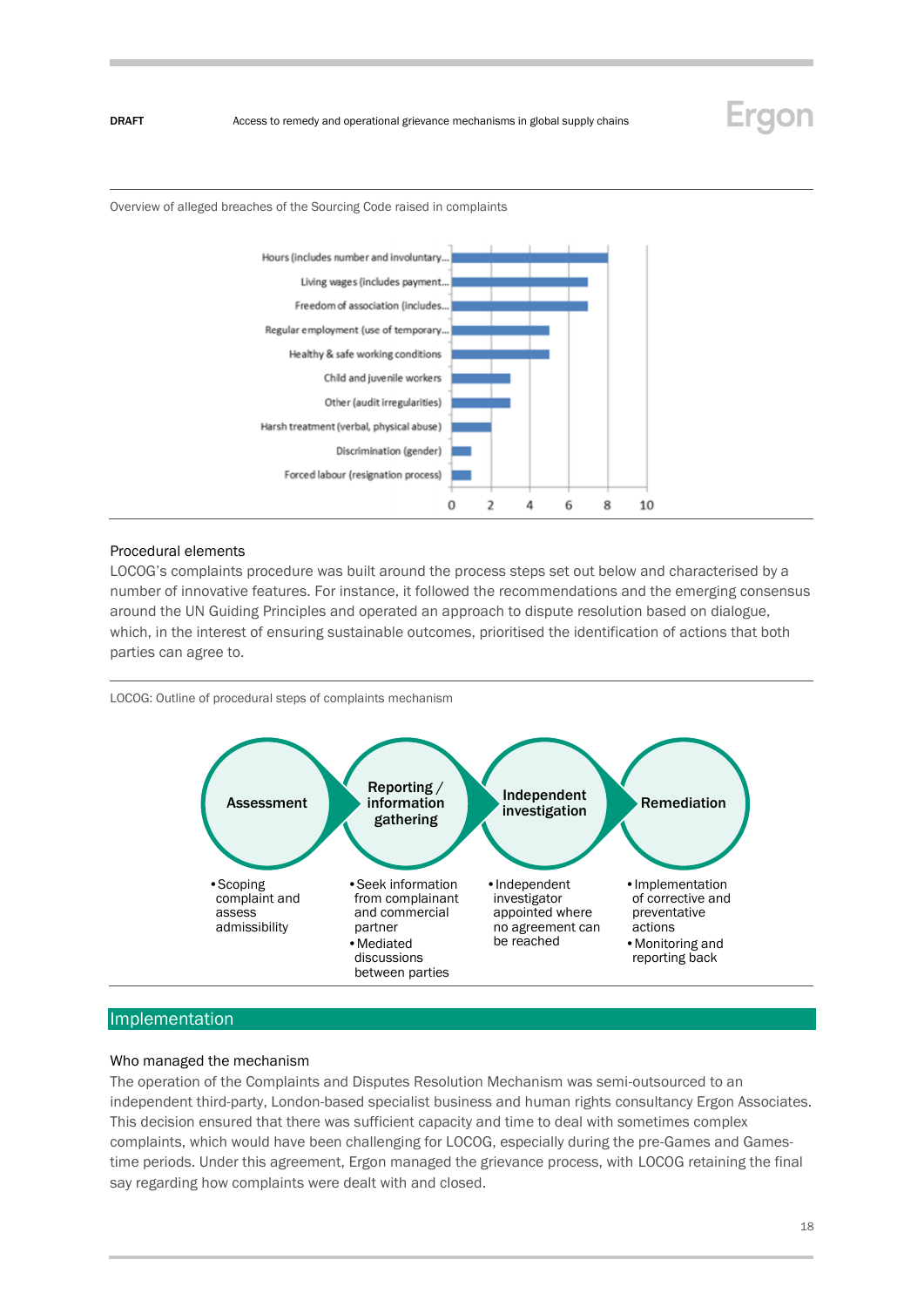

In order for this approach to be effective, LOCOG took the view that it was important to identify a managing organisation that has the right expertise in terms of labour standards, knowledge of the local context in key sourcing geographies, as well as regarding mediation and facilitation of dialogue. It was also important that the managing organisation enjoys credibility with external stakeholders and commercial partners, is able to maintain operational independence and has the capacity to react flexibly to different and potentially complex and lengthy complaints scenarios.

Regular meetings between Ergon, LOGOC and the Stakeholder Oversight Group provided an important opportunity to discuss implementation questions and challenges that emerged in the context of handling specific cases. These included, for instance, issues regarding the role of LOCOG in situations where bilateral dialogue between complaints parties is already taking place, or the way in which allegations raised by NGOs or press reports should be dealt with.

#### How complaints could be raised

LOCOG's CDRM provided for complaints to be raised by individual workers, as well as by organisations acting on their behalf. In addition, it developed a process for handling with press allegations relating to LOCOG's commercial partners. Out of the 11 complaints brought to the mechanism's attention over the course of its operation, eight were raised by organisations and three by individual workers. Organisations that approached the CDRM included NGOs, as well as international and local trade unions, or NGO-union coalitions. Complaints by individual supply chain workers were all received via a worker hotline system in China.

A clear definition of the basic information required from complainants, including accurate information about the exact location of their workplace, the period to which the complaint related as well as the specific allegations was found to be central for enabling a rapid assessment of admissibility and timely acknowledgement of the complaint. To this end, forms were available for complainants to fill in when submitting their complaint. In the form, complainants had the possibility to state whether they preferred their complaint to be kept confidential.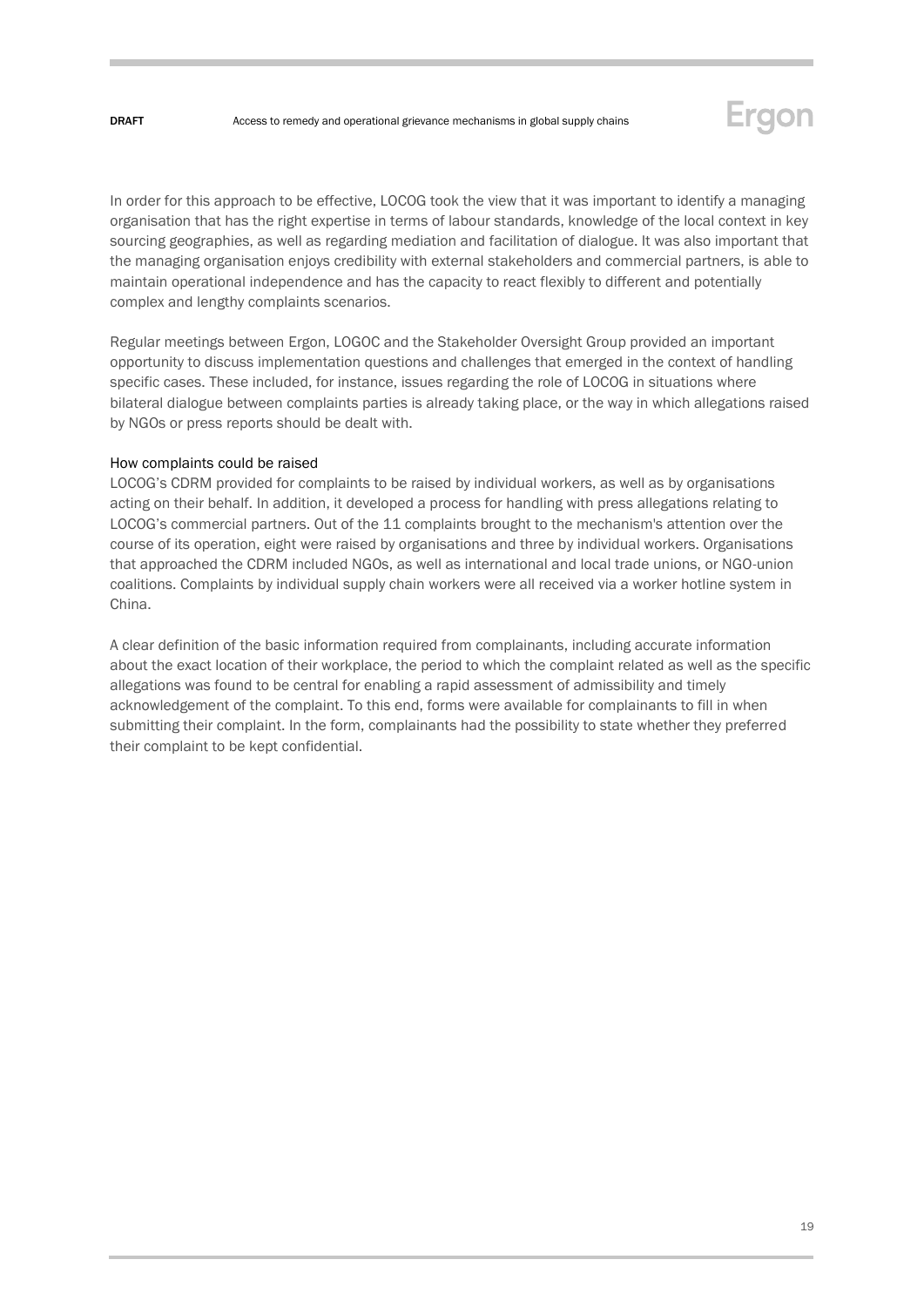

LOCOG: Overview of complaints handling procedure and different access routes

#### How complaints were investigated

Where a complaint was found to be within the scope of the mechanism, the commercial partner concerned was asked to respond to the allegations. This could include the provision of up-to-date information from audits, undertaking of their own internal investigations or, where they did not feel in a position to do so, appoint a third party to investigate. The main purpose of the information gathering and internal investigation phase was to identify those issues where there might be agreement between the parties, and therefore the possibility of immediate action, and those where the facts were in dispute and where dialogue between the parties should be focused.

Following the receipt of information from both parties, the mechanism sought to promote discussion and dialogue between the parties. Normally, dialogue would be facilitated by the independent organisation managing the mechanism. However, where necessary, the procedure provided for the appointment of an independent mediator. Mediation was undertaken in three of the nine complaints in scope. Experience from these cases showed that mediation and dialogue can be more effective when they are conducted as close as possible to the location of the complainant. For example, responding to a complaint from trade unions in the Philippines about working conditions at a number of factories supplying Adidas, LOCOG convened a meeting in the Philippines with key stakeholders and parties to the complaint to identify the priority areas for mediation and enable the discussion of proposed actions. This initial meeting led to a broader dialogue between unions, international brands, suppliers and the Philippine authorities, whose impacts went well beyond the immediate scope of the complaint and the duration of the Games.

Where mediation failed to achieve agreement between the parties, or where commercial partners were unable or unwilling to undertake their own investigations, the mechanism provided for an independent third-party investigation to be carried out. In practice, independent on-site investigations were required in three cases. Responding to allegations of poor working conditions at a supplier factory in China, for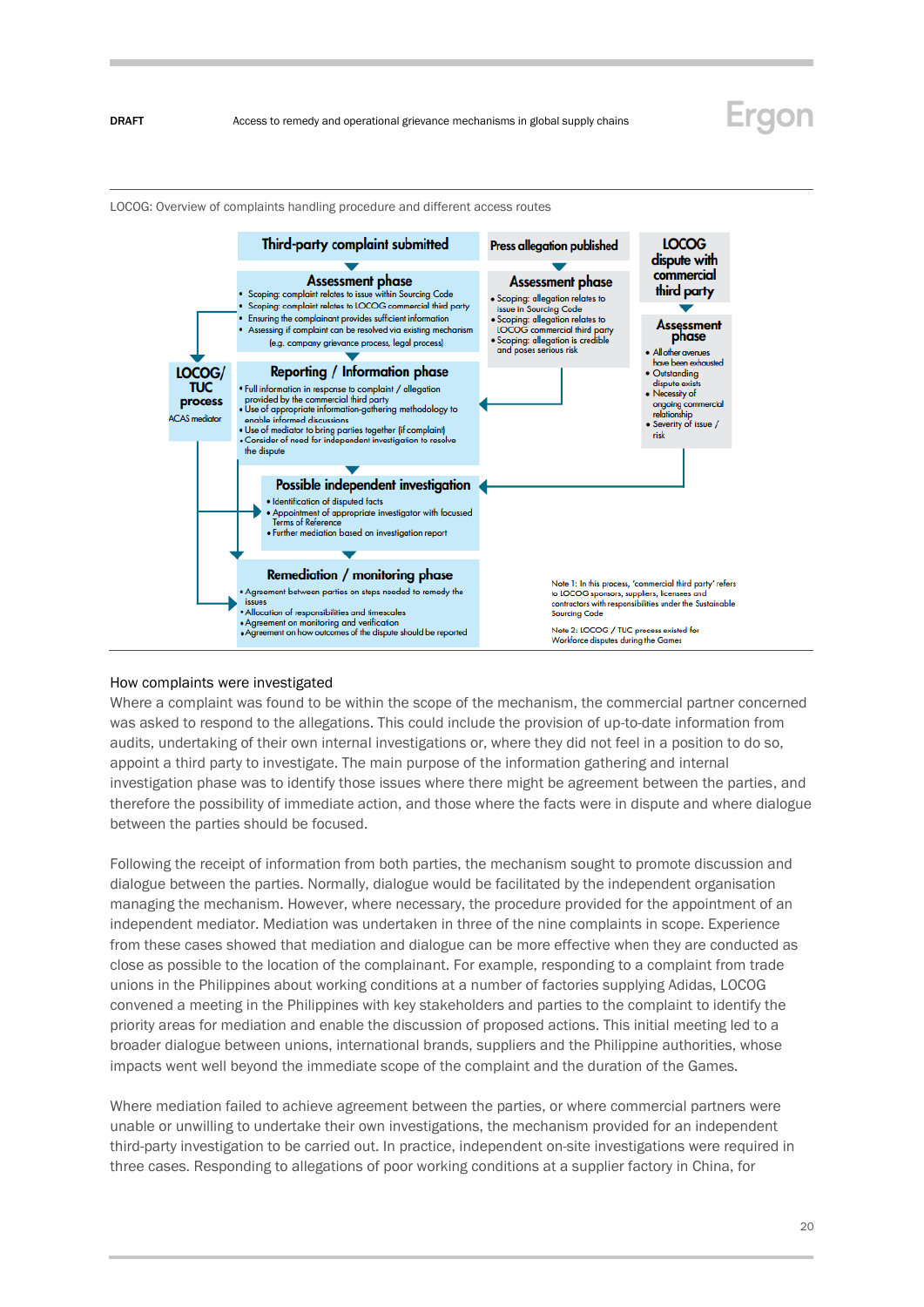

instance, LOCOG commissioned an investigation by a specialist social auditor. In Indonesia, it appointed a specialist third-party to shadow an investigation carried out by the commercial partner to verify its rigour.

#### What were the outcomes

The CDRM aimed to promote agreement on solutions. In practice, a total of 74 corrective and remedial actions was agreed across all nine complaints the mechanism handled, with payment of a living wage being the issue where agreement was most contested.

Ensuring that agreed actions are also implemented was a key concern of the mechanism, especially given that implementation of many actions would extend beyond the existence of the CDRM. Therefore, it emphasised the role of brands and buyers in maintaining oversight over the implementation of remedial actions by suppliers, as well as the ways in which local NGOs or other organisations could assist with monitoring implementation in practice.

#### Resources and time

Complaints dealt with by the CDRM differed greatly in terms of time and resource needed for handling them. Mediation, as well as implementation of agreed actions, took up significant time and resource.



#### Involvement of stakeholders

Different stakeholders played an important role throughout the design, but also the implementation of the CDRM:

- The UK Trade Union Congress, together with campaign group Labour Behind the Label developed the first proposal for a complaints procedure.
- A broad stakeholder engagement was carried out as part of the design stage of the mechanism. This included engagement directly with LOCOG's commercial partners and sponsors, LOCOG staff responsible for licensing and procurement, international trade unions, civil society organisations, relevant multi-stakeholder initiatives with a focus on labour rights, as well as the International Olympic Committee (IOC).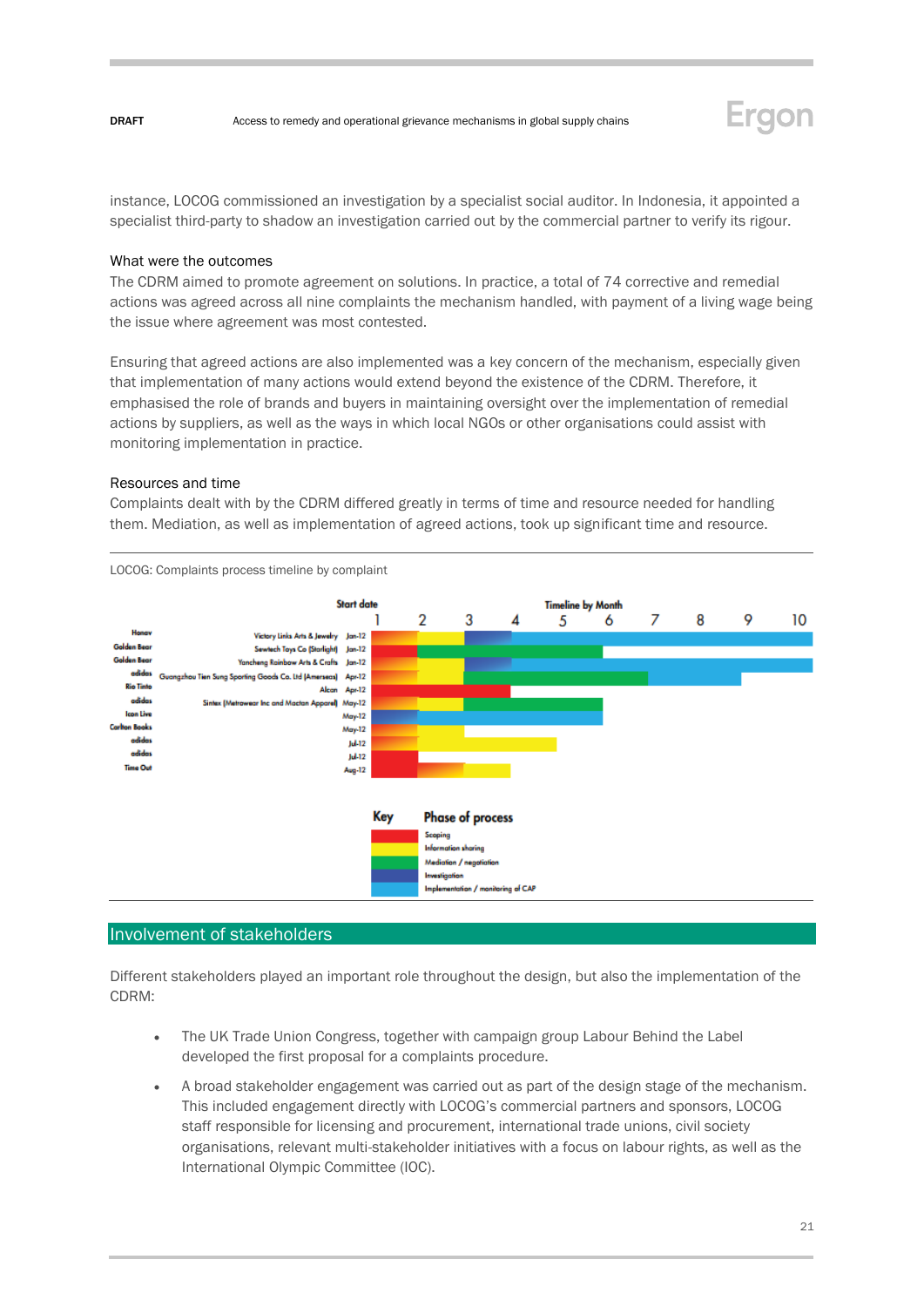

- The Stakeholder Oversight Group, consisting of six members representing different backgrounds and stakeholder perspectives, was tasked with assisting the team operating the CDRM, and especially in ensuring its fair and effective implementation.
- Extensive stakeholder consultation was particularly beneficial during the design of the CDRM. Not only did it help identify relevant experiences and learnings, but it was also instrumental in generating buy-in and raising awareness of the procedure's existence.

The Stakeholder Oversight Group, in particular, played a central role both in providing advice and in integrating stakeholder perspectives into the implementation of the complaints mechanism. The Group met up to four times a year to receive update reports from LOCOG on the status of complaints, review the complaints handling process and make recommendations for its improvement or on specific questions raised with the Group and to review LOCOG's public reporting on complaints.

The Stakeholder Oversight Group also assisted LOCOG in reviewing the effectiveness of the CDRM with a view to identifying lessons that could be shared with future organising committees. These include the composition of any similar group, which needs to ensure that members have sufficient time and capacity to fulfil their role, as well as to keep the overall group size at a level that enables it to function effectively.



Stakeholder engagement was also essential in making the mechanism known to those who are intended to use it. One of the key learnings of the implementation of the mechanism related to the importance of briefing commercial partners and, where possible, suppliers early about their roles and responsibilities not only in relation to the Sustainable Sourcing Code, but also the mechanism to ensure it is known throughout the supply chain. In addition, posters in local languages were produced and international trade unions and NGOs encouraged to raise awareness of the mechanism's existence within their networks.

Lastly, experiences from LOCOG's grievance mechanism also underlined the importance of buyers and brands to cooperate. It was recognised that, where a supplier may be reluctant to respond or act on allegations, identifying and engaging other customers of the same supplier can be a key instrument to build broader leverage.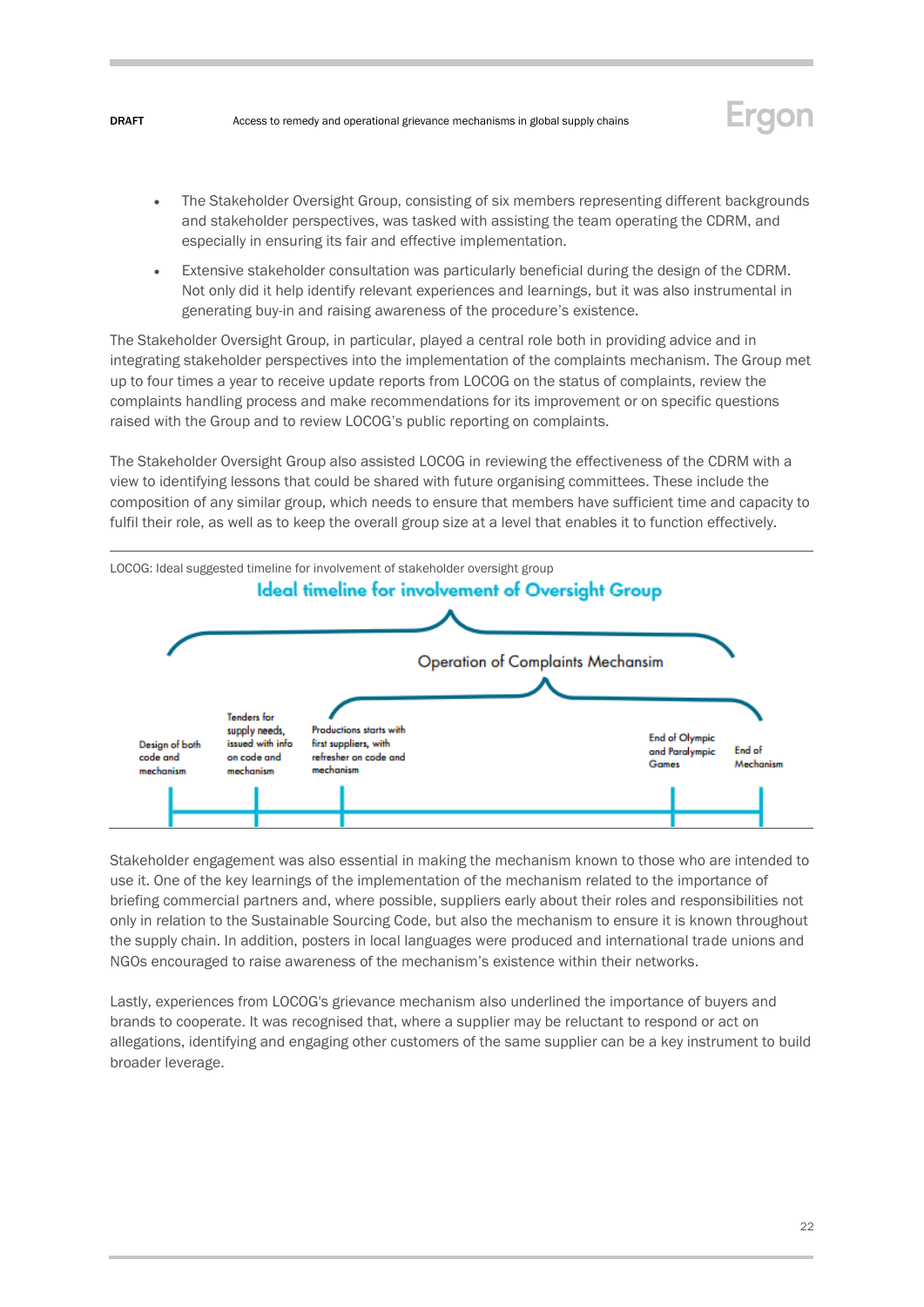

### <span id="page-22-0"></span>4.2 Adidas Third Party Complaints Procedure

#### **Background**

Adidas' complaints mechanism was developed in 2013, integrating learnings in terms of procedures, language and format from the third-party complaints mechanism set up by the Organising Committee of the London 2012 Olympic and Paralympic Games (LOCOG). It builds upon a grievance procedure for workers that had been in place at Adidas for more than a decade, expanding its scope and revising its policies<sup>33</sup>.

In the context of the London Olympic and Paralympic Games 2012, Adidas, as a key licensee and supplier, was directly required to follow LOCOG's Source Code requirements, which included addressing complaints lodged by international and local labour rights groups under the framework of the LOCOG grievance mechanism.

#### **Design**

#### Scope of the mechanism

[closer-together/](http://blog.adidas-group.com/2015/04/how-we-bring-factory-management-and-workers-closer-together/) 

The Adidas complaints procedure can be accessed by any individual organisation directly affected by an issue, as well as by organisations with a formal mandate to represent those affected. Complainants must have access to first-hand information about the circumstances of the complaint. Organisations submitting a complaint have to be viewed as legitimate representatives of those affected.

Adidas' Third-Party Complaints Procedure specifically deals with human rights-related issues. It defines as a complaint a report of

"(a) a violation by a supplier, licensee, agent or contractor of an element of the Workplace Standards relevant to that supplier, contractor or service provider, or

```
group.com/media/filer_public/34/e6/34e64ed7-ce04-448b-b0df-
```

```
dd36d5de1e40/3rdpartycomplaint_system_overview_and_analysis_yr2015.pdf; Adidas, 2017, 2016 Case 
analysis: Adidas Group third-party complaints, at: https://www.adidas-
```

```
group.com/media/filer_public/7d/d0/7dd029ef-0a46-4027-aab1-
```

```
5670a3e53861/3rdpartycomplaint_system_overview_and_analysis_yr2016.pdf; Adidas, 2016, Summary of 
human rights complaints handled by the Adidas Group in 2015, at: https://www.adidas-
```
[group.com/media/filer\\_public/38/e3/38e3dc79-3e7d-4613-b636-](https://www.adidas-group.com/media/filer_public/38/e3/38e3dc79-3e7d-4613-b636-dcfc7fe8dd91/summary_of_human_rights_complaints_handled_by_the_adidas_group_2015.pdf)

<sup>33</sup> This case study is based on Adidas, *Third Party Complaints Process*, at[: https://www.adidas](https://www.adidas-group.com/media/filer_public/3a/a8/3aa87bcf-9af9-477b-a2a5-100530e46b19/adidas_group_complaint_process_october_2014.pdf)[group.com/media/filer\\_public/3a/a8/3aa87bcf-9af9-477b-a2a5-](https://www.adidas-group.com/media/filer_public/3a/a8/3aa87bcf-9af9-477b-a2a5-100530e46b19/adidas_group_complaint_process_october_2014.pdf)

[<sup>100530</sup>e46b19/adidas\\_group\\_complaint\\_process\\_october\\_2014.pdf;](https://www.adidas-group.com/media/filer_public/3a/a8/3aa87bcf-9af9-477b-a2a5-100530e46b19/adidas_group_complaint_process_october_2014.pdf) Adidas, 2015, *2014 Case analysis: Adidas Group third-party complaints*, at[: https://www.adidas-group.com/media/filer\\_public/08/12/081211f3-75ee-](https://www.adidas-group.com/media/filer_public/08/12/081211f3-75ee-4315-88dc-5e1b101e3b91/3rdpartycomplaint_system_overview_and_analysis_yr2014.pdf)[4315-88dc-5e1b101e3b91/3rdpartycomplaint\\_system\\_overview\\_and\\_analysis\\_yr2014.pdf;](https://www.adidas-group.com/media/filer_public/08/12/081211f3-75ee-4315-88dc-5e1b101e3b91/3rdpartycomplaint_system_overview_and_analysis_yr2014.pdf) Adidas, 2016, *2015 Case analysis: Adidas Group third-party complaints,* at[: https://www.adidas-](https://www.adidas-group.com/media/filer_public/34/e6/34e64ed7-ce04-448b-b0df-dd36d5de1e40/3rdpartycomplaint_system_overview_and_analysis_yr2015.pdf)

[dcfc7fe8dd91/summary\\_of\\_human\\_rights\\_complaints\\_handled\\_by\\_the\\_adidas\\_group\\_2015.pdf;](https://www.adidas-group.com/media/filer_public/38/e3/38e3dc79-3e7d-4613-b636-dcfc7fe8dd91/summary_of_human_rights_complaints_handled_by_the_adidas_group_2015.pdf) Adidas, 2017, *Summary of third party complaints handled by the Adidas Group in 2016*, at: [https://www.adidas](https://www.adidas-group.com/media/filer_public/a1/db/a1db897b-4a50-4b6f-8b1d-e37a78a6a9b8/summary_of_human_rights_complaints_handled_by_adidas_group_in_2016.pdf)[group.com/media/filer\\_public/a1/db/a1db897b-4a50-4b6f-8b1d-](https://www.adidas-group.com/media/filer_public/a1/db/a1db897b-4a50-4b6f-8b1d-e37a78a6a9b8/summary_of_human_rights_complaints_handled_by_adidas_group_in_2016.pdf)

[e37a78a6a9b8/summary\\_of\\_human\\_rights\\_complaints\\_handled\\_by\\_adidas\\_group\\_in\\_2016.pdf;](https://www.adidas-group.com/media/filer_public/a1/db/a1db897b-4a50-4b6f-8b1d-e37a78a6a9b8/summary_of_human_rights_complaints_handled_by_adidas_group_in_2016.pdf) Adidas, 2015, "How we bring factory management and workers closer together", at: [http://blog.adidas-](http://blog.adidas-group.com/2015/04/how-we-bring-factory-management-and-workers-closer-together/)

[group.com/2015/04/how-we-bring-factory-management-and-workers-closer-together/;](http://blog.adidas-group.com/2015/04/how-we-bring-factory-management-and-workers-closer-together/) Reuters, 2017, "Adidas' slavery buster hopes technology can give workers a voice", 24 May, at[: https://www.reuters.com/article/us](https://www.reuters.com/article/us-slavery-adidas-technology/adidas-slavery-buster-hopes-technology-can-give-workers-a-voice-idUSKBN18K0Y8)[slavery-adidas-technology/adidas-slavery-buster-hopes-technology-can-give-workers-a-voice-idUSKBN18K0Y8;](https://www.reuters.com/article/us-slavery-adidas-technology/adidas-slavery-buster-hopes-technology-can-give-workers-a-voice-idUSKBN18K0Y8)  Lukas, K., Linder, B., Kutrzeba, A. & Sprenger, C., 2016, *Corporate Accountability – The Role and Impact of Non-Judicial Grievance Mechanisms,* Elgar Publishing; Adidas, 2015, "How we bring factory management and workers closer together", at: [http://blog.adidas-group.com/2015/04/how-we-bring-factory-management-and-workers-](http://blog.adidas-group.com/2015/04/how-we-bring-factory-management-and-workers-closer-together/)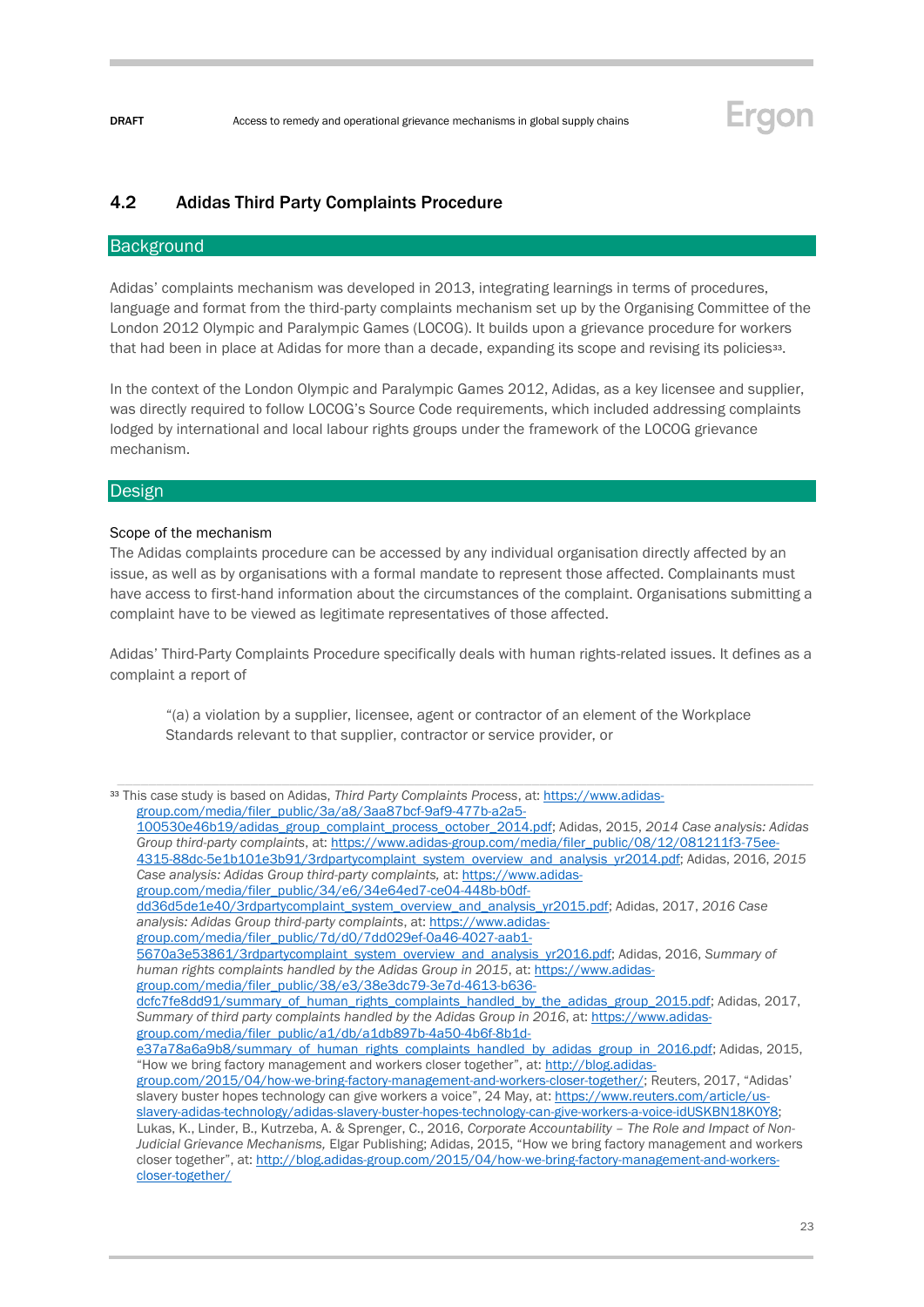

(b) any breach of an international human rights norm, whether related to an external service provider, supplier, or to adidas' Group's own business operations, where these affect an outside party."

The scope of Adidas' complaints procedure is broader than the company's supply chain and also includes other, and often complex, business relationships, such as licensing arrangements or agents. It is important to note that a separate mechanism overseen by the Group's legal and compliance teams exists to deal with grievances about Adidas' own operations that are not in relation to human rights.

There are no limitations in terms of geographies, products and services, or parts of the supply chain that complaints can relate to. In practice, the majority of complaints are raised in relation to issues in the Asia-Pacific region as well as the Middle East and North Africa.



Adidas: Third party complaints received by year and by geographic coverage

#### Procedural elements

Adidas' approach to complaints handling is based on an initial assessment of the complaint and supporting evidence, an ensuing, in-depth investigation, and the development of appropriate remedial actions. The key process steps are:

- **Reception** 
	- Acknowledgement of receipt of complaint
- **Assessment** 
	- Assessment of whether colmplaint can be accepted as legitimateIf necessary, request additional information / clarifications
	- Identification of parties to the complaint
	- Notification of complainant of assessment outcome (i.e. acceptance / rejection of complaint, incl. reasons for rejection)
- **Investigation** 
	- Briefing of parties to the complaint on process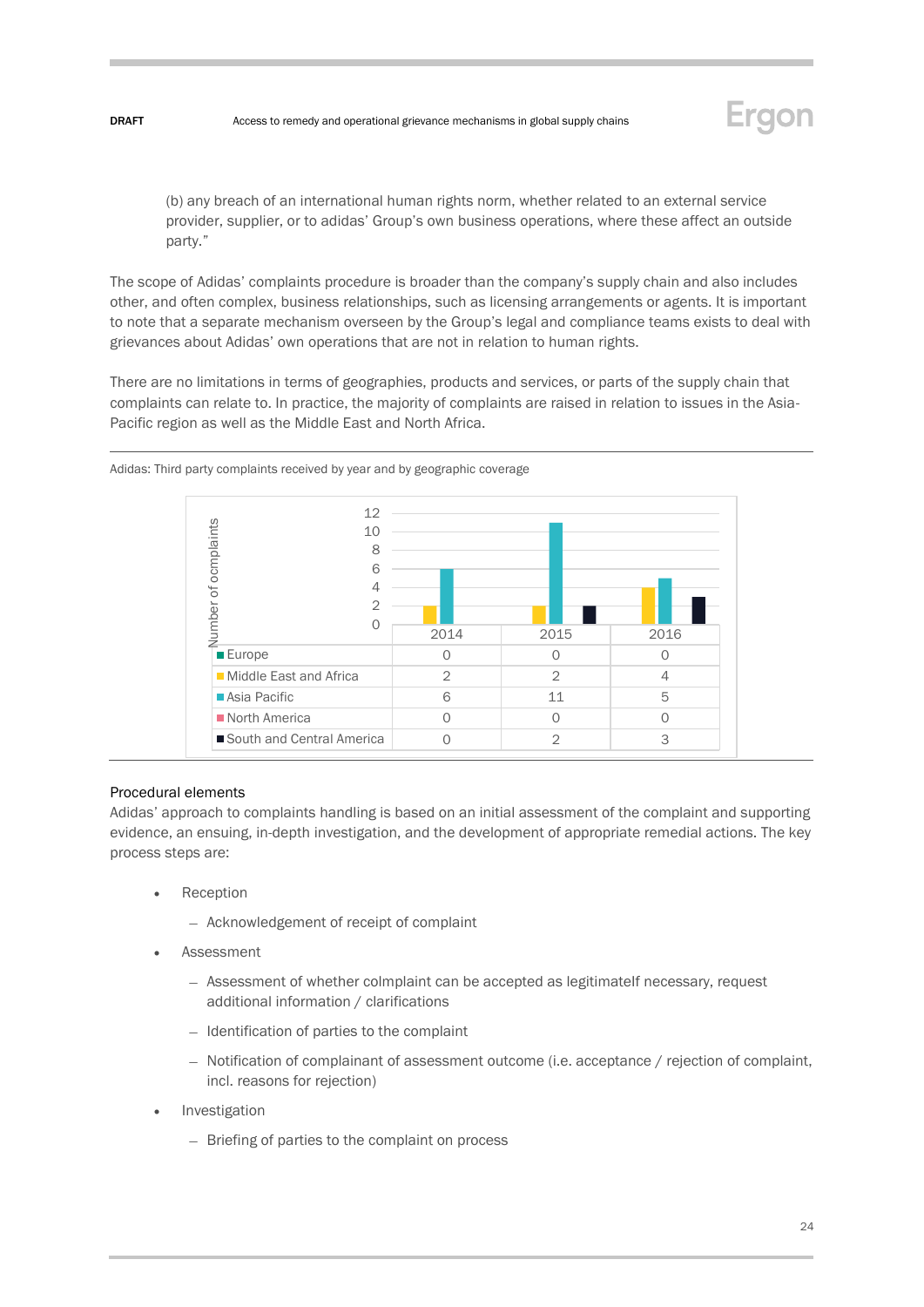

- Investigation carried out by Group Social and Environmental Affairs (SEA), independent third party or independent mediator / ombudsman
- Information-gathering (e.g. review of supplier information and policies, stakeholder engagement)
- Communication of findings to parties to the parties of the complaint
- **Remediation** 
	- Remediation of negative impacts by Adidas (where there is a direct link), or encouraging the entity causing the impact to take remedial action
	- Non-interference with judicial proceedings, no adjudication
- Monitoring, communication
	- Development of monitoring framework to ensure that remedial actions are implemented within agreed timescale
	- Communication of complaints summary to the parties
	- Publication of complaint summary as part of Adidas' annual reporting on complaints

#### How outcomes are monitored

For individual cases, the development and agreement between the parties to a complaint of a monitoring framework to track the effective implementation of any remedial actions forms part of the complaints process. This includes not only deciding how implementation will be monitored and measured, but also agreeing a timeframe within which remedial actions are to be implemented. Normally, responsibility for the monitoring of the implementation of agreed outcomes lies with Adidas' SEA function. However, it may decide to appoint a credible third party with this task. In 2015, for instance, alleged inadequacies regarding social security contributions and freedom of association issues at a footwear supplier factory in China were brought to Adidas' attention by an international NGO. Remedial actions, including the back-payments of social security contributions, were already underway and monitored by Adidas. In addition, the implementation of remedial actions was also independently reviewed by the FLA.

In addition, there are systems in place to monitor Adidas' activities with regard to human rights grievances of supply chain workers more broadly. Expanding access to the worker hotline system, for instance, is one of Adidas' defined corporate sustainability targets and the company reports on the progress made in its annual sustainability reports. In 2016, access to hotlines was increased by 10%.

Adidas reports annually on the number and characteristics of the complaints received under the Third-Party Complaints Procedure. This includes information on the number of complaints that were closed successfully, as well as the number of cases that could not be resolved. It also publishes a summary of all complaints received in a year on its homepage, including information on the complainant, factory concerned, nature and outcomes of the complaint.

#### **Implementation**

#### Who is responsible for managing the mechanism

The overall responsibility for supply chain grievances submitted under the Third-Party Complaints Procedure lies with the Social and Environmental Affairs (SEA) function. The SEA function receives complaints, assesses admissibility and liaises with the complainant and the subject of the complaint. It also leads the investigation into a reported issue, which may include appointing an independent third-party to examine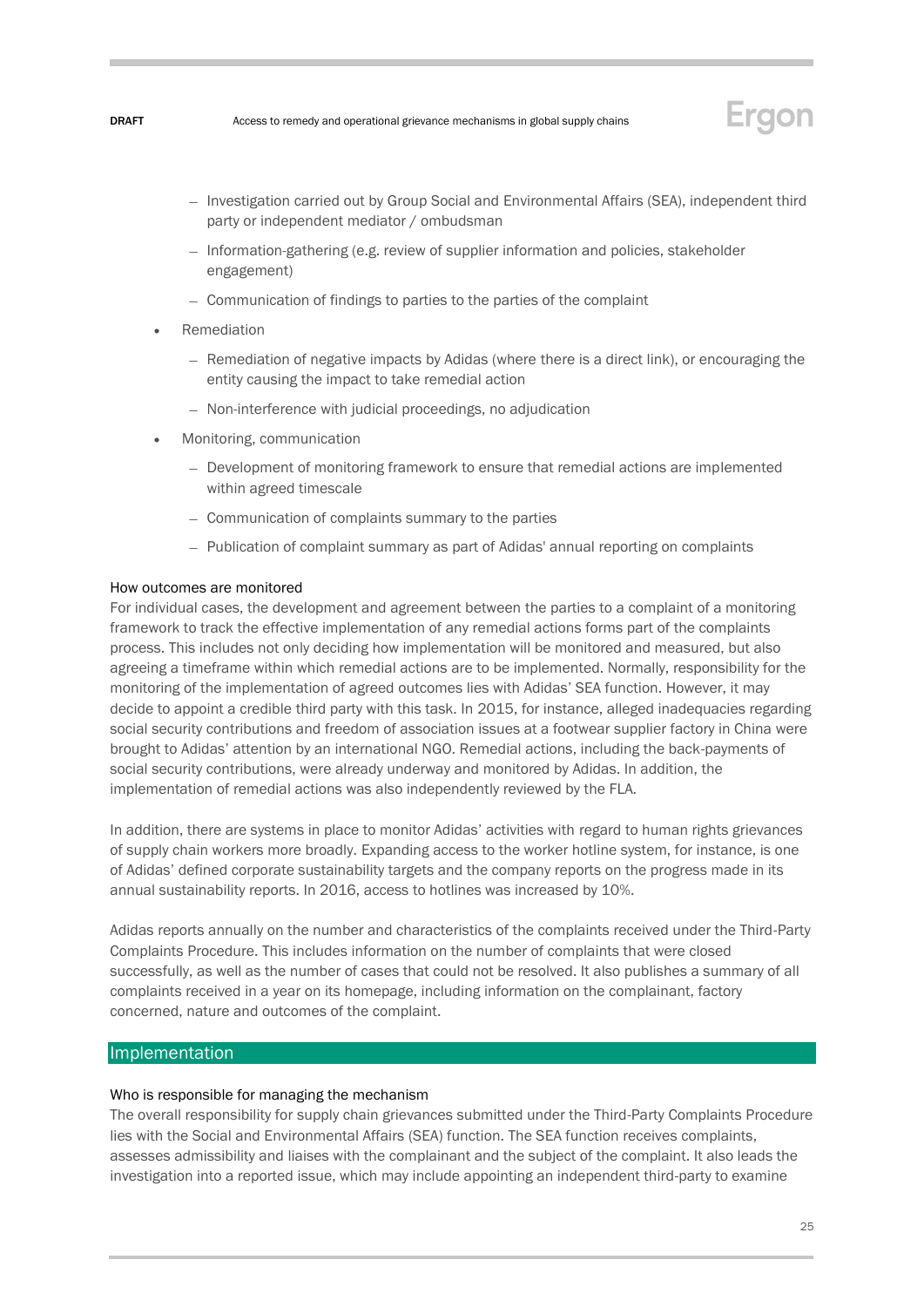

and manage the case. For complaints concerning Adidas' own operations or the conduct of direct employees, responsibility lies with the Group's Regional Compliance Officers.

#### How complaints can be submitted

The main way for workers at Adidas supplier factories to report issues is via hotline numbers, which are displayed in the factories, dormitories or other relevant areas and noticeboards. Having been initially established at a footwear supplier in Indonesia in 2012, the hotline system has since been rolled out across a number of Adidas' major sourcing countries, now reaching some 300,000 workers in China, Indonesia, Vietnam and Cambodia. The general oversight of the worker hotline system lies with Adidas' Social and Environmental Affairs (SEA) function. However, in some countries, Adidas rely on local and NGO partners to operate the hotline system (see below). In addition, complaints can be lodged via email, fax, or mail. The Complaint can be in the complainants' own language. Contact details for the submission of grievances are provided in the grievance procedure.

In practice, most complaints are submitted by organisations, rather than individuals. In 2016, for instance, local NGOs and trade unions submitted six out of the total of 12 complaints, four came from international NGOs and trade unions, and two were submitted jointly by organisations at local and international level.



Adidas: Third party complaints by year and complainant

The complaints procedure also contains guidance regarding the kind of information Adidas requires, as well as the information it recommends to be provided in order for the company to be able to assess and process reported grievances. This includes the name of the entity concerned, the name of the workplace concerned and how it is linked to Adidas, a description that is as-detailed-as-possible of the nature of the alleged human rights violation, as well as the complainants' contact details.

While Adidas encourages workers to provide their name and contact information when submitting a grievance, the grievance procedure provides for the submission of anonymous complaints. In addition, Adidas will not disclose the identity of workers who have submitted a complaint about their working conditions to their employer where this would put them at risk of victimisation. To this end, and to protect workers' privacy, confidentiality agreements have also been signed with the organisations operating the worker hotline. The complaints procedure also references the Group's Anti-Retaliation Policy, under which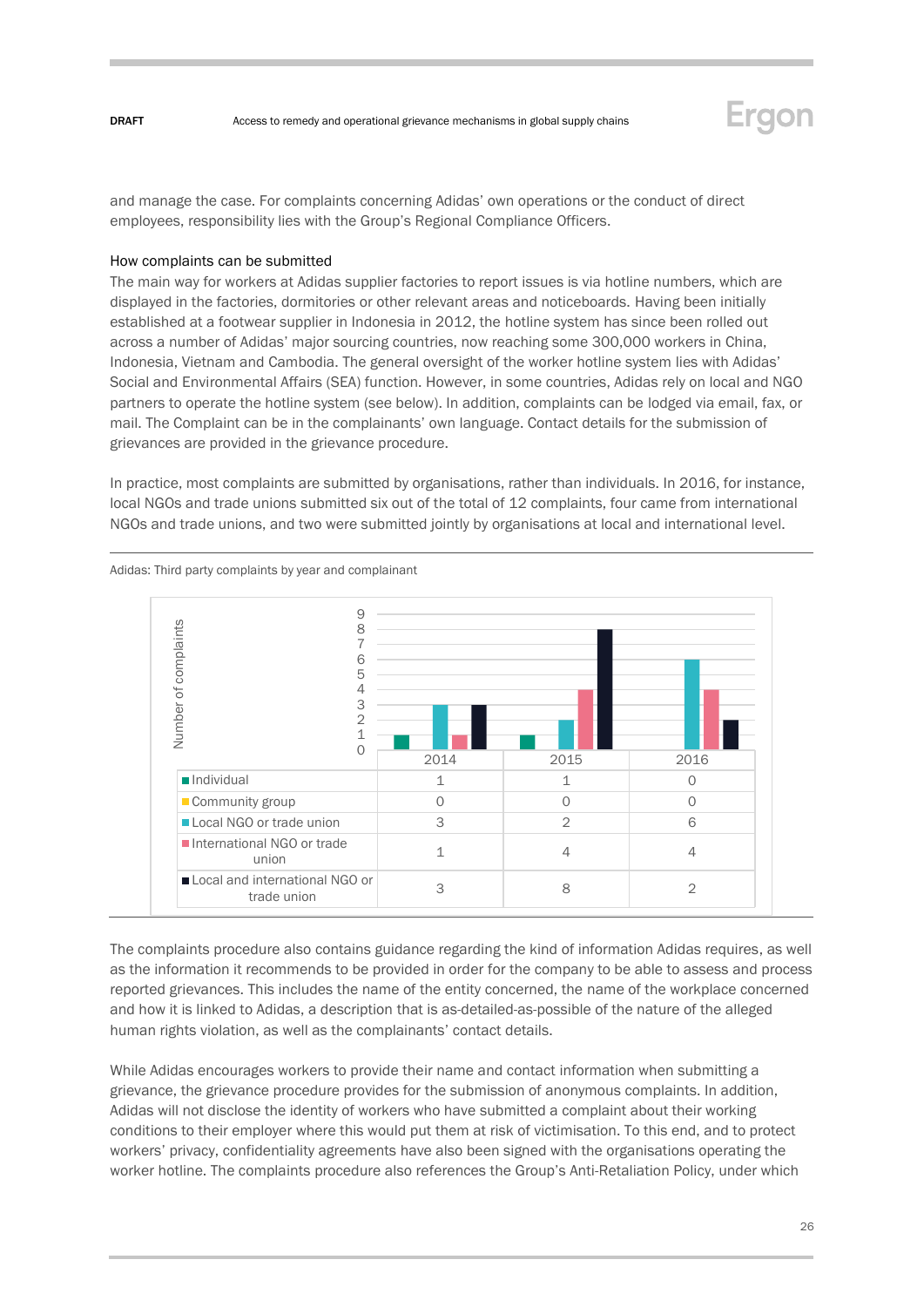

alleged cases of retaliation against supply chain workers for raising a grievance can be investigated separately.

#### How complaints are investigated

The procedure acknowledges that the time necessary to handle and resolve complaints may differ, depending on the scale, complexity and geographical origin of a complaint. Therefore, Adidas does not define a fixed timetable for the handling of complaints but commits to do so "in the quickest possible timeframe". It also provides for flexibility with regard to the way in which complaints are investigated. For example, the investigation may involve the consultation of stakeholders or be carried out by a third-party. Rather than defining a fixed methodology, the policy demands that certain principles are met. This includes ensuring that "the process produces information that enables a fully-informed discussion of the complaint", as well as striving for "the process and information-gathering methodology to be transparent and credible".

Adidas' annual summary of human rights complaints shows what this means in practice. For 2015, for instance, it includes one case where Adidas cooperated with the complaints procedure of the Fair Labor Association (FLA) to investigate a serious allegation in relation to one supplier, one in which remediation plans into alleged anti-union discrimination at a local factory were developed jointly between Adidas' SEA function and the factory's parent company, and a case in which Adidas acted as a mediator between workers and a factory it had no business with at the time of the complaint.

#### What are the outcomes

In terms of outcomes, the procedure provides for appropriate remedial action to be taken, either by Adidas (where there is a direct link between the company and the harm caused) or by encouraging the entity responsible for the negative impact to take action. For example, an Adidas' investigation found that four union representatives had been unfairly dismissed from a Cambodian factory in 2014 and they were reinstated with back pay as a result of the procedure.

The policy clearly states that Adidas cannot adjudicate between the parties to a complaint or determine the outcome in cases that, due to their complexity or specific characteristics, may need to be decided upon by the appropriate judicial mechanism. At the same time, however, Adidas reserves the right to act in response to the outcome of a complaint within its contractual rights. For example, Adidas may decide to reduce orders, send warning letters or cease the relationship with a supplier in accordance with the terms of the relevant contract or agreement, as a result of a human rights complaint against that supplier. Disqualification of a supplier, for instance, is a last resort measure Adidas reserves to take in response to the supplier's failure to remediate 'zero tolerance' issues, such as prison labour, life-threatening health and safety issues or repeated or systematic abuse.

Outcomes of the investigation and any actions taken by Adidas in response are generally communicated to both parties of the complaint, unless the complainant chose to remain anonymous. If the complainants are not satisfied with the outcome, the SEA function will review the case and refer it to the company's General Counsel or Chief Compliance Officer for a final decision. The procedure also provides information and contact details for alternative non-judicial ways to seek redress (namely the Fair Labor Association's Complaints Procedure and the German OECD National Contact Point) for situations where no satisfactory outcome can be reached.

### Involvement of stakeholders

Different stakeholders have been and are involved in the design and operation of Adidas' Third Party Complaints Procedure.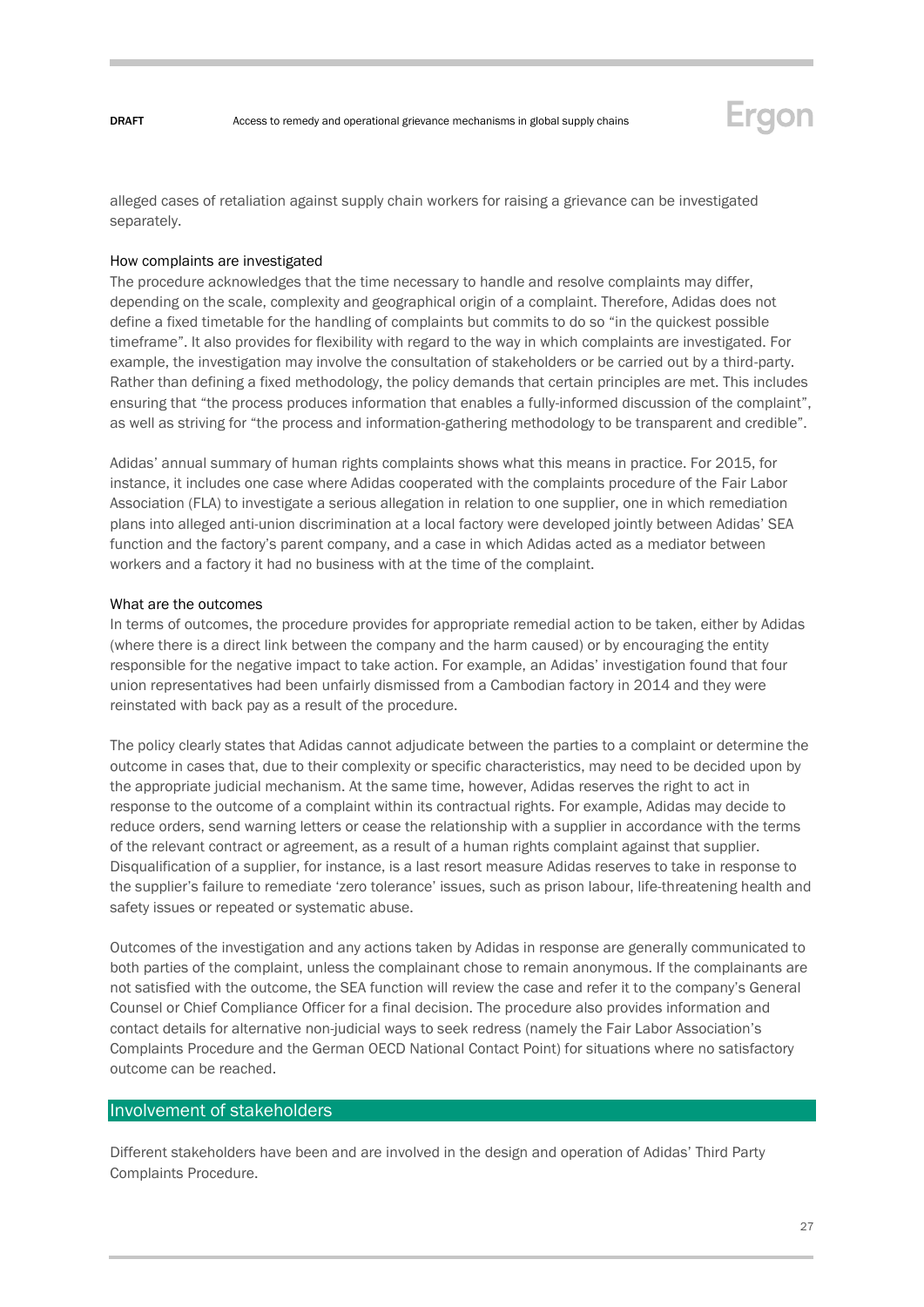

In China and Bangladesh, for example, Adidas partners with local labour NGOs to provide channels for workers to raise human rights issues. In China, the China Labour Support Network (CLSN) and Handshake, two labour rights NGOs, manage Adidas' hotline system, receive workers' grievances and immediately report back any critical issue to Adidas for further follow-up. In addition, the NGOs offer counselling services to workers and ensure they are aware of their rights under national law.

In Bangladesh, Adidas has engaged an all-woman NGO to interact directly with workers to enable them to raise issues where otherwise they may not feel comfortable doing so. This approach is particularly relevant given the fact than gender-based discrimination, including sexual harassment, are issues that are common in apparel and footwear companies in the country, but often underreported due to a lack of trusted grievance channels.

Stakeholders, including government agencies and civil society, may also be consulted as part of an investigation into a complaint.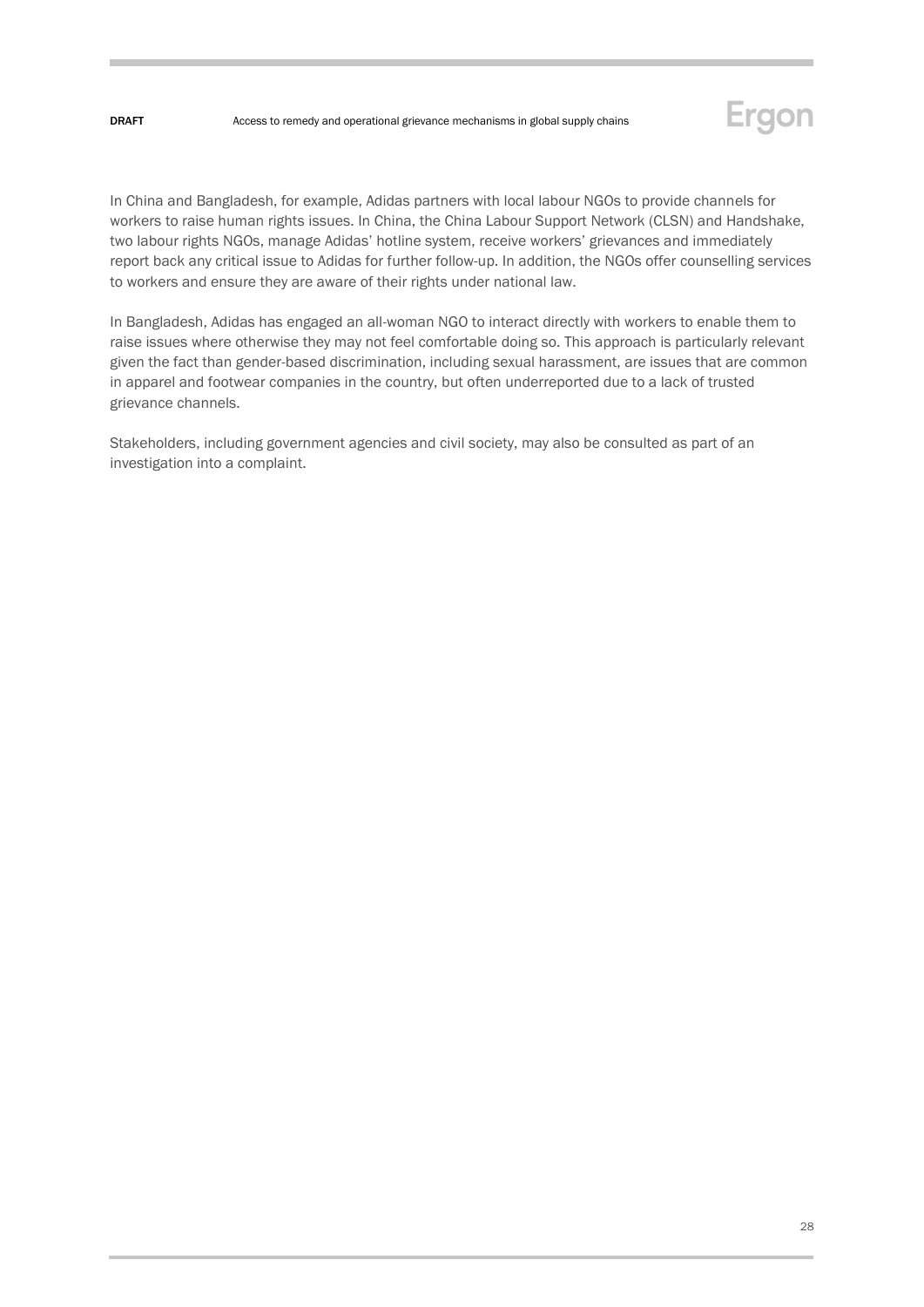# <span id="page-28-0"></span>5. Implementation issues

## <span id="page-28-1"></span>5.1 Communication about existence of the mechanism

One of the ways in which grievance mechanisms can fail to be effective from the outset is as a result of insufficient communication about the existence of the mechanism to potentially affected rightsholders and workers. In both design and implementation of the mechanism it is important to provide sufficient resource and priority to communication and awareness-raising to ensure grievance channels are known and understood by workers.

It is important to bear in mind that "there is a distinction between a mechanism being publicised and being known." <sup>34</sup> In order for communication and outreach activities to be successful, information about a grievance mechanism needs to actually reach the mechanism's intended users. It is good practice to translate the policy and information on a grievance procedure into the language(s) spoken by workers. This applies to supply chain grievance mechanisms operated by buyers and MSIs (Adidas and FLA, for instance, published summaries of their complaints procedure in ten and seven different languages respectively), but may also be relevant to some supplier-level mechanisms.

Tesco's pilot project to develop grievance mechanisms at a number of supplier farms in South Africa, for example, recognised the need to translate the procedure into the different languages spoken by the seasonal, migrant workforce, as well as to develop pictograms making the process accessible for those who may not read or write.<sup>35</sup>

In relation to workplace grievance procedures it is important that all workers are informed about the existence of the grievance mechanism and how it should be used during their induction as well as through written terms and conditions of employment provided to them on the commencement of their employment. Where there are noticeboards and other places for the communication and sharing of information in the workplace, these should include clear reference to the grievance mechanism, preferably with contact details.

Some retailers' or brands' codes of conducts and certifiers' standards specifically require suppliers to ensure that mechanisms are communicated to workers. Sodexo, for instance, expects suppliers to "ensure that the workplaces have clearly communicated grievance mechanisms (...)."<sup>36</sup> For farms wishing to get certified under Utz' standard, they have to make sure that their grievance procedure "is communicated to workers at the time of hiring."<sup>37</sup>

Ergon

<sup>34</sup> Rees, C., 2011, *Piloting Principles for Effective Company-Stakeholder Grievance Mechanisms: A Report of Lessons Learned*, Harvard Kennedy School Corporate Social Responsibility Initiative, at[: https://sites.hks.harvard.edu/m](https://sites.hks.harvard.edu/m-rcbg/CSRI/publications/report_46_GM_pilots.pdf)[rcbg/CSRI/publications/report\\_46\\_GM\\_pilots.pdf](https://sites.hks.harvard.edu/m-rcbg/CSRI/publications/report_46_GM_pilots.pdf)

<sup>35</sup> Ibid.

<sup>36</sup> Sodexo, *Supplier Code of Conduct*, at[: http://www.sodexo.com/files/live/sites/sdxcom-global/files/PDF/Corporate](http://www.sodexo.com/files/live/sites/sdxcom-global/files/PDF/Corporate-responsibility/Sodexo-Supplier-Code-of-Conduct-2017_Guide.pdf)[responsibility/Sodexo-Supplier-Code-of-Conduct-2017\\_Guide.pdf;](http://www.sodexo.com/files/live/sites/sdxcom-global/files/PDF/Corporate-responsibility/Sodexo-Supplier-Code-of-Conduct-2017_Guide.pdf) M&S, *Global Sourcing Principles*, at: <https://corporate.marksandspencer.com/documents/plan-a-our-approach/global-sourcing-principles.pdf>

<sup>37</sup> Utz, *Code of Conduct for Individual and Multi-Site Certification*, at: [https://utz.org/wp](https://utz.org/wp-content/uploads/2015/12/EN_UTZ_Core-Code-Individual-v1.1_2015.pdf)[content/uploads/2015/12/EN\\_UTZ\\_Core-Code-Individual-v1.1\\_2015.pdf;](https://utz.org/wp-content/uploads/2015/12/EN_UTZ_Core-Code-Individual-v1.1_2015.pdf) Utz, *Code of Conduct for Group and Multi-Group Certification*, at[: https://utz.org/wp-content/uploads/2015/12/EN\\_UTZ\\_Core-Code-](https://utz.org/wp-content/uploads/2015/12/EN_UTZ_Core-Code-Group_v1.1_2015.pdf)[Group\\_v1.1\\_2015.pdf.](https://utz.org/wp-content/uploads/2015/12/EN_UTZ_Core-Code-Group_v1.1_2015.pdf)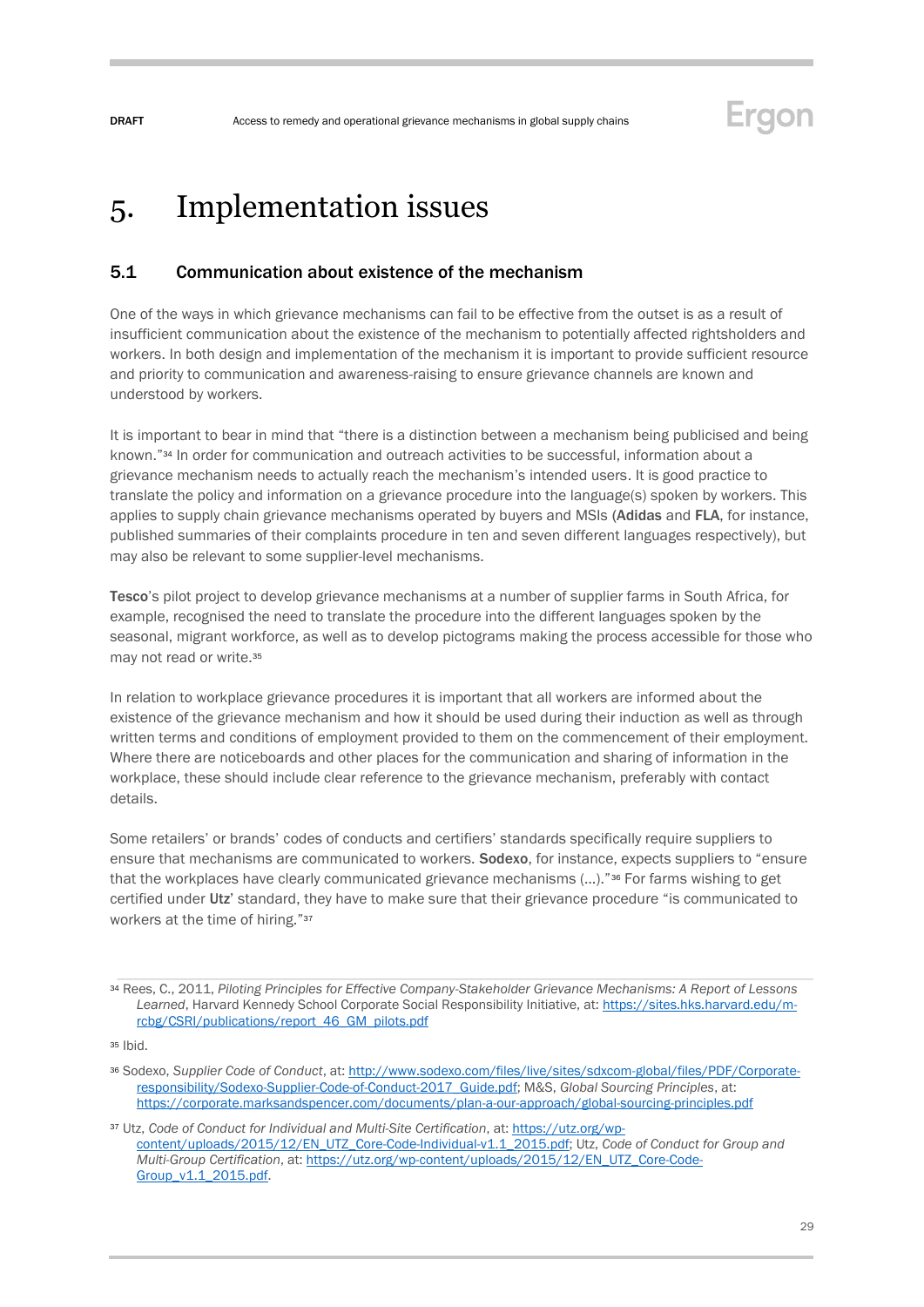## Ergon

#### Communication of grievance procedures in unionised workplaces

In workplaces where there is a recognised trade union operating, any grievance mechanism should be designed in a way which complements the existing collective labour relations structure. The existence and use of the mechanism should be clearly communicated through the trade union. This should include collaborative efforts to include information about the mechanism and its use through the union's own communications with its members.<sup>38</sup>

In many ways, communication about the existence of broader supply chain or collaborative grievance mechanisms is much more difficult. This is most obviously because there are a range of potential workplaces and rightsholder communities, and those who advocate on their behalf, that need to be made aware of the existence of mechanism and the routes through which affected parties can lodge complaints.

Marginalised or vulnerable groups of workers may face particular challenges in accessing information about available remedial mechanisms as well as in accessing the mechanism itself that should be taken into account where grievance procedures are targeting such workers.<sup>39</sup> Recent research on human rights grievance handling in the Indian tea sector highlighted that many workers were unaware of available grievance mechanism, especially those operated at international level by buyers or certifiers. Even where workers knew about their existence and would have the technological means of accessing them (i.e. access to an email account or a mobile phone) they would be unlikely to make a complaint through impersonal and remote channels. There is a key role to play for local stakeholders, especially NGOs and trade unions, in bridging these gaps, and for buyers' and certifiers' grievance procedures to more proactively engage and build such networks.<sup>40</sup>

There may also be different supply chain grievance mechanisms which potentially apply to the same workplace. A series of ten phone numbers on a factory wall which set out the grievance contact point for ten customers of the factory may be less effective than developing the grievance mechanism which the factory itself should operate. In this context, a significant issue to bear in mind is that of transparency of supply chains and the disclosure of production locations. Both in the context of supply chain business, but also financial institutions, the effectiveness and reach of operational and broader-reach grievance mechanisms is significantly enhanced where there is disclosure of where the workplace is that is actually likely to be impacting on workers' rights.

<sup>38</sup> A more detailed discussion of the interplay between industrial relations and (non-judicial and company-level) dispute resolution mechanisms in the footwear and apparel industry in Indonesia is provided in Connor, T., Delaney, A. \* Rennie, S., 2016, *Non-judicial mechanisms in global footwear and apparel supply chains,* Corporate Accountability Research, via[: http://corporateaccountabilityresearch.net/njm-project-publications/#njr-reports.](http://corporateaccountabilityresearch.net/njm-project-publications/#njr-reports) Some practical guidance is provided in Verité, 2011, *Fair Hiring Toolkit – Evaluating the Effectiveness of Grievance Mechanisms*, at: [http://helpwanted.verite.org/node/736/lightbox2.](http://helpwanted.verite.org/node/736/lightbox2) See also [cross reference to other paper]

<sup>39</sup> The ETI's vulnerable workers toolkit provides more information as well as practical guidance and tools: ETI, 2016, *Addressing worker vulnerability in agricultural and food supply chains, via*: [https://www.ethicaltrade.org/resources/addressing-worker-vulnerability-in-agricultural-and-food-supply-chains](https://www.ethicaltrade.org/resources/addressing-worker-vulnerability-in-agricultural-and-food-supply-chains-vulnerable-workers)[vulnerable-workers](https://www.ethicaltrade.org/resources/addressing-worker-vulnerability-in-agricultural-and-food-supply-chains-vulnerable-workers)

<sup>40</sup> Macdonald, K. & Balaton-Chrimes, S., 2016, *Human rights grievance-handling in the Indian tea sector*, Corporate Accountability Research, via[: http://corporateaccountabilityresearch.net/njm-project-publications/#njr-reports.](http://corporateaccountabilityresearch.net/njm-project-publications/#njr-reports) For a discussion of the particular challenges relating to the provision of access to remedy for homeworkers in India see Delaney, A., 2016, *Barriers to grievance: Leather footwear workers in Tamil Nadu, South India, Corporate* Accountability Research, via[: http://corporateaccountabilityresearch.net/njm-report-xii-leather-footwear](http://corporateaccountabilityresearch.net/njm-report-xii-leather-footwear-homeworkers)[homeworkers](http://corporateaccountabilityresearch.net/njm-report-xii-leather-footwear-homeworkers)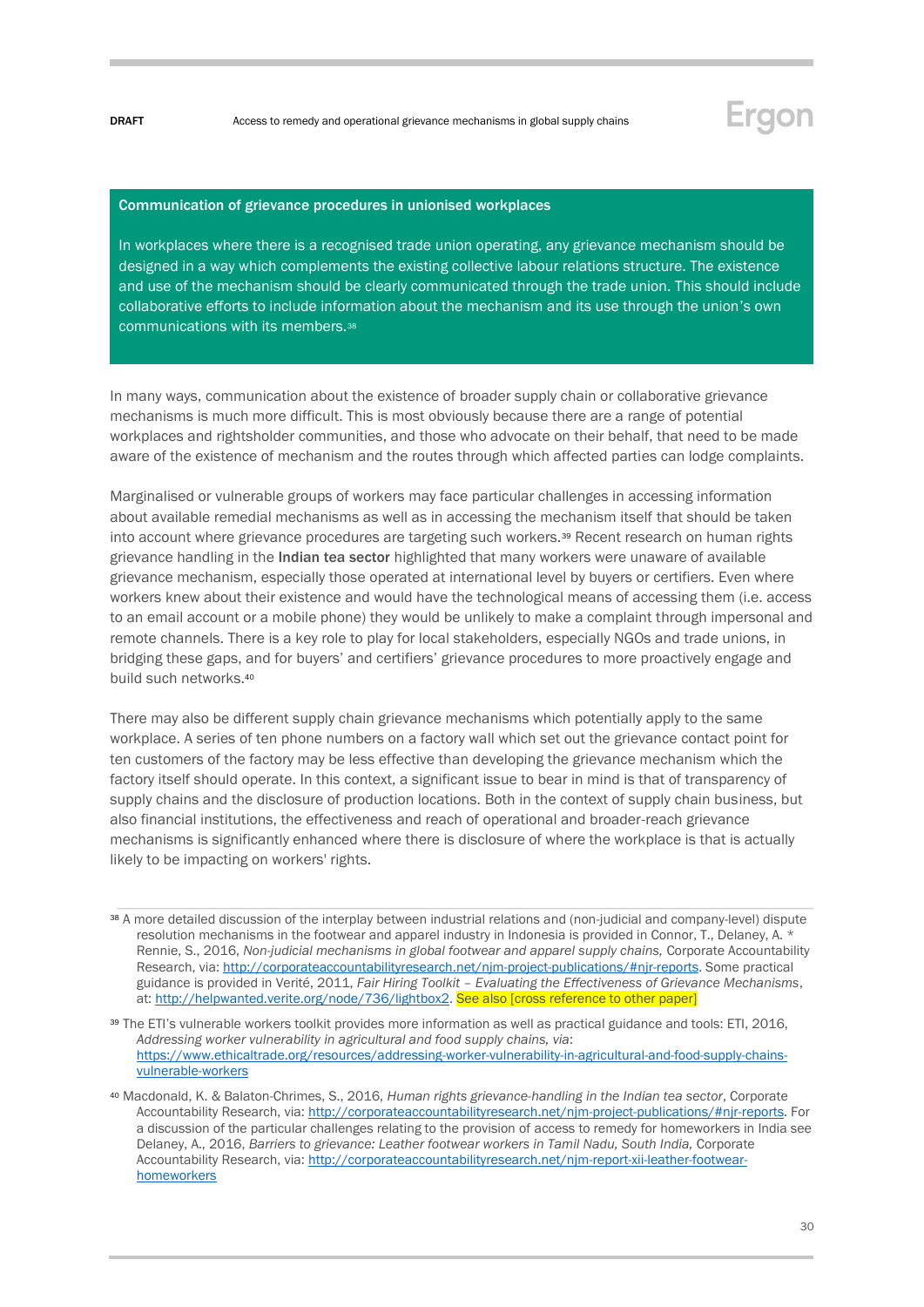<span id="page-30-0"></span>5.2 Different ways of initiating a mechanism

Typically, there are three types of people or organisations that may raise worker grievances in supply chain contexts in practice. These are:

- Workers that are negatively affected by the activities of a supplier, for instance in cases of unpaid overtime compensation or suspected gender discrimination; and
- Trade unions and other representatives of workers that are negatively affected by the activities of a supplier; and
- Other organisations acting or raising issues on behalf of the workers affected, such as local NGOs or associations.

Depending on the mechanism being used, there may be different ways for them to lodge a complaint with a company. In relation to direct workplace grievance mechanisms, the normal way will be, first, through informal means directly to a supervisor, which should always be backed up by a way of lodging grievances formally through channels to a person of sufficient seniority within the company. There should be a clear communication of who receives complaints and also those people should have a defined understanding of what they do with the complaints when they receive them and what the expectations are of them in terms of communication internally and externally.

More difficult, again, is the application of grievance mechanisms which apply to a wider supply chain. With large companies there may be a range of potential routes that a grievance may be received, including official grievance mechanism contact points, but also ethical trade or human rights teams, corporate affairs, customer hotlines, worker hotlines, stakeholder engagement teams and direct relations with trade unions. Again, it is important to ensure that there are clear policies in place detailing how complaints received via different channels are subsequently dealt with, including clearly assigned responsibilities, internal reporting and escalation channels.

#### Criteria for the effective management of grievance procedures

Handling human rights-related complaints is not an easy task and requires certain personal competences and skills. In this regard, the guidance accompanying the SA8000 standard makes useful recommendations to organisations wishing to get certified regarding the role and skillset of those tasked with handling complaints:

"Complaint management and resolution is important in any organisation and must be recognized as such by senior management. The people who are designated to handle and receive feedback are the most important factor in ensuring that the complaint management system is effective. These people must be trained and empowered to make decisions or have access to people who can make decisions. Complainants are more likely to be satisfied with the complaint management system if the person dealing with their feedback is competent, objective, responsive, and efficient. This is an important area where the SA8000 worker representative(s) should be consulted."41

<sup>41</sup> SA International, *Guidance Document for Social Accountability 8000*, at[: http://www.sa](http://www.sa-intl.org/index.cfm?fuseaction=document.viewDocument&documentid=563&documentFormatId=1166&vDocLinkOrigin=1&CFID=16124736&CFTOKEN=ea555c0bb50b5534-C8B792F3-1C23-C8EB-80201720919B7DEE)[intl.org/index.cfm?fuseaction=document.viewDocument&documentid=563&documentFormatId=1166&vDocLinkO](http://www.sa-intl.org/index.cfm?fuseaction=document.viewDocument&documentid=563&documentFormatId=1166&vDocLinkOrigin=1&CFID=16124736&CFTOKEN=ea555c0bb50b5534-C8B792F3-1C23-C8EB-80201720919B7DEE) [rigin=1&CFID=16124736&CFTOKEN=ea555c0bb50b5534-C8B792F3-1C23-C8EB-80201720919B7DEE](http://www.sa-intl.org/index.cfm?fuseaction=document.viewDocument&documentid=563&documentFormatId=1166&vDocLinkOrigin=1&CFID=16124736&CFTOKEN=ea555c0bb50b5534-C8B792F3-1C23-C8EB-80201720919B7DEE)

Ergon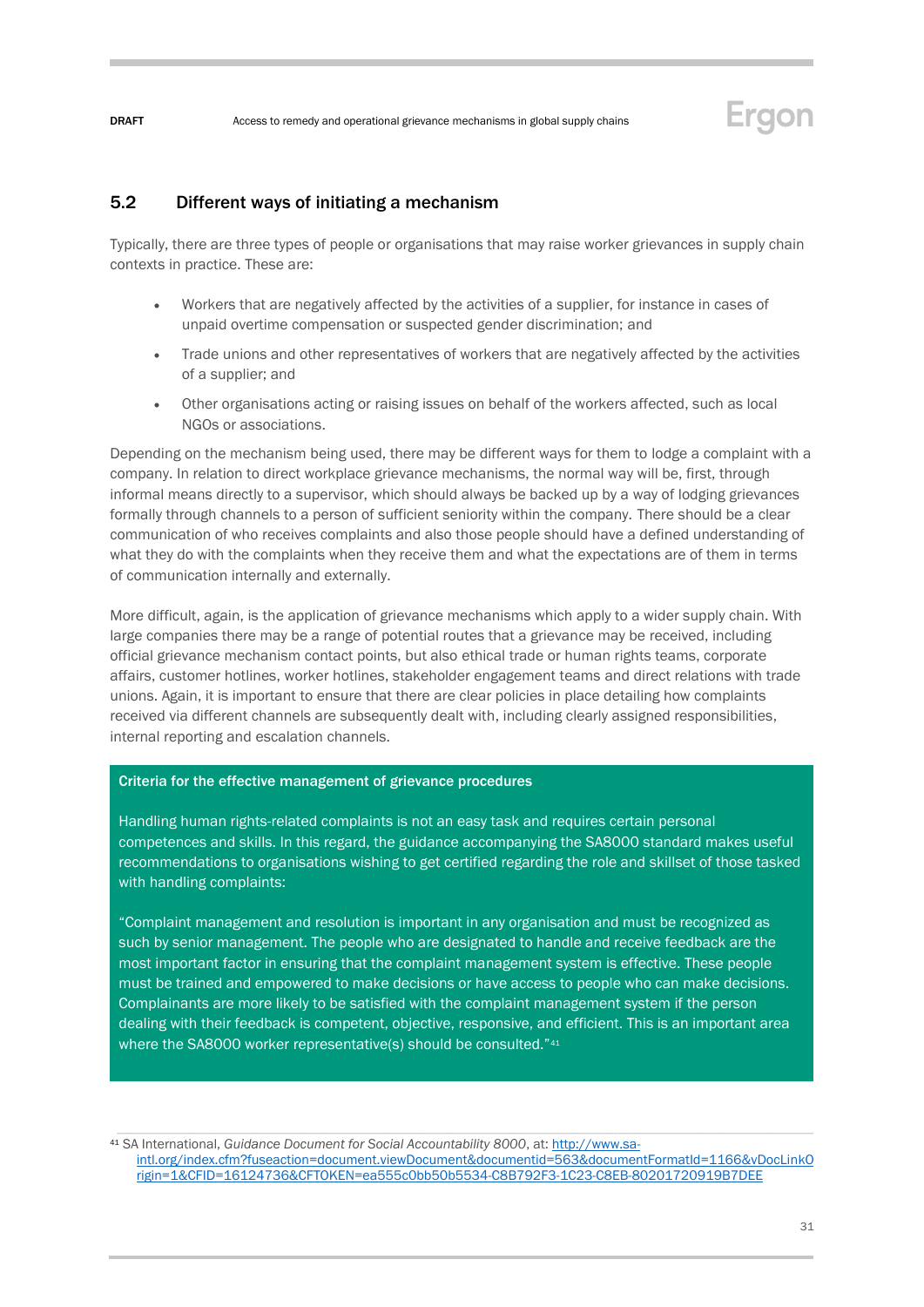

What this will look like in practice is highly dependent on the individual company's operating and business context, as well as internal organisation. At Adidas, for example, the Social and Environmental Affairs department is responsible for overseeing the supply chain complaints procedure,<sup>42</sup> while Wilmar International's grievance mechanism for supply chain workers is managed by a full-time Grievance Coordinator and overseen by a dedicated Grievance Unit, established by the Sustainability department.<sup>43</sup> PepsiCo's supply chain grievance policy, in turn, does not assign responsibility to a fixed department, but states that "an internal PepsiCo resource will oversee the process, and a grievance working group including representatives from our procurement, human rights, sustainable agriculture and public policy teams will advise regarding any substantive decisions during the process."<sup>44</sup> In other companies, again, it may be the compliance or legal function playing a more prominent role in the management of human rights grievances and complaints.

#### Allegations published in media or NGO reports

Some mechanisms provide for a grievance procedure to be initiated not only where workers (or others in their behalf) report an issue, but also in situations where alleged breaches of relevant human rights and labour standards are identified from press or NGO reports. This is the case for LOCOG's Complaints and Dispute Resolution Mechanism, as well as for Wilmar International's supply chain grievance procedure.<sup>45</sup>

For such instances, mechanisms usually contain an additional decision-making process to decide whether an allegation made is in scope for the mechanism. This takes into account aspects such as

- Whether the report contains alleged breach of the reference policy:
- Whether this alleged breach relates to a supplier of the company; and
- Whether the allegation is serious and credible enough to warrant an investigation.

### <span id="page-31-0"></span>5.3 Identifying desired and possible outcomes

Outcomes of supply chain grievance procedures normally either, or both, of two forms:

- Remedial actions, aimed at fixing, alleviating or reversing a negative impact suffered by individual workers, such as, for example, financial compensation, back-payment or reinstatement; and
- Systematic actions, aimed at improving overall conditions and preventing the same or similar impacts from reoccurring, such as training for managers and supervisors or enhanced management systems.

<sup>42</sup> Adidas, *Third Party Complaint Process*, a[t https://www.adidas-group.com/media/filer\\_public/3a/a8/3aa87bcf-9af9-](https://www.adidas-group.com/media/filer_public/3a/a8/3aa87bcf-9af9-477b-a2a5-100530e46b19/adidas_group_complaint_process_october_2014.pdf) [477b-a2a5-100530e46b19/adidas\\_group\\_complaint\\_process\\_october\\_2014.pdf](https://www.adidas-group.com/media/filer_public/3a/a8/3aa87bcf-9af9-477b-a2a5-100530e46b19/adidas_group_complaint_process_october_2014.pdf)

<sup>43</sup> Wilmar International, *Grievance Procedure for the Implementation of Wilmar's No Deforestation, No Peat, No Exploitation Policy*, at[: http://www.wilmar-international.com/sustainability/wp](http://www.wilmar-international.com/sustainability/wp-content/uploads/2017/03/Grievance-Procedure-Updated.pdf)[content/uploads/2017/03/Grievance-Procedure-Updated.pdf](http://www.wilmar-international.com/sustainability/wp-content/uploads/2017/03/Grievance-Procedure-Updated.pdf)

<sup>44</sup> PepsiCo, *Grievance Mechanism for Our Agricultural Supply Chain*, at[: http://www.pepsico.com/docs/album/policies](http://www.pepsico.com/docs/album/policies-doc/agricultural-supply-chain-grievance-mechanism-summary.pdf)[doc/agricultural-supply-chain-grievance-mechanism-summary.pdf](http://www.pepsico.com/docs/album/policies-doc/agricultural-supply-chain-grievance-mechanism-summary.pdf)

<sup>45</sup> Wilmar International, *Grievance Procedure for the Implementation of Wilmar's No Deforestation, No Peat, No Exploitation Policy*, at[: http://www.wilmar-international.com/sustainability/wp](http://www.wilmar-international.com/sustainability/wp-content/uploads/2017/03/Grievance-Procedure-Updated.pdf)[content/uploads/2017/03/Grievance-Procedure-Updated.pdf](http://www.wilmar-international.com/sustainability/wp-content/uploads/2017/03/Grievance-Procedure-Updated.pdf)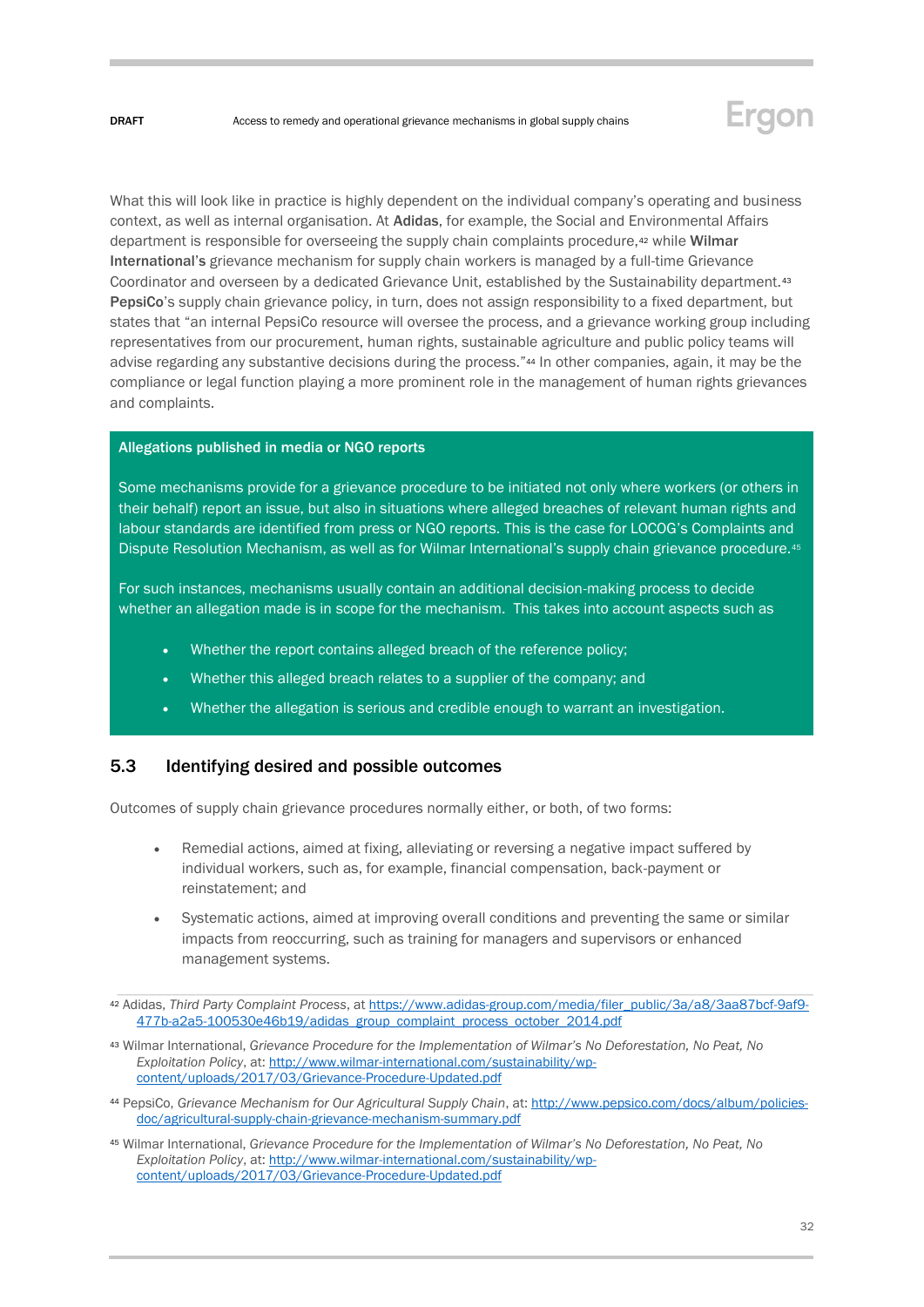

In this context, a key step in effective grievance handling relates to the early identification of two issues: what is the complainant's desired outcome from the process and what is possible (and, equally, what is not possible) under the framework of the mechanism or process. An early communication with complainants to scope what they are seeking from the mechanism is very important. It not only seeks to match request against potential remedy, but also serves to ensure that expectations of what is possible under the mechanism are clear.

Unsurprisingly, the outcomes delivered by supply chain grievance mechanisms are highly dependent on the characteristics of specific cases. Given the often complex nature of labour-related complaints, in most cases, there will be several corrective and remedial actions taken in response to a complaint. LOCOG's supply chain complaints mechanism, for example, achieved agreement on a total of 74 actions across the nine complaints the mechanism handled over the course of its existence. In addition to actions directly related to the impact – either in a remedial or a preventative way – many buyers that operate supply chain grievance mechanisms also reserve the right of suspending, amending or terminating their contractual relationship with a supplier, where they fail to demonstrate willingness to engage in the grievance process or to implement agreed actions.

#### Principles for effective remedy

In its latest report to the UN General Assembly, the UN Working Group on the issue of human rights and transnational corporations and other business enterprises expanded on the question of what constitutes effective remedy, suggesting the effective provision of remedy be characterised by the following principles:

- Remedy should be responsive to the experiences and expectations of rightsholders;
- Key constitutive elements of effectiveness (such as accessibility, affordability, adequacy and timeliness) should be determined with reference to the needs of the rightsholders;
- Rightsholders should not have to fear victimisation in the process of seeking remedy;
- There should be a range of remedies available:
- Remedial mechanisms should be at the service of rightsholders and not treat rightsholders merely as recipients of remedy;
- Effectiveness of a remedy should be judged integrating the perspective of those affected (while being aware of the fact that rightsholders may have low expectations);
- Those administering remedial mechanisms should take proactive measures to redress asymmetrical relationship and power imbalances between rightsholder and enterprise;
- Rightsholders should have access to information about rights, state and company responsibilities, all available mechanisms and trade-offs between them; and
- Access to remedy should be without discrimination.46

<sup>46</sup> UN General Assembly (UNGA), 2017, *Report of the Working Group on the issue of human rights and transnational corporations and other business enterprises*, A/72/162, at: [http://undocs.org/A/72/162.](http://undocs.org/A/72/162) See also Verité, 2011, *Fair Hiring Toolkit – Evaluating the Effectiveness of Grievance Mechanisms,* at: <http://helpwanted.verite.org/node/736/lightbox2>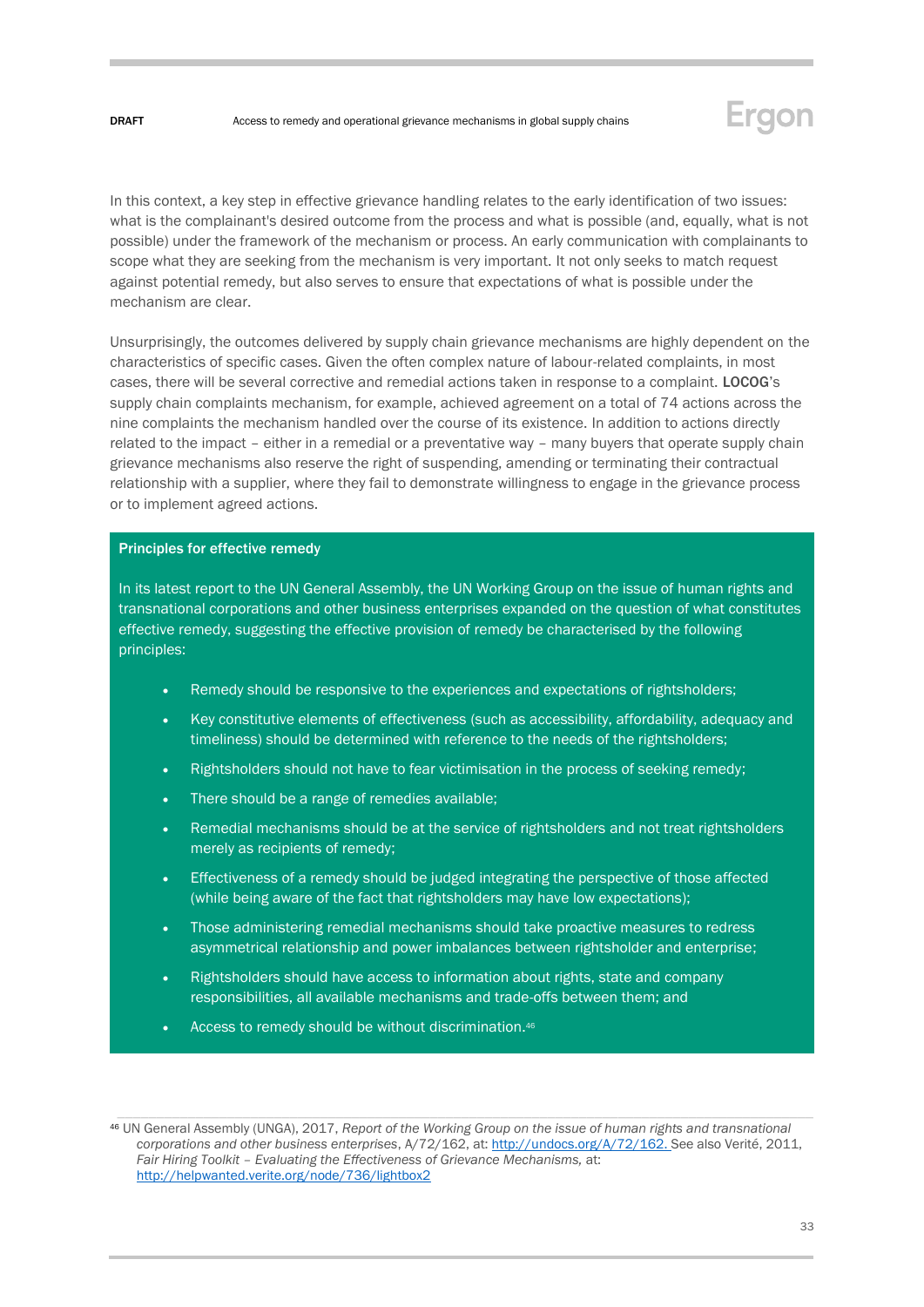

A key principle for effective outcomes to consider from a human rights perspective is that remedial mechanisms should in no circumstances result in further harm to the individual seeking remedy.

### <span id="page-33-0"></span>5.4 Defining the best approach to a grievance

Based on a clear identification of the issues which are the subject of the complaint, it is crucial to identify the best approach to handling a grievance. Moving quickly and directly to a formal investigation and quasi legal adjudication can tend to be driven by a desire to 'prove and deny', but often does little to promote remedy, as it will tend to polarise issues and fix opinions. Given that such mechanisms often operate in an area which is not legally binding, it is important to bear in mind that there is nothing that can force action unless all parties agree to the approach and outcomes.

There may be different approaches available within the same mechanism, depending on the specific complaint. It may be that a satisfactory solution between the parties to a complaint can be found early on in the process, making a more thorough investigation unnecessary. In other cases, reaching agreement can be more challenging and may require a mediation approach.

The Complaints and Dispute Resolution Mechanism of the London Olympic Games, for example, aimed to identify those issues where there might be agreement between the parties and potential for immediate actions early on, so that subsequent, facilitated dialogue could be focused on those areas that were in dispute. Where such dialogue did not succeed in facilitating agreement, the procedure provided for the appointment of an independent mediator. In total, mediation was undertaken in three of the nine complaints in scope.

#### A typology of different approaches to processing grievances

There are a number of different ways in which grievances can be handled and examined. They vary in terms of formality of the process, resource needed, as well as the type of outcomes achieved and can be broadly categorised as:

- "Information facilitation: The gathering of information on grievances, with any further action on that information largely left to is end-users
- Negotiation: Direct dialogue between the parties to the grievance with the aim of resolving the grievance through mutual agreement.
- Mediation / conciliation: Direct or indirect dialogue between the parties assisted by an external, neutral / objective facilitator with the aim of resolving the grievance through mutual agreement. The facilitator may take a more or less active and intrusive role in the dialogue process.
- Arbitration: A process by which neutral arbitrators selected by the parties to a dispute hear the positions of the parties, conduct some form of questioning or wider investigation and arrive at a judgement on the course of action to be taken in settling the grievance or dispute, often, though not always, with binding effect on the parties;
- Investigation: A process of gathering information and views about a grievance or disputed situation in order to produce an assessment of the facts; and
- Adjudication: The formation of a judgment on the rights and wrongs of parties in a situation of dispute and on any remedies needed, which may be binding on the parties or lead to some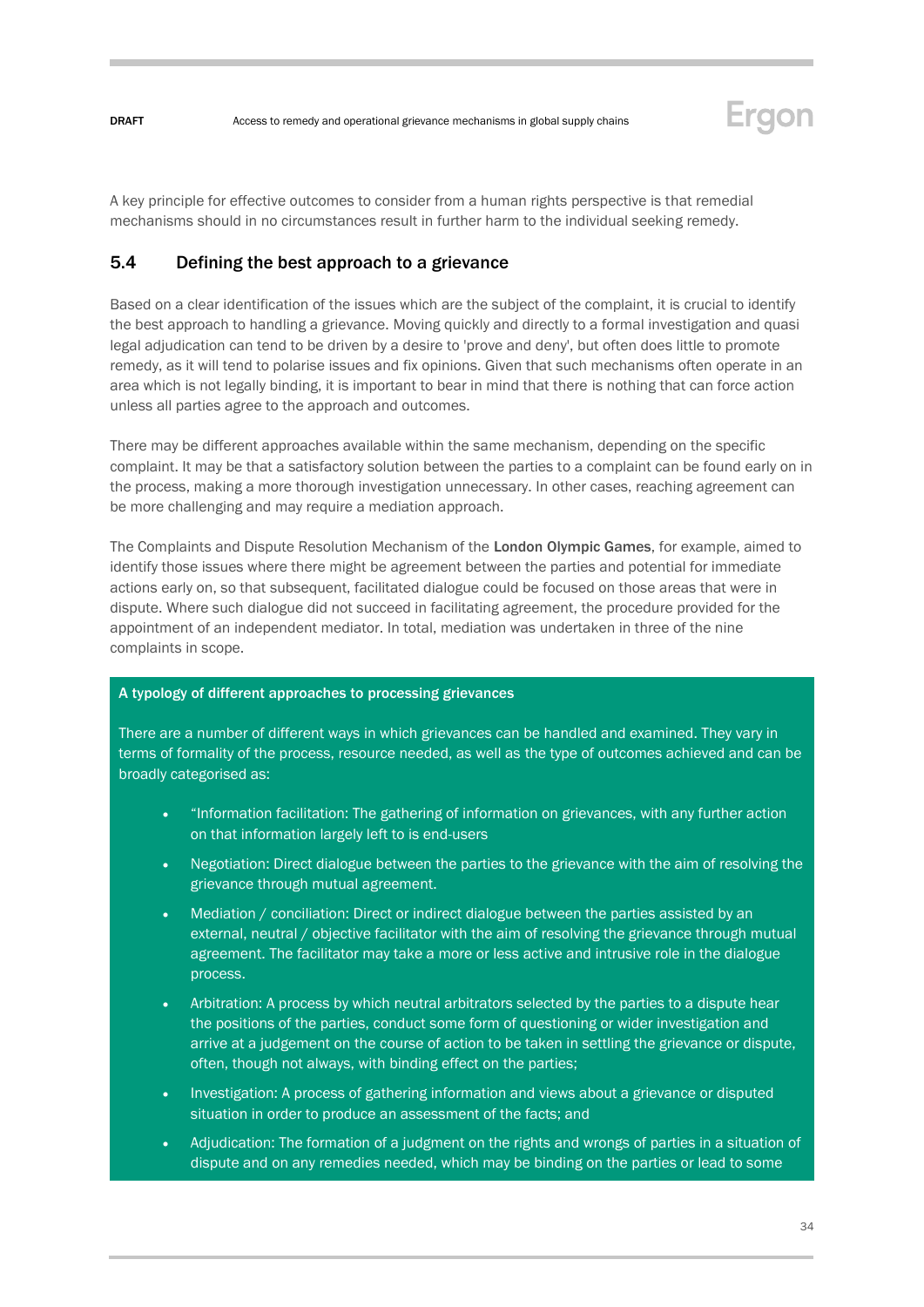

form of sanction. Usually the culmination of an investigation, adjudication is distinct from arbitration in that it does not require agreement by the parties on who will adjudicate, nor does it involve a formal process of hearings."<sup>47</sup>

#### <span id="page-34-0"></span>5.5 Monitoring and assessing impacts and effectiveness

It is increasingly recognised as good practice for a company to report on the number and nature of supply chain grievances it receives, as well as of their progress and status. Both Adidas and Wilmar International publish detailed case logs on the nature and status of complaints received on their website.<sup>48</sup> Similarly, a number of standards and certifiers, including RSPO and FLA, maintain online case trackers with additional information on complaints.<sup>49</sup> FLA, in its final reports issued upon closure of complaints, includes a section on the status of remedial actions at the time of file closure. Increasingly, companies include KPIs on the number and nature of supply chain grievances in their annual human rights or sustainability reporting, with examples including PVH and Wilmar International.<sup>50</sup>

#### How to read KPIs on grievances

It is important to note that an increase in the number of grievances received can be an indicator of wellfunctioning grievance procedures, including reporting on human rights grievances. Having established a grievance mechanism at a local tea factory in Kenya to help address widespread sexual harassment of female workers, Unilever, for example, highlight in their 2015 Human Rights Report that "an increase in the number of grievances was an essential indicator of our progress, demonstrating growing trust in the effectiveness of the grievance mechanism."<sup>51</sup>

At the same time, challenges remain when it comes to putting in place systems to assess the *actual* impacts and outcomes of complaints procedures. There are a number of practical barriers, for example in relation to the resources and capacity required to implement a robust monitoring framework, including independent assessments or validation of impact and effectiveness, especially for remedial actions that span a medium- to longer-term period. In supply chain context, the entity handling the complaint (e.g. a brand, a retailer or a certifier) and the entity that is subject to the complaint (a supplier) may be several

<sup>47</sup> Rees, C. & Vermijs, D., 2008, *Mapping Grievance Mechanisms in the Business and Human Rights Arena,* Harvard Kennedy School Corporate Social Responsibility Initiative, a[t https://sites.hks.harvard.edu/m](https://sites.hks.harvard.edu/m-rcbg/CSRI/publications/Report_28_Mapping.pdf)[rcbg/CSRI/publications/Report\\_28\\_Mapping.pdf](https://sites.hks.harvard.edu/m-rcbg/CSRI/publications/Report_28_Mapping.pdf)

<sup>48</sup> Adidas, n.d., *Disclosure of third party complaints received by Adidas*, via[: https://www.adidas](https://www.adidas-group.com/en/nachhaltigkeit/compliance/menschenrechte/#/uk-modern-slavery-act/policies-and-guidance/)[group.com/en/nachhaltigkeit/compliance/menschenrechte/#/uk-modern-slavery-act/policies-and-guidance/;](https://www.adidas-group.com/en/nachhaltigkeit/compliance/menschenrechte/#/uk-modern-slavery-act/policies-and-guidance/) Wilmar, n.d., *Grievance list with progress updates, via:* [http://www.wilmar](http://www.wilmar-international.com/sustainability/grievance-procedure/grievance-list-with-progress-updates/)[international.com/sustainability/grievance-procedure/grievance-list-with-progress-updates/](http://www.wilmar-international.com/sustainability/grievance-procedure/grievance-list-with-progress-updates/) 

<sup>49</sup> See Fair Labor Association (FLA), *Third Party Complaint Tracking Chart*, at[: http://www.fairlabor.org/third-party](http://www.fairlabor.org/third-party-complaint-tracking-chart)[complaint-tracking-chart;](http://www.fairlabor.org/third-party-complaint-tracking-chart) Roundtable on Sustainable Palm Oil (RSPO), *Status of Complaints,* at: <https://www.rspo.org/members/status-of-complaints>

<sup>50</sup> PVH, 2016, *CR Report 2015,* at[: https://www.pvh.com/~/media/PVH/Files/corporate](https://www.pvh.com/~/media/PVH/Files/corporate-responsibility/2015_cr_report.ashx)[responsibility/2015\\_cr\\_report.ashx;](https://www.pvh.com/~/media/PVH/Files/corporate-responsibility/2015_cr_report.ashx) Wilmar International, 2017, *Sustainability Report 2016*, at: <http://www.wilmar-international.com/sustainability/wp-content/uploads/2017/08/Wilmar-SR-2016-Final.pdf>

<sup>51</sup> Unilever, 2015, *Human Rights Report 2015,* at[: https://www.unilever.com/Images/unilever-human-rights-report-](https://www.unilever.com/Images/unilever-human-rights-report-2015_tcm244-437226_en.pdf)[2015\\_tcm244-437226\\_en.pdf.](https://www.unilever.com/Images/unilever-human-rights-report-2015_tcm244-437226_en.pdf)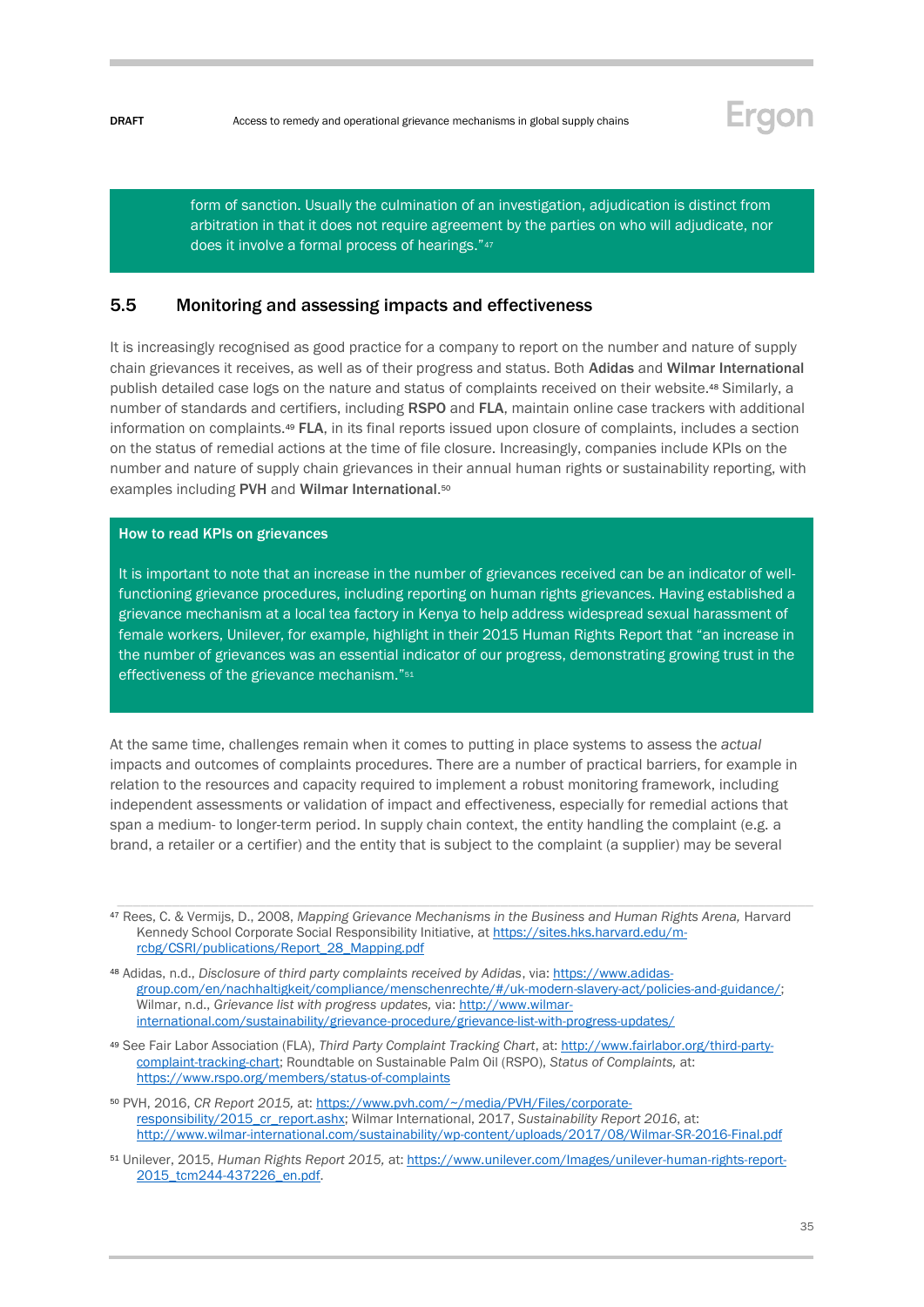

tiers removed from one another. This raises potential issues with regard to visibility and leverage, especially as the timeframe for remediation may, in some cases, outlive the commercial relationship with the supplier.

Moreover, understanding outcomes for workers is complicated by the fact that it may be impossible to locate the workers at the origin of complaints, especially given that effects of some remedial action can only be assessed in the longer-term. Perhaps unsurprisingly, given these difficulties, few supply chain grievance procedures have a defined system in place to follow-up with complainants once the actual complaint has been closed. One exception here is the Fair Wear Foundation, which, as part of its final evaluation of complaints, also follows up with complainants directly to gather their views on the procedure's outcomes. In cases where it is impossible to re-establish contact with the complainant, FWF may instead attempt to seek input from additional workers or worker representatives to see whether generally applicable improvements made as a result of the complaints process are satisfactory.<sup>52</sup>

Identifying ways in which impacts and effectiveness of supply chain grievance mechanisms can be more systematically assessed, including through engagement with rightsholders themselves, is an area where there is clearly room for improvement in current and future approaches. This was recognised, for instance, in a 2014, comprehensive review of the RSPO's complaints system, which highlighted the need for a more stringent monitoring procedure and noted that, "unless RSPO members voluntarily report on complaints during audits, there is no way to assess the (…) satisfaction of complaints parties with the resolution process and outcomes."<sup>53</sup>

<sup>52</sup> FWF, *Complaints Procedure*, at: [https://www.fairwear.org/ul/cms/fck](https://www.fairwear.org/ul/cms/fck-uploaded/documents/fwfpublications_reports/FWFcomplaintsprocedureMarch2014.pdf)[uploaded/documents/fwfpublications\\_reports/FWFcomplaintsprocedureMarch2014.pdf.](https://www.fairwear.org/ul/cms/fck-uploaded/documents/fwfpublications_reports/FWFcomplaintsprocedureMarch2014.pdf) See the FWF, *Resources (Complaints) page* for details on follow up with workers in individual cases, at: <https://www.fairwear.org/resources/?type=complaints&sort=latest>

<sup>53</sup> Jonas, H., 2014, A review of the Complaints System of the Roundtable on Sustainable Palm Oil, Natural Justice & BC Initiative, via[: https://www.rspo.org/news-and-events/announcements/a-review-of-complaints-system-of-the-rspo](https://www.rspo.org/news-and-events/announcements/a-review-of-complaints-system-of-the-rspo-final-report)[final-report](https://www.rspo.org/news-and-events/announcements/a-review-of-complaints-system-of-the-rspo-final-report)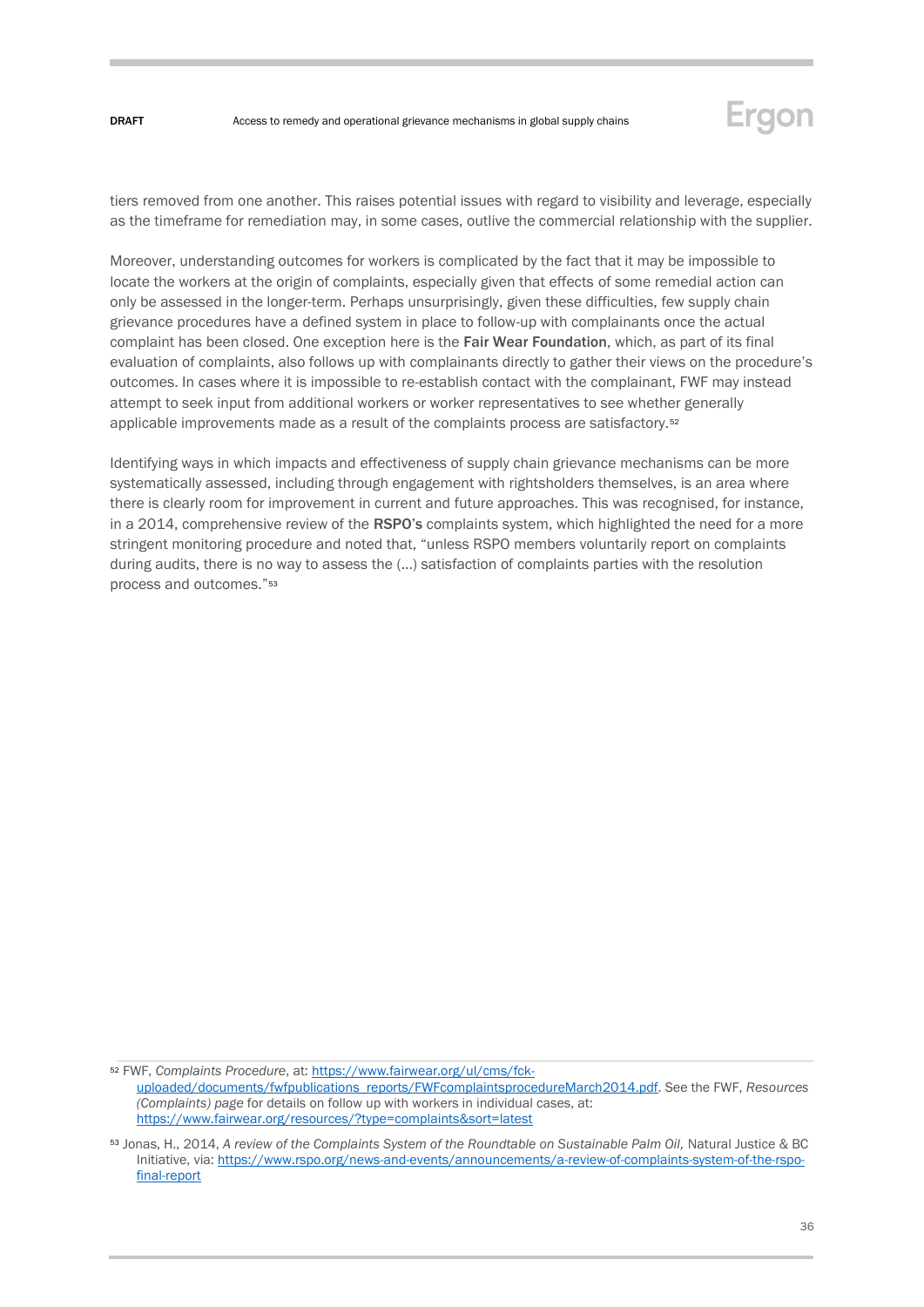## Ergon

# <span id="page-36-0"></span>6. Key discussion questions and strategic considerations

## <span id="page-36-1"></span>6.1 On different types of approaches

- How can workplace-level grievance mechanisms and procedures managed by buyers, MSIs and certifiers be more effectively linked?
- How can better understanding of the typology of mechanisms and their relationship be better understood and communicated?
- How can the role of trade unions and collective dispute resolution mechanism be better understood and, where appropriate, integrated into grievance frameworks?
- What is the role of ETI and its members in enhancing supplier capacity to handle workplace grievances in an effective and fair way? Is there any scope for joint capacity-building approaches or consistent requirements on grievance procedures?

## <span id="page-36-2"></span>6.2 On the implementation of mechanisms

- How can ETI, as well as its members, help communicate available grievance channels more effectively to workers, including marginalised and vulnerable groups? How can ETI best leverage its tripartite structure in this context?
- What are good practice examples on the provision of effective remedy? How can ETI and its member companies position itself as key contributors in this debate?
- How can effective mediation and dialogue be fostered in relation to complex grievance mechanisms?
- How can different brands and retailers better coordinate their efforts in providing grievance channels to supply chain workers? Where to focus attention and how to avoid overlap?
- What is the scope for using resources more efficiently by collaborating with others, inside and outside ETI?
- Does there need to be a change to core ETI governance documents the base Code and Principles of Implementation – to include reference to require grievance mechanisms from suppliers and also for members to establish such mechanisms?

## <span id="page-36-3"></span>6.3 On the design of mechanisms

- How can the basic building blocks and key elements for different mechanisms be better captured and disseminated?
- How can the effectiveness and impact of grievance procedures be more systematically addressed? What scope is there to build in cost-benefit analyses from the outset?
- How can worker voice and representation be properly integrated into a mechanism at the outset and design?
- How can existing approaches by ETI member companies, especially whistleblower and worker hotlines, be used and integrated into grievance procedures for supply chain workers?
- How can learnings from designing supply chain grievance mechanisms be more effectively shared among ETI members (and potentially beyond)?
- How can needs for transparency and privacy be effectively balanced? What are the benefits of providing for supply chain complaints to be submitted anonymously, what are the challenges?
- How do the outcomes of grievances get properly captured and disseminated? To whom?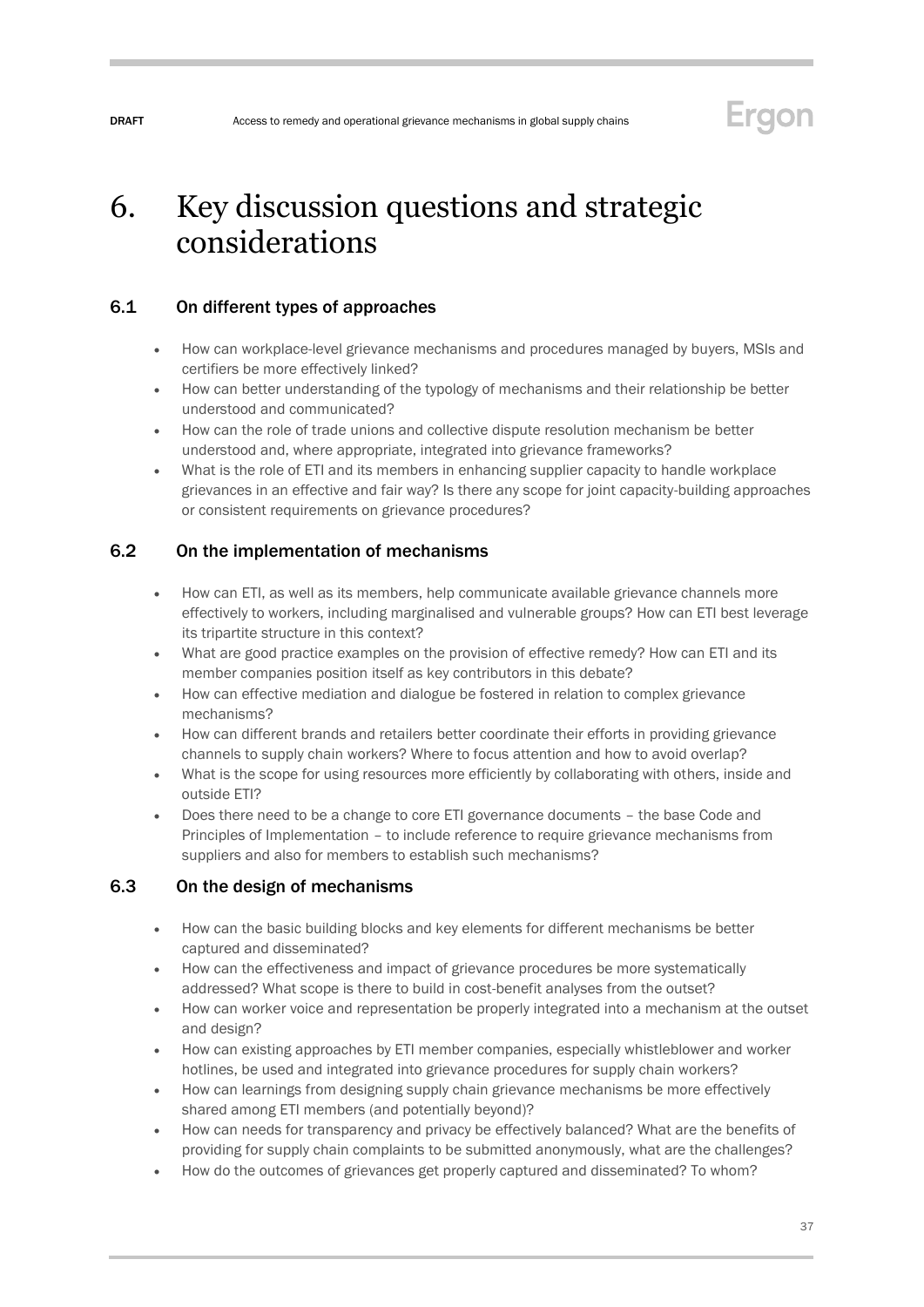# <span id="page-37-0"></span>7. Bibliography

### <span id="page-37-1"></span>7.1 Information and policies on mechanisms by companies, MSIs and certifiers

Adidas, 2015, "How we bring factory management and workers closer together", at: [http://blog.adidas](http://blog.adidas-group.com/2015/04/how-we-bring-factory-management-and-workers-closer-together/)[group.com/2015/04/how-we-bring-factory-management-and-workers-closer-together/](http://blog.adidas-group.com/2015/04/how-we-bring-factory-management-and-workers-closer-together/) 

Adidas, 2015, *2014 Case analysis: Adidas Group third-party complaints*, at: [https://www.adidas](https://www.adidas-group.com/media/filer_public/08/12/081211f3-75ee-4315-88dc-5e1b101e3b91/3rdpartycomplaint_system_overview_and_analysis_yr2014.pdf)[group.com/media/filer\\_public/08/12/081211f3-75ee-4315-88dc-](https://www.adidas-group.com/media/filer_public/08/12/081211f3-75ee-4315-88dc-5e1b101e3b91/3rdpartycomplaint_system_overview_and_analysis_yr2014.pdf)[5e1b101e3b91/3rdpartycomplaint\\_system\\_overview\\_and\\_analysis\\_yr2014.pdf.](https://www.adidas-group.com/media/filer_public/08/12/081211f3-75ee-4315-88dc-5e1b101e3b91/3rdpartycomplaint_system_overview_and_analysis_yr2014.pdf)

Adidas, 2016, *2015 Case analysis: Adidas Group third-party complaints,* at: [https://www.adidas](https://www.adidas-group.com/media/filer_public/34/e6/34e64ed7-ce04-448b-b0df-dd36d5de1e40/3rdpartycomplaint_system_overview_and_analysis_yr2015.pdf)[group.com/media/filer\\_public/34/e6/34e64ed7-ce04-448b-b0df](https://www.adidas-group.com/media/filer_public/34/e6/34e64ed7-ce04-448b-b0df-dd36d5de1e40/3rdpartycomplaint_system_overview_and_analysis_yr2015.pdf)dd36d5de1e40/3rdpartycomplaint\_system\_overview\_and\_analysis\_vr2015.pdf.

Adidas, 2016, *Summary of human rights complaints handled by the Adidas Group in 2015*, at: [https://www.adidas-group.com/media/filer\\_public/38/e3/38e3dc79-3e7d-4613-b636](https://www.adidas-group.com/media/filer_public/38/e3/38e3dc79-3e7d-4613-b636-dcfc7fe8dd91/summary_of_human_rights_complaints_handled_by_the_adidas_group_2015.pdf) [dcfc7fe8dd91/summary\\_of\\_human\\_rights\\_complaints\\_handled\\_by\\_the\\_adidas\\_group\\_2015.pdf.](https://www.adidas-group.com/media/filer_public/38/e3/38e3dc79-3e7d-4613-b636-dcfc7fe8dd91/summary_of_human_rights_complaints_handled_by_the_adidas_group_2015.pdf)

Adidas, 2017, *2016 Case analysis: Adidas Group third-party complaints*, at: [https://www.adidas](https://www.adidas-group.com/media/filer_public/7d/d0/7dd029ef-0a46-4027-aab1-5670a3e53861/3rdpartycomplaint_system_overview_and_analysis_yr2016.pdf)[group.com/media/filer\\_public/7d/d0/7dd029ef-0a46-4027-aab1-](https://www.adidas-group.com/media/filer_public/7d/d0/7dd029ef-0a46-4027-aab1-5670a3e53861/3rdpartycomplaint_system_overview_and_analysis_yr2016.pdf) [5670a3e53861/3rdpartycomplaint\\_system\\_overview\\_and\\_analysis\\_yr2016.pdf.](https://www.adidas-group.com/media/filer_public/7d/d0/7dd029ef-0a46-4027-aab1-5670a3e53861/3rdpartycomplaint_system_overview_and_analysis_yr2016.pdf)

Adidas, 2017, *Summary of third party complaints handled by the Adidas Group in 2016*, at: [https://www.adidas-group.com/media/filer\\_public/a1/db/a1db897b-4a50-4b6f-8b1d](https://www.adidas-group.com/media/filer_public/a1/db/a1db897b-4a50-4b6f-8b1d-e37a78a6a9b8/summary_of_human_rights_complaints_handled_by_adidas_group_in_2016.pdf)[e37a78a6a9b8/summary\\_of\\_human\\_rights\\_complaints\\_handled\\_by\\_adidas\\_group\\_in\\_2016.pdf.](https://www.adidas-group.com/media/filer_public/a1/db/a1db897b-4a50-4b6f-8b1d-e37a78a6a9b8/summary_of_human_rights_complaints_handled_by_adidas_group_in_2016.pdf)

Adidas, n.d., *Disclosure of third party complaints received by Adidas*, via: [https://www.adidas](https://www.adidas-group.com/en/nachhaltigkeit/compliance/menschenrechte/#/uk-modern-slavery-act/policies-and-guidance/)[group.com/en/nachhaltigkeit/compliance/menschenrechte/#/uk-modern-slavery-act/policies-and](https://www.adidas-group.com/en/nachhaltigkeit/compliance/menschenrechte/#/uk-modern-slavery-act/policies-and-guidance/)[guidance/.](https://www.adidas-group.com/en/nachhaltigkeit/compliance/menschenrechte/#/uk-modern-slavery-act/policies-and-guidance/)

Adidas, *Third Party Complaints Process for Breaches to the Adidas Group Workplace Standards or Violations of International Human Rights Norms,* at: [https://www.adidas](https://www.adidas-group.com/media/filer_public/3a/a8/3aa87bcf-9af9-477b-a2a5-100530e46b19/adidas_group_complaint_process_october_2014.pdf)[group.com/media/filer\\_public/3a/a8/3aa87bcf-9af9-477b-a2a5-](https://www.adidas-group.com/media/filer_public/3a/a8/3aa87bcf-9af9-477b-a2a5-100530e46b19/adidas_group_complaint_process_october_2014.pdf) [100530e46b19/adidas\\_group\\_complaint\\_process\\_october\\_2014.pdf.](https://www.adidas-group.com/media/filer_public/3a/a8/3aa87bcf-9af9-477b-a2a5-100530e46b19/adidas_group_complaint_process_october_2014.pdf)

Bangladesh Accord, *Safety Complaints Mechanism*, at: [http://bangladeshaccord.org/safety-complaints](http://bangladeshaccord.org/safety-complaints-mechanism/)[mechanism/.](http://bangladeshaccord.org/safety-complaints-mechanism/)

Fair Labor Association (FLA), *Third Party Complaints Process*, at: [http://www.fairlabor.org/third-party](http://www.fairlabor.org/third-party-complaint-process)[complaint-process.](http://www.fairlabor.org/third-party-complaint-process)

Fair Labor Association (FLA), *Workplace Code of Conduct and Compliance Benchmarks*, at: [http://www.fairlabor.org/sites/default/files/fla\\_complete\\_code\\_and\\_benchmarks.pdf.](http://www.fairlabor.org/sites/default/files/fla_complete_code_and_benchmarks.pdf)

Fair Labor Association (FLA), *Third Party Complaint Tracking Chart*, at: [http://www.fairlabor.org/third-party](http://www.fairlabor.org/third-party-complaint-tracking-chart)[complaint-tracking-chart.](http://www.fairlabor.org/third-party-complaint-tracking-chart) 

Fair Wear Foundation (FWF), *Complaints Procedure*, at: [https://www.fairwear.org/ul/cms/fck](https://www.fairwear.org/ul/cms/fck-uploaded/documents/fwfpublications_reports/FWFcomplaintsprocedureMarch2014.pdf)[uploaded/documents/fwfpublications\\_reports/FWFcomplaintsprocedureMarch2014.pdf.](https://www.fairwear.org/ul/cms/fck-uploaded/documents/fwfpublications_reports/FWFcomplaintsprocedureMarch2014.pdf)

Ergon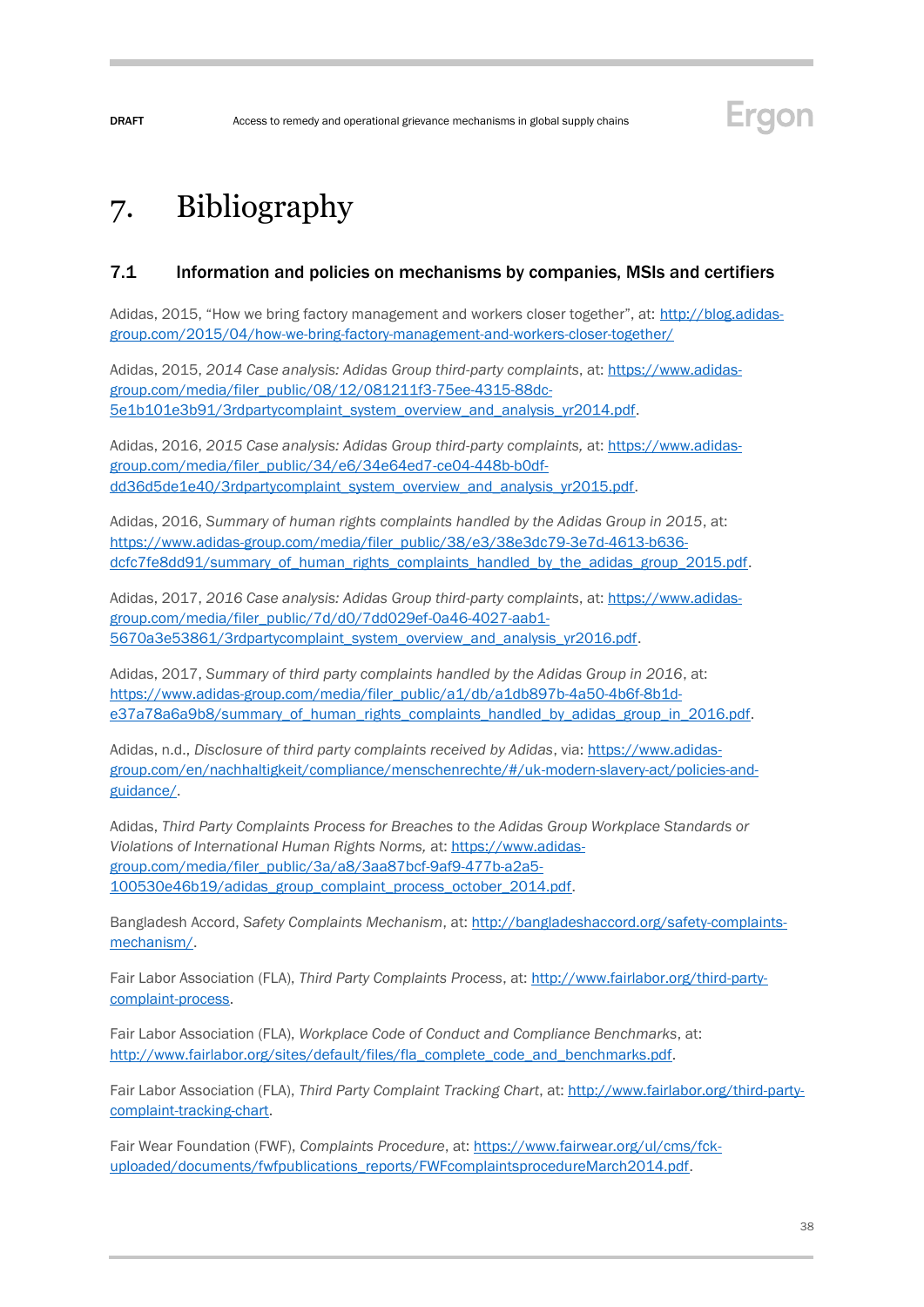

Gap Inc., *Code of Vendor Conduct*, at:

[http://www.gapinc.com/content/dam/gapincsite/documents/CodeofVendorConduct\\_FINAL.pdf.](http://www.gapinc.com/content/dam/gapincsite/documents/CodeofVendorConduct_FINAL.pdf)

Gap Inc., n.d., "Building new collaborations", at: [http://www.gapincsustainability.com/people/improving](http://www.gapincsustainability.com/people/improving-factory-working-conditions/building-new-collaborations)[factory-working-conditions/building-new-collaborations.](http://www.gapincsustainability.com/people/improving-factory-working-conditions/building-new-collaborations)

M&S, *Global Sourcing Principles*, at: [https://corporate.marksandspencer.com/documents/plan-a-our](https://corporate.marksandspencer.com/documents/plan-a-our-approach/global-sourcing-principles.pdf)[approach/global-sourcing-principles.pdf.](https://corporate.marksandspencer.com/documents/plan-a-our-approach/global-sourcing-principles.pdf)

M&S, *Grievance Procedure for Clothing and Home and Food Supply Chains*, at: [https://corporate.marksandspencer.com/file.axd?pointerid=db4d4d9ed345425f97dfdf15aa539ce7.](https://corporate.marksandspencer.com/file.axd?pointerid=db4d4d9ed345425f97dfdf15aa539ce7)

Mars, *Supplier Code of Conduct*, at: [http://www.mars.com/docs/default-source/Policies-and-](http://www.mars.com/docs/default-source/Policies-and-Practices/supplier-code-of-conduct/supplier-code-of-conduct-english.pdf?sfvrsn=4)[Practices/supplier-code-of-conduct/supplier-code-of-conduct-english.pdf?sfvrsn=4.](http://www.mars.com/docs/default-source/Policies-and-Practices/supplier-code-of-conduct/supplier-code-of-conduct-english.pdf?sfvrsn=4) 

Nestlé, *Supplier Code*, at: [https://www.nestle.com/asset](https://www.nestle.com/asset-library/documents/library/documents/suppliers/supplier-code-english.pdf)[library/documents/library/documents/suppliers/supplier-code-english.pdf.](https://www.nestle.com/asset-library/documents/library/documents/suppliers/supplier-code-english.pdf)

New Look, 2013, *New Look Ethical Trade Report 2012-2013,* at: [http://www.newlookgroup.com/system/files/uploads/financialdocs/new\\_look\\_ethical\\_trade\\_report\\_2013](http://www.newlookgroup.com/system/files/uploads/financialdocs/new_look_ethical_trade_report_2013_high_res_version.pdf) high res version.pdf.

New Look, 2015, *Ethical Trade Report 2013-2014,* at: [http://www.newlookgroup.com/sites/default/files/attachments/ethical-trade-jan-2015.pdf.](http://www.newlookgroup.com/sites/default/files/attachments/ethical-trade-jan-2015.pdf)

PepsiCo, *Grievance Mechanism for Our Agricultural Supply Chain*, at: [http://www.pepsico.com/docs/album/policies-doc/agricultural-supply-chain-grievance-mechanism](http://www.pepsico.com/docs/album/policies-doc/agricultural-supply-chain-grievance-mechanism-summary.pdf)[summary.pdf.](http://www.pepsico.com/docs/album/policies-doc/agricultural-supply-chain-grievance-mechanism-summary.pdf)

PVH, 2016, *CR Report 2015,* at: [https://www.pvh.com/~/media/PVH/Files/corporate](https://www.pvh.com/~/media/PVH/Files/corporate-responsibility/2015_cr_report.ashx)[responsibility/2015\\_cr\\_report.ashx.](https://www.pvh.com/~/media/PVH/Files/corporate-responsibility/2015_cr_report.ashx)

Roundtable for Sustainable Palm Oil (RSPO), *Complaints and Appeals Procedures*, via: [http://www.rspo.org/members/complaints.](http://www.rspo.org/members/complaints)

Roundtable on Sustainable Palm Oil (RSPO), *Status of Complaints,* at: [https://www.rspo.org/members/status-of-complaints.](https://www.rspo.org/members/status-of-complaints)

SA International, *SA8000 Guidance Document*, at[: http://www.sa](http://www.sa-intl.org/index.cfm?fuseaction=document.viewDocument&documentid=563&documentFormatId=1166&vDocLinkOrigin=1&CFID=16124736&CFTOKEN=ea555c0bb50b5534-C8B792F3-1C23-C8EB-80201720919B7DEE)[intl.org/index.cfm?fuseaction=document.viewDocument&documentid=563&documentFormatId=1166&vD](http://www.sa-intl.org/index.cfm?fuseaction=document.viewDocument&documentid=563&documentFormatId=1166&vDocLinkOrigin=1&CFID=16124736&CFTOKEN=ea555c0bb50b5534-C8B792F3-1C23-C8EB-80201720919B7DEE) [ocLinkOrigin=1&CFID=16124736&CFTOKEN=ea555c0bb50b5534-C8B792F3-1C23-C8EB-](http://www.sa-intl.org/index.cfm?fuseaction=document.viewDocument&documentid=563&documentFormatId=1166&vDocLinkOrigin=1&CFID=16124736&CFTOKEN=ea555c0bb50b5534-C8B792F3-1C23-C8EB-80201720919B7DEE)[80201720919B7DEE.](http://www.sa-intl.org/index.cfm?fuseaction=document.viewDocument&documentid=563&documentFormatId=1166&vDocLinkOrigin=1&CFID=16124736&CFTOKEN=ea555c0bb50b5534-C8B792F3-1C23-C8EB-80201720919B7DEE)

SA International, *SA8000 International Standard*, at[: http://sa](http://sa-intl.org/_data/n_0001/resources/live/SA8000%20Standard%202014.pdf)[intl.org/\\_data/n\\_0001/resources/live/SA8000%20Standard%202014.pdf.](http://sa-intl.org/_data/n_0001/resources/live/SA8000%20Standard%202014.pdf)

Sodexo*, Supplier Code of Conduct,* at[: http://www.sodexo.com/files/live/sites/sdxcom](http://www.sodexo.com/files/live/sites/sdxcom-global/files/PDF/Corporate-responsibility/Sodexo-Supplier-Code-of-Conduct-2017_Guide.pdf)[global/files/PDF/Corporate-responsibility/Sodexo-Supplier-Code-of-Conduct-2017\\_Guide.pdf.](http://www.sodexo.com/files/live/sites/sdxcom-global/files/PDF/Corporate-responsibility/Sodexo-Supplier-Code-of-Conduct-2017_Guide.pdf)

Sustainable Agriculture Network (SAN), *SAN Standard*, at: [http://sanstandard2017.ag/2017standard/certification-documents/.](http://sanstandard2017.ag/2017standard/certification-documents/)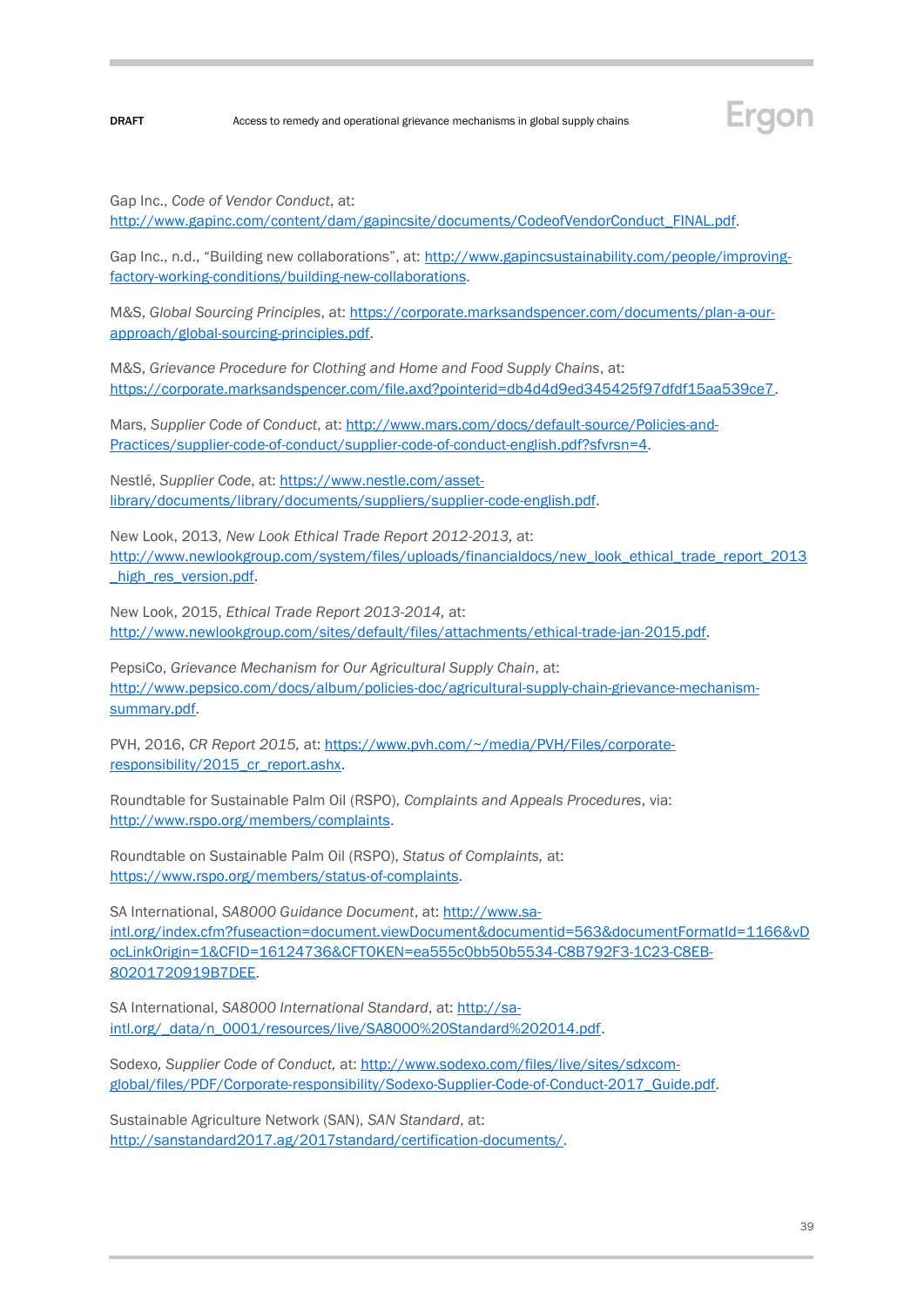

Unilever, 2015, *Human Rights Report 2015,* at: [https://www.unilever.com/Images/unilever-human-rights](https://www.unilever.com/Images/unilever-human-rights-report-2015_tcm244-437226_en.pdf)[report-2015\\_tcm244-437226\\_en.pdf.](https://www.unilever.com/Images/unilever-human-rights-report-2015_tcm244-437226_en.pdf)

Utz, *Code of Conduct for Group and Multi-Group Certification*, at: [https://utz.org/wp](https://utz.org/wp-content/uploads/2015/12/EN_UTZ_Core-Code-Group_v1.1_2015.pdf)[content/uploads/2015/12/EN\\_UTZ\\_Core-Code-Group\\_v1.1\\_2015.pdf.](https://utz.org/wp-content/uploads/2015/12/EN_UTZ_Core-Code-Group_v1.1_2015.pdf)

Utz, *Code of Conduct for Individual and Multi-Site Certification*, at[: https://utz.org/wp](https://utz.org/wp-content/uploads/2015/12/EN_UTZ_Core-Code-Individual-v1.1_2015.pdf)[content/uploads/2015/12/EN\\_UTZ\\_Core-Code-Individual-v1.1\\_2015.pdf.](https://utz.org/wp-content/uploads/2015/12/EN_UTZ_Core-Code-Individual-v1.1_2015.pdf)

Wilmar International, 2017, *Sustainability Report 2016*, at[: http://www.wilmar](http://www.wilmar-international.com/sustainability/wp-content/uploads/2017/08/Wilmar-SR-2016-Final.pdf)[international.com/sustainability/wp-content/uploads/2017/08/Wilmar-SR-2016-Final.pdf.](http://www.wilmar-international.com/sustainability/wp-content/uploads/2017/08/Wilmar-SR-2016-Final.pdf)

Wilmar International, *Grievance Procedure for the Implementation of Wilmar's No Deforestation, No Peat, No Exploitation Policy*, at: [http://www.wilmar-international.com/sustainability/wp](http://www.wilmar-international.com/sustainability/wp-content/uploads/2017/03/Grievance-Procedure-Updated.pdf)[content/uploads/2017/03/Grievance-Procedure-Updated.pdf.](http://www.wilmar-international.com/sustainability/wp-content/uploads/2017/03/Grievance-Procedure-Updated.pdf)

Wilmar International, n.d., *Grievance list with progress updates,* via: [http://www.wilmar](http://www.wilmar-international.com/sustainability/grievance-procedure/grievance-list-with-progress-updates/)[international.com/sustainability/grievance-procedure/grievance-list-with-progress-updates/.](http://www.wilmar-international.com/sustainability/grievance-procedure/grievance-list-with-progress-updates/)

### <span id="page-39-0"></span>7.2 Books, articles and reports

Bell, S., Cumming, P. & Gibbons, S., 2013, *Complaint and dispute resolution process to deal with breaches of the Sustainable Sourcing Code*, Lessons learned from planning and staging the London 2012 Games, at: [http://learninglegacy.independent.gov.uk/documents/pdfs/sustainability/cs-sustainable-sourcing-code](http://learninglegacy.independent.gov.uk/documents/pdfs/sustainability/cs-sustainable-sourcing-code-complaints-mechanism.pdf)[complaints-mechanism.pdf.](http://learninglegacy.independent.gov.uk/documents/pdfs/sustainability/cs-sustainable-sourcing-code-complaints-mechanism.pdf)

Better Work, 2017, "Training to improve industrial relations in Gap Inc.'s supply chain", at: [https://betterwork.org/blog/2017/02/07/training-to-improve-industrial-relations-in-gap-inc-s-supply](https://betterwork.org/blog/2017/02/07/training-to-improve-industrial-relations-in-gap-inc-s-supply-chain/)[chain/.](https://betterwork.org/blog/2017/02/07/training-to-improve-industrial-relations-in-gap-inc-s-supply-chain/)

Connor, T., Delaney, A. & Rennie, S., 2016, *Non-judicial mechanisms in global footwear and apparel supply chains,* Corporate Accountability Research, via: [http://corporateaccountabilityresearch.net/njm-project](http://corporateaccountabilityresearch.net/njm-project-publications/#njr-reports)[publications/#njr-reports.](http://corporateaccountabilityresearch.net/njm-project-publications/#njr-reports)

Corporate Human Rights Benchmark (CHRB), 2016, *2016 Pilot Methodology,* at: [https://www.corporatebenchmark.org/sites/default/files/2017-03/CHRB\\_methodology\\_singles.pdf](https://www.corporatebenchmark.org/sites/default/files/2017-03/CHRB_methodology_singles.pdf)

Davis, R. & Franks, D., 2014, *Costs of company-community conflict in the extractive sector,* Harvard Kennedy School Corporate Social Responsibility Initiative, Shift and the University of Queensland, at: [https://sites.hks.harvard.edu/m-rcbg/CSRI/research/Costs%20of%20Conflict\\_Davis%20%20Franks.pdf.](https://sites.hks.harvard.edu/m-rcbg/CSRI/research/Costs%20of%20Conflict_Davis%20%20Franks.pdf)

Delaney, A., 2016, *Barriers to grievance: Leather footwear workers in Tamil Nadu, South India, Corporate* Accountability Research, via: [http://corporateaccountabilityresearch.net/njm-report-xii-leather-footwear](http://corporateaccountabilityresearch.net/njm-report-xii-leather-footwear-homeworkers)[homeworkers.](http://corporateaccountabilityresearch.net/njm-report-xii-leather-footwear-homeworkers)

Equality and Human Rights Commission (EHRC), 2017, *Handling and resolving human rights complaints about your business,* at[: https://www.equalityhumanrights.com/en/advice-and-guidance/handling-and](https://www.equalityhumanrights.com/en/advice-and-guidance/handling-and-resolving-human-rights-complaints-about-your-business)[resolving-human-rights-complaints-about-your-business](https://www.equalityhumanrights.com/en/advice-and-guidance/handling-and-resolving-human-rights-complaints-about-your-business) 

ETI, 2016, *Addressing worker vulnerability in agricultural and food supply chains, via*: [https://www.ethicaltrade.org/resources/addressing-worker-vulnerability-in-agricultural-and-food-supply](https://www.ethicaltrade.org/resources/addressing-worker-vulnerability-in-agricultural-and-food-supply-chains-vulnerable-workers)[chains-vulnerable-workers.](https://www.ethicaltrade.org/resources/addressing-worker-vulnerability-in-agricultural-and-food-supply-chains-vulnerable-workers)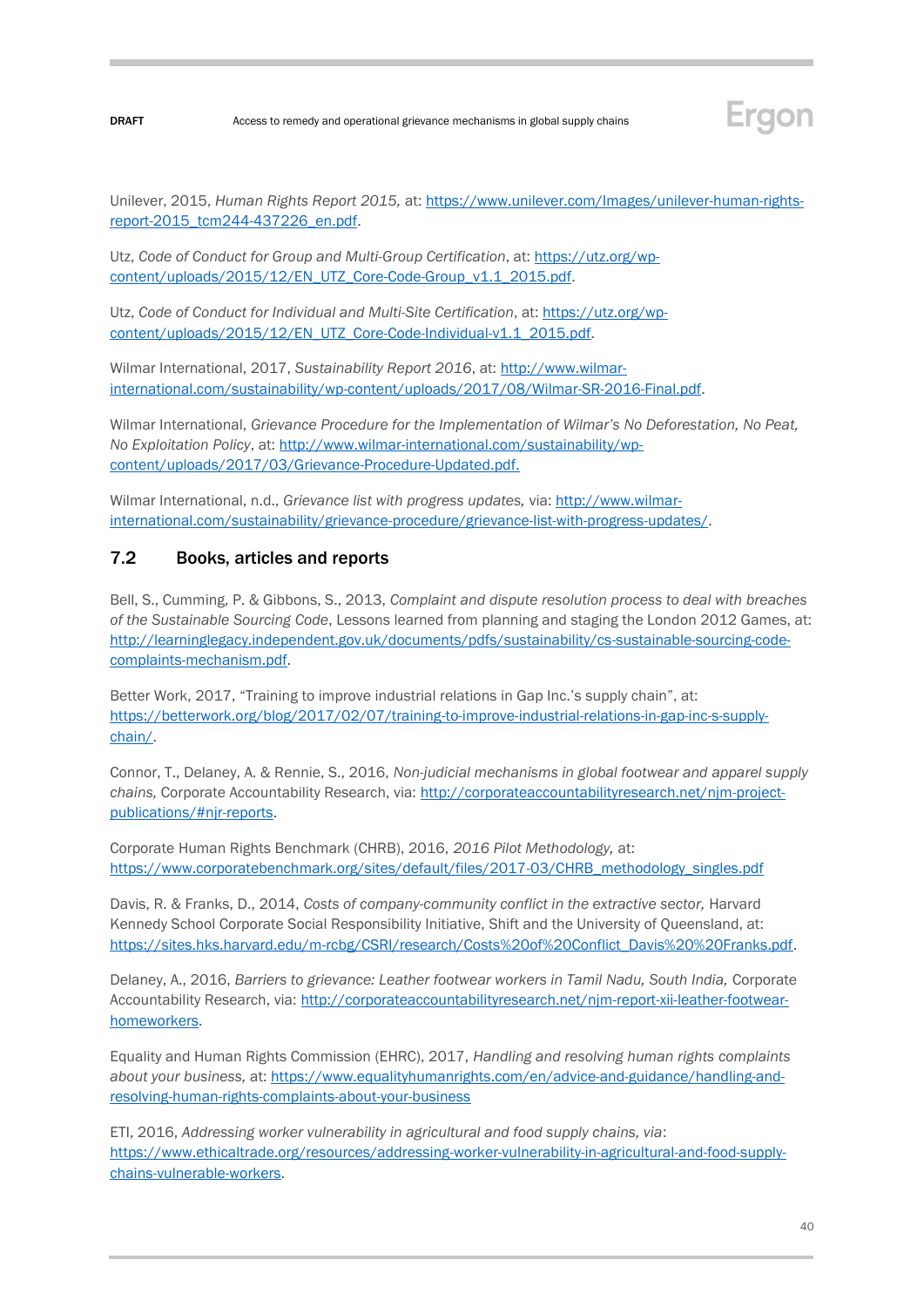

Fashion Revolution, 2017, *Fashion Transparency Index 2017*, at: [https://issuu.com/fashionrevolution/docs/fr\\_fashiontransparencyindex2017?e=25766662/47726047.](https://issuu.com/fashionrevolution/docs/fr_fashiontransparencyindex2017?e=25766662/47726047)

Ganson, B., 2014, *Resolving labour issues in the electronics industry in Mexico,* Access Facility Case Story Series No. 2, at:

[http://accessfacility.org/sites/default/files/ACCESS%20Case%20Story%202%20-%20Resolving%20Labou](http://accessfacility.org/sites/default/files/ACCESS%20Case%20Story%202%20-%20Resolving%20Labour%20Issues%20in%20the%20Electronics%20Industry%20in%20Mexico_1.pdf) [r%20Issues%20in%20the%20Electronics%20Industry%20in%20Mexico\\_1.pdf.](http://accessfacility.org/sites/default/files/ACCESS%20Case%20Story%202%20-%20Resolving%20Labour%20Issues%20in%20the%20Electronics%20Industry%20in%20Mexico_1.pdf)

International Corporate Accountability Roundtable (ICAR), 2017, *Assessments of existing National Action Plans (NAPs) on Business and Human Rights,* August 2017 Update, at: [https://static1.squarespace.com/static/583f3fca725e25fcd45aa446/t/599c543ae9bfdf40b5b6f055/1](https://static1.squarespace.com/static/583f3fca725e25fcd45aa446/t/599c543ae9bfdf40b5b6f055/1503417406364/NAP+Assessment+Aug+2017+FINAL.pdf) [503417406364/NAP+Assessment+Aug+2017+FINAL.pdf.](https://static1.squarespace.com/static/583f3fca725e25fcd45aa446/t/599c543ae9bfdf40b5b6f055/1503417406364/NAP+Assessment+Aug+2017+FINAL.pdf)

International Finance Corporation (IFC), *Performance Standard 2 – Labour and Working Conditions*, at: [http://www.ifc.org/wps/wcm/connect/2408320049a78e5db7f4f7a8c6a8312a/PS2\\_English\\_2012.pdf?](http://www.ifc.org/wps/wcm/connect/2408320049a78e5db7f4f7a8c6a8312a/PS2_English_2012.pdf?MOD=AJPERES) [MOD=AJPERES.](http://www.ifc.org/wps/wcm/connect/2408320049a78e5db7f4f7a8c6a8312a/PS2_English_2012.pdf?MOD=AJPERES)

Jonas, H., 2014, A review of the Complaints System of the Roundtable on Sustainable Palm Oil, Natural Justice & BC Initiative, via: [https://www.rspo.org/news-and-events/announcements/a-review-of-complaints](https://www.rspo.org/news-and-events/announcements/a-review-of-complaints-system-of-the-rspo-final-report)[system-of-the-rspo-final-report.](https://www.rspo.org/news-and-events/announcements/a-review-of-complaints-system-of-the-rspo-final-report)

Know The Chain, 2016, *Apparel & Footwear Benchmark Findings Report,* at: [https://knowthechain.org/wp](https://knowthechain.org/wp-content/plugins/ktc-benchmark/app/public/images/benchmark_reports/KTC_A&F_ExternalReport_Final.pdf)[content/plugins/ktc-](https://knowthechain.org/wp-content/plugins/ktc-benchmark/app/public/images/benchmark_reports/KTC_A&F_ExternalReport_Final.pdf)

[benchmark/app/public/images/benchmark\\_reports/KTC\\_A&F\\_ExternalReport\\_Final.pdf.](https://knowthechain.org/wp-content/plugins/ktc-benchmark/app/public/images/benchmark_reports/KTC_A&F_ExternalReport_Final.pdf)

Know The Chain, 2016, *Food & Beverage Benchmark Findings Report,* at: [https://knowthechain.org/wp](https://knowthechain.org/wp-content/plugins/ktc-benchmark/app/public/images/benchmark_reports/KTC_Food_Beverage_Findings_Report_October.pdf)[content/plugins/ktc-](https://knowthechain.org/wp-content/plugins/ktc-benchmark/app/public/images/benchmark_reports/KTC_Food_Beverage_Findings_Report_October.pdf)

[benchmark/app/public/images/benchmark\\_reports/KTC\\_Food\\_Beverage\\_Findings\\_Report\\_October.pdf.](https://knowthechain.org/wp-content/plugins/ktc-benchmark/app/public/images/benchmark_reports/KTC_Food_Beverage_Findings_Report_October.pdf)

Know The Chain, 2017, *How footwear companies and luxury brands tackle forced labour risks in their leather supply chains*, at: [https://knowthechain.org/wp-content/uploads/KTC-LeatherLabor-Case-](https://knowthechain.org/wp-content/uploads/KTC-LeatherLabor-Case-Study_Final.pdf)[Study\\_Final.pdf.](https://knowthechain.org/wp-content/uploads/KTC-LeatherLabor-Case-Study_Final.pdf)

Kotze, H., 2014, *Farmworker Grievances in the Western Cape, South Africa,* ACCESS Facility Case Study Series No. 3, at:

[http://accessfacility.org/sites/default/files/Farmworker%20Grievances%20Western%20Cape%20South%2](http://accessfacility.org/sites/default/files/Farmworker%20Grievances%20Western%20Cape%20South%20Africa.pdf) [0Africa.pdf.](http://accessfacility.org/sites/default/files/Farmworker%20Grievances%20Western%20Cape%20South%20Africa.pdf)

Lukas, K., Linder, B., Kutrzeba, A. & Sprenger, C., 2016, *Corporate Accountability – The Role and Impact of Non-Judicial Grievance Mechanisms,* Elgar Publishing.

Macdonald, K. & Balaton-Chrimes, S., 2016, *Human rights grievance-handling in the Indian tea sector,*  Corporate Accountability Research, via: [http://corporateaccountabilityresearch.net/njm-project](http://corporateaccountabilityresearch.net/njm-project-publications/#njr-reports)[publications/#njr-reports.](http://corporateaccountabilityresearch.net/njm-project-publications/#njr-reports)

Office of the Compliance Advisor / Ombudsman (CAO), 2016, *Grievance Mechanism Toolkit – Purpose, Design and Implementation*, at: [https://www.cao-grm.org/purpose-design-and-implementation#section-3.](https://www.cao-grm.org/purpose-design-and-implementation#section-3) 

Rees, C. & Vermijs, D., 2008, *Mapping Grievance Mechanisms in the Business and Human Rights Arena,*  Harvard Kennedy School Corporate Social Responsibility Initiative, at [https://sites.hks.harvard.edu/m](https://sites.hks.harvard.edu/m-rcbg/CSRI/publications/Report_28_Mapping.pdf)[rcbg/CSRI/publications/Report\\_28\\_Mapping.pdf.](https://sites.hks.harvard.edu/m-rcbg/CSRI/publications/Report_28_Mapping.pdf)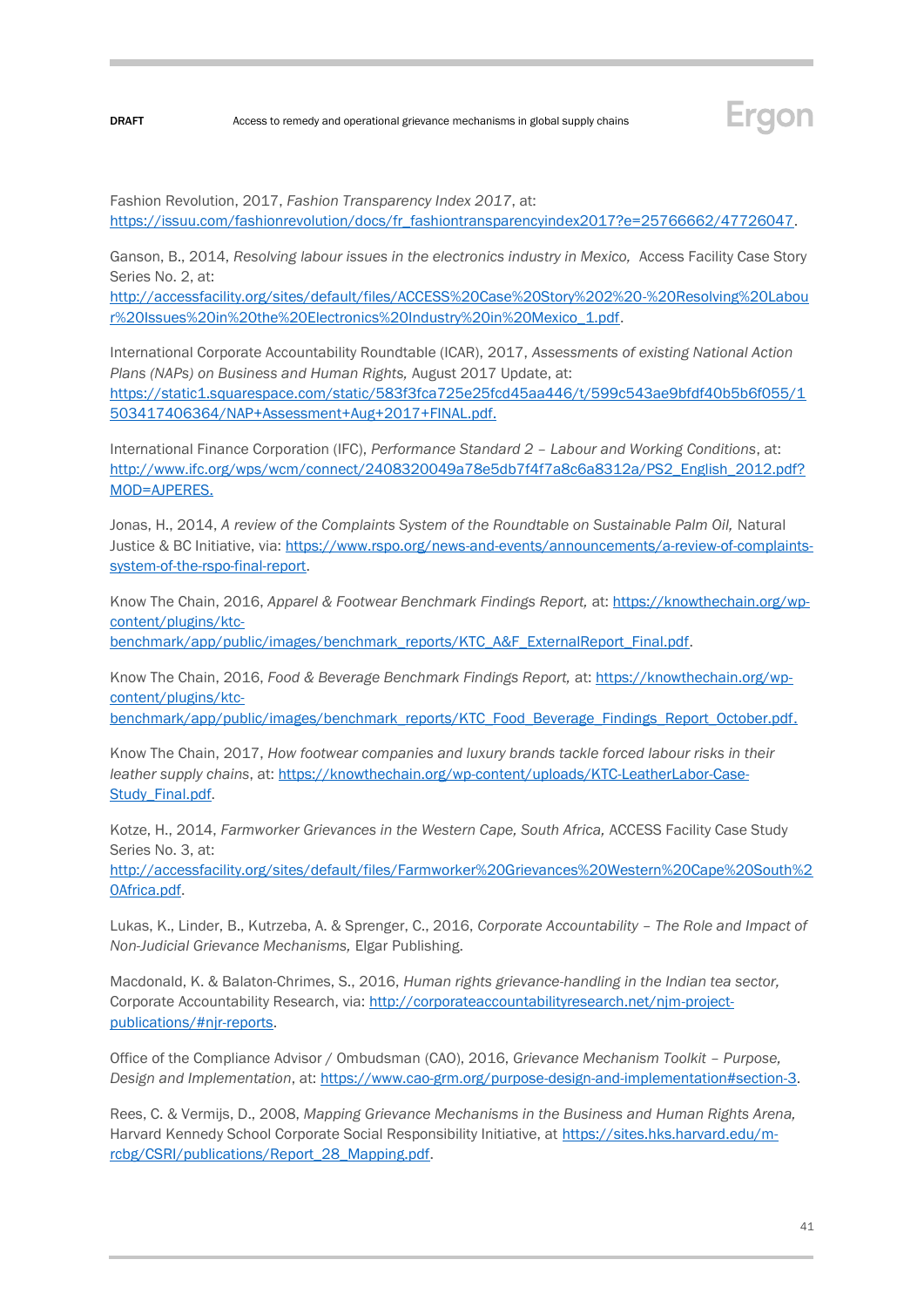

Rees, C., 2011, *Piloting Principles for Effective Company-Stakeholder Grievance Mechanisms: A Report of Lessons Learned,* Harvard Kennedy School Corporate Social Responsibility Initiative, at: [https://sites.hks.harvard.edu/m-rcbg/CSRI/publications/report\\_46\\_GM\\_pilots.pdf.](https://sites.hks.harvard.edu/m-rcbg/CSRI/publications/report_46_GM_pilots.pdf)

Rees, C., 2013, *Establishing a Stakeholder Oversight Group to support a supply chain grievance mechanism,* Lessons learned from planning and staging the London 2012 Games, at: [http://learninglegacy.independent.gov.uk/documents/pdfs/sustainability/cs-establishing-a-stakeholder](http://learninglegacy.independent.gov.uk/documents/pdfs/sustainability/cs-establishing-a-stakeholder-oversight-group.pdf)[oversight-group.pdf.](http://learninglegacy.independent.gov.uk/documents/pdfs/sustainability/cs-establishing-a-stakeholder-oversight-group.pdf)

Reuters, 2017, "Adidas' slavery buster hopes technology can give workers a voice", 24 May, at: [https://www.reuters.com/article/us-slavery-adidas-technology/adidas-slavery-buster-hopes-technology-can](https://www.reuters.com/article/us-slavery-adidas-technology/adidas-slavery-buster-hopes-technology-can-give-workers-a-voice-idUSKBN18K0Y8)[give-workers-a-voice-idUSKBN18K0Y8.](https://www.reuters.com/article/us-slavery-adidas-technology/adidas-slavery-buster-hopes-technology-can-give-workers-a-voice-idUSKBN18K0Y8)

RobecoSAM, 2017, *RobecoSAM Corporate Sustainability Assessment 2017 – Methodology and Score Changes Review*, at: [http://www.robecosam.com/images/CSA\\_2017\\_Annual\\_Scoring\\_Methodology\\_Review.pdf.](http://www.robecosam.com/images/CSA_2017_Annual_Scoring_Methodology_Review.pdf)

Thompson, B., 2017, *Determining criteria to evaluate outcomes of business' provision of remedy: Applying a human rights-based approach,* Business & Human Rights Journal, 2/2017, pp. 55-85.

UN General Assembly (UNGA), 2017, *Report of the Working Group on the issue of human rights and transnational corporations and other business enterprises*, A/72/162, at: [http://undocs.org/A/72/162.](http://undocs.org/A/72/162)

UN Global Compact, 2015, "Addressing grievances in the workplace", Human Rights and Business Dilemmas Forum, at: [http://hrbdf.org/case\\_studies/freedom-of](http://hrbdf.org/case_studies/freedom-of-association/freedom_of_association/addressing_grievances_in_the_workplace.html#.Wdojy2jWw2w)[association/freedom\\_of\\_association/addressing\\_grievances\\_in\\_the\\_workplace.html#.Wdojy2jWw2w.](http://hrbdf.org/case_studies/freedom-of-association/freedom_of_association/addressing_grievances_in_the_workplace.html#.Wdojy2jWw2w)

UN Office of the High Commissioner for Human Rights (OHCHR), 2011, UN *Guiding Principles on Business and Human Rights*, at:

[http://www.ohchr.org/Documents/Publications/GuidingPrinciplesBusinessHR\\_EN.pdf.](http://www.ohchr.org/Documents/Publications/GuidingPrinciplesBusinessHR_EN.pdf) 

UN Office of the High Commissioner for Human Rights (OHCHR), 2012, *The corporate responsibility to respect human rights – an interpretive guide,* at: [http://www.ohchr.org/Documents/Publications/HR.PUB.12.2\\_En.pdf.](http://www.ohchr.org/Documents/Publications/HR.PUB.12.2_En.pdf)

Verité, 2011, *Fair Hiring Toolkit – Evaluating the Effectiveness of Grievance Mechanisms,* at: [http://helpwanted.verite.org/node/736/lightbox2.](http://helpwanted.verite.org/node/736/lightbox2)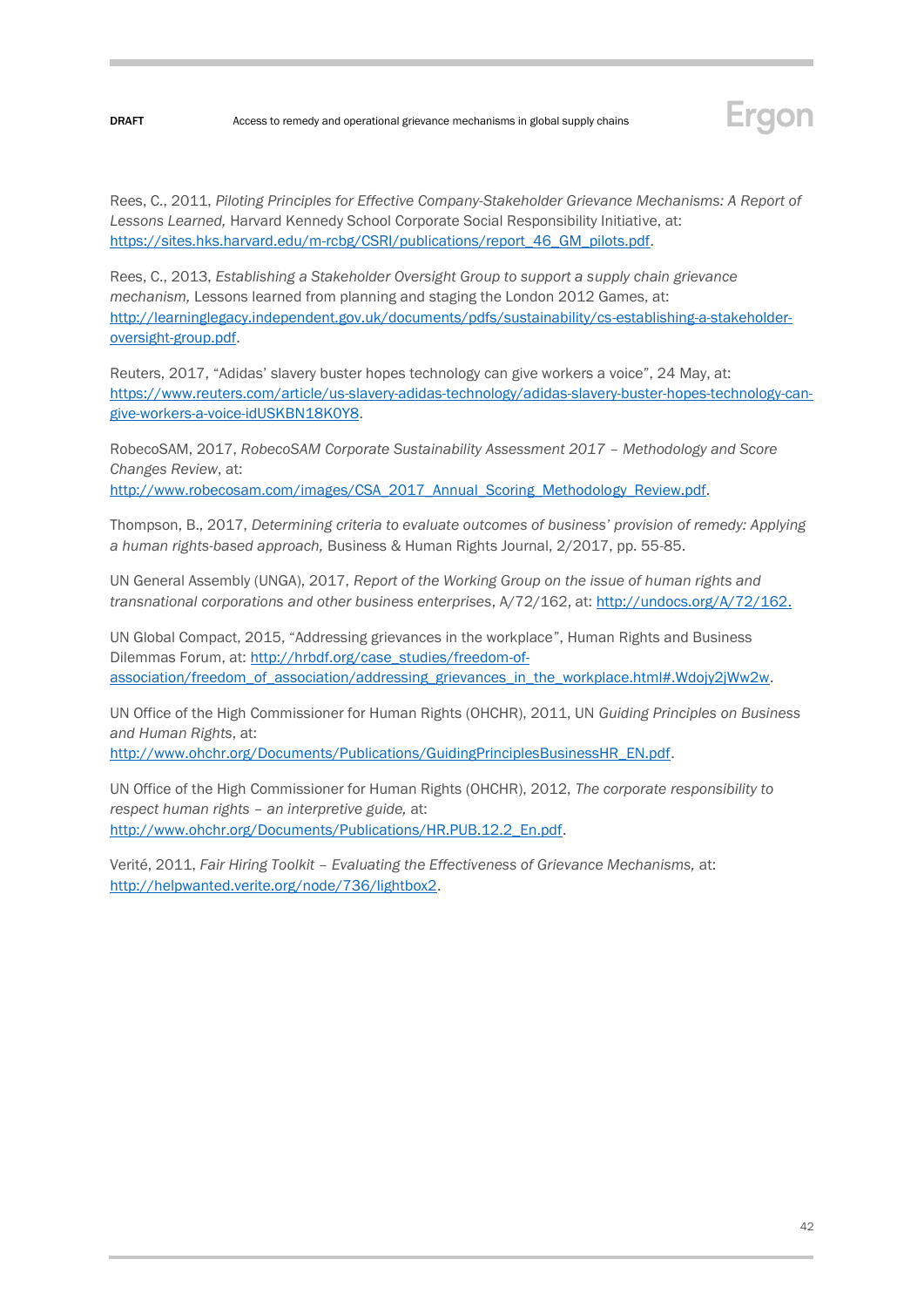

## <span id="page-42-0"></span>Annexes

#### Annex 1: Design principles for grievance mechanisms in the context of supply chains

Experience from existing approaches shows that there are a number of factors that should be taken into account in the design of operational grievance mechanisms in order to ensure they provide effective access to remedy for supply chain workers. The following discusses the most important aspects in more detail, focusing primarily on approaches by international brands and retailers, but also integrating learnings from grievance procedures operated by MSIs and other organisations.

#### Getting internal and external stakeholder views and buy in

While it is important that companies establishing a grievance mechanism take responsibility for the decisions about its structure and operation, the input of both internal and external stakeholders during the design phase is crucial. Not only does this make it more likely that the mechanism is accessible, and hence able to provide remedy for impacted workers. It also takes into account that various internal company and business partners need to have faith in and understanding of the mechanism if it is to stand a chance of working. Likewise, as the UN Working Group puts it, "remedial mechanisms (…) should not treat rightsholders merely as recipients of remedy",<sup>54</sup> but attempt to integrate their perspectives already when considering the design of a mechanism. In practice, this could mean consulting workers themselves, as well as seeking input from worker representatives, local trade union or labour rights NGOs.

One approach to getting stakeholder buy-in is to carry out a series of consultations around core design elements of the mechanism, but there are various other approaches that could work. For example, one of the most innovative features of the London Olympic Games' grievance mechanism was the way in which stakeholders were engaged systematically throughout its design and operation. The design of the mechanism was informed by widespread stakeholder consultations, and a Stakeholder Oversight Group was appointed to provide real-time review during the operation of the mechanism.<sup>55</sup> Piloting the development of grievance mechanisms at farm level in the Western Cape region in South Africa, Tesco engaged extensively with local stakeholders, including suppliers, unions and NGOs, through an Oversight Stakeholder Body established to advise on the development, form and function of the mechanism's design. Providing an opportunity for exchange and discussion early on, as well as gathering stakeholder feedback on key aspects of the planned mechanism was instrumental in building legitimacy and enabling trust in the procedure.<sup>56</sup>

[http://accessfacility.org/sites/default/files/Farmworker%20Grievances%20Western%20Cape%20South%20Africa](http://accessfacility.org/sites/default/files/Farmworker%20Grievances%20Western%20Cape%20South%20Africa.pdf) [.pdf;](http://accessfacility.org/sites/default/files/Farmworker%20Grievances%20Western%20Cape%20South%20Africa.pdf) Rees, C., 2011, *Piloting Principles for Effective Company-Stakeholder Grievance Mechanisms: A Report of* 

<sup>54</sup> UN General Assembly (UNGA), 2017, *Report of the Working Group on the issue of human rights and transnational corporations and other business enterprises*, A/72/162, at: [http://undocs.org/A/72/162.](http://undocs.org/A/72/162)

<sup>55</sup> Rees, C., 2013, *Establishing a Stakeholder Oversight Group to support a supply chain grievance mechanism,* Lessons learned from planning and staging the London 2012 Games, at: [http://learninglegacy.independent.gov.uk/documents/pdfs/sustainability/cs-establishing-a-stakeholder-oversight](http://learninglegacy.independent.gov.uk/documents/pdfs/sustainability/cs-establishing-a-stakeholder-oversight-group.pdf)[group.pdf;](http://learninglegacy.independent.gov.uk/documents/pdfs/sustainability/cs-establishing-a-stakeholder-oversight-group.pdf) Bell, S., Cumming, P. & Gibbons, S., 2013, *Complaint and dispute resolution process to deal with breaches of the Sustainable Sourcing Code*, Lessons learned from planning and staging the London 2012 Games, at: [http://learninglegacy.independent.gov.uk/documents/pdfs/sustainability/cs-sustainable-sourcing-code](http://learninglegacy.independent.gov.uk/documents/pdfs/sustainability/cs-sustainable-sourcing-code-complaints-mechanism.pdf)[complaints-mechanism.pdf](http://learninglegacy.independent.gov.uk/documents/pdfs/sustainability/cs-sustainable-sourcing-code-complaints-mechanism.pdf)

<sup>56</sup> Kotze, H., 2014, *Farmworker Grievances in the Western Cape, South Africa,* ACCESS Facility Case Study Series No. 3, at: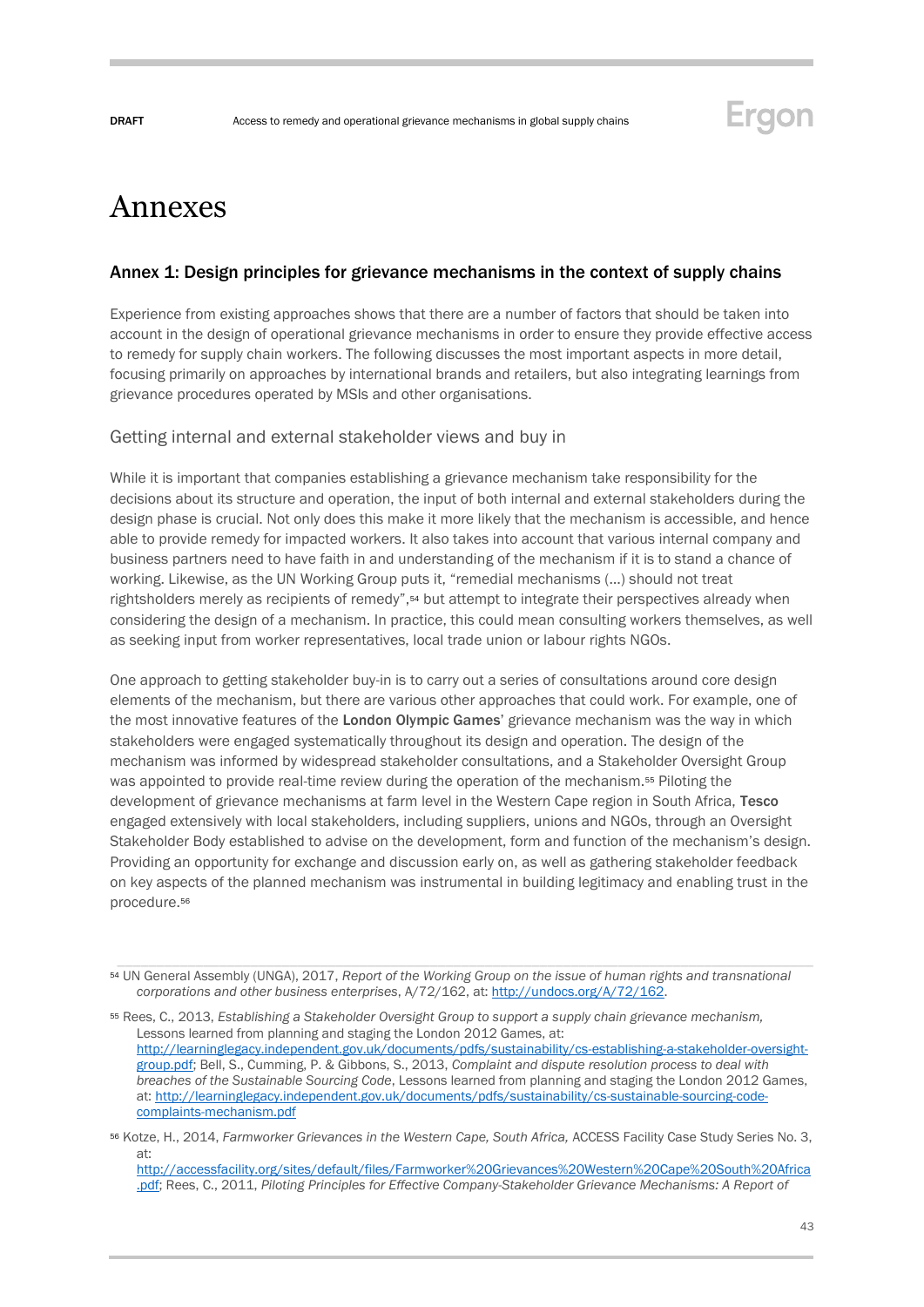#### Integrating stakeholder perspectives in the design of a mechanism

A broad stakeholder consultation exercise was carried out as part of the design stage of LOCOG's supply chain complaints procedure. This included engagement with:

- LOCOG's commercial partners;
- LOCOG staff responsible for licensing and procurement;
- International trade unions;
- Civil society organisations;
- Multi-stakeholder initiatives with a focus on labour rights; and
- The International Olympic Committee (IOC).

The Oversight Stakeholder Body assisting the design of a pilot grievance mechanism for South African farm workers, facilitated by Tesco, included representatives of:

- Industry associations, namely Fruit SA;
- Local trade unions, namely the Food and Allied Workers Union and the Building Wood and Allied Workers Union of South Africa;
- Local NGOs, namely the Centre for Rural Legal Studies and the Women on Farms Project; and
- Government, namely the Department of Agriculture.

At the same time, experiences in the Western Cape, in particular, also showed some of the dilemmas that approaches built on broad stakeholder engagement and buy-in may need to reckon with, including issues around coordination of the Oversight Stakeholder Group and constraints on the availability of Group members.<sup>57</sup> Similarly, one of the key learnings drawn from LOCOG's Stakeholder Oversight Group was that, in order for it to function effectively, the size of the group should be kept relatively small and members should have the capacity (including time) needed to undertake their role.<sup>58</sup>

#### Procedural elements of an operational grievance mechanism

Given the variable nature of potential supply chain grievance mechanisms, there are not - nor should there be – templated procedural elements which can be applied automatically. The specific design and characteristics of an operational-level grievance mechanism will reflect the individual operating context and differ depending on, *inter alia*:

• Who they are designed for, and what type of issues they cover (scope and audience);

<sup>57</sup> Ibid.

*Lessons Learned,* Harvard Kennedy School Corporate Social Responsibility Initiative, at: [https://sites.hks.harvard.edu/m-rcbg/CSRI/publications/report\\_46\\_GM\\_pilots.pdf](https://sites.hks.harvard.edu/m-rcbg/CSRI/publications/report_46_GM_pilots.pdf)

<sup>58</sup> Rees, C., 2013, *Establishing a Stakeholder Oversight Group to support a supply chain grievance mechanism,* Lessons learned from planning and staging the London 2012 Games, at: [http://learninglegacy.independent.gov.uk/documents/pdfs/sustainability/cs-establishing-a-stakeholder-oversight](http://learninglegacy.independent.gov.uk/documents/pdfs/sustainability/cs-establishing-a-stakeholder-oversight-group.pdf)[group.pdf](http://learninglegacy.independent.gov.uk/documents/pdfs/sustainability/cs-establishing-a-stakeholder-oversight-group.pdf)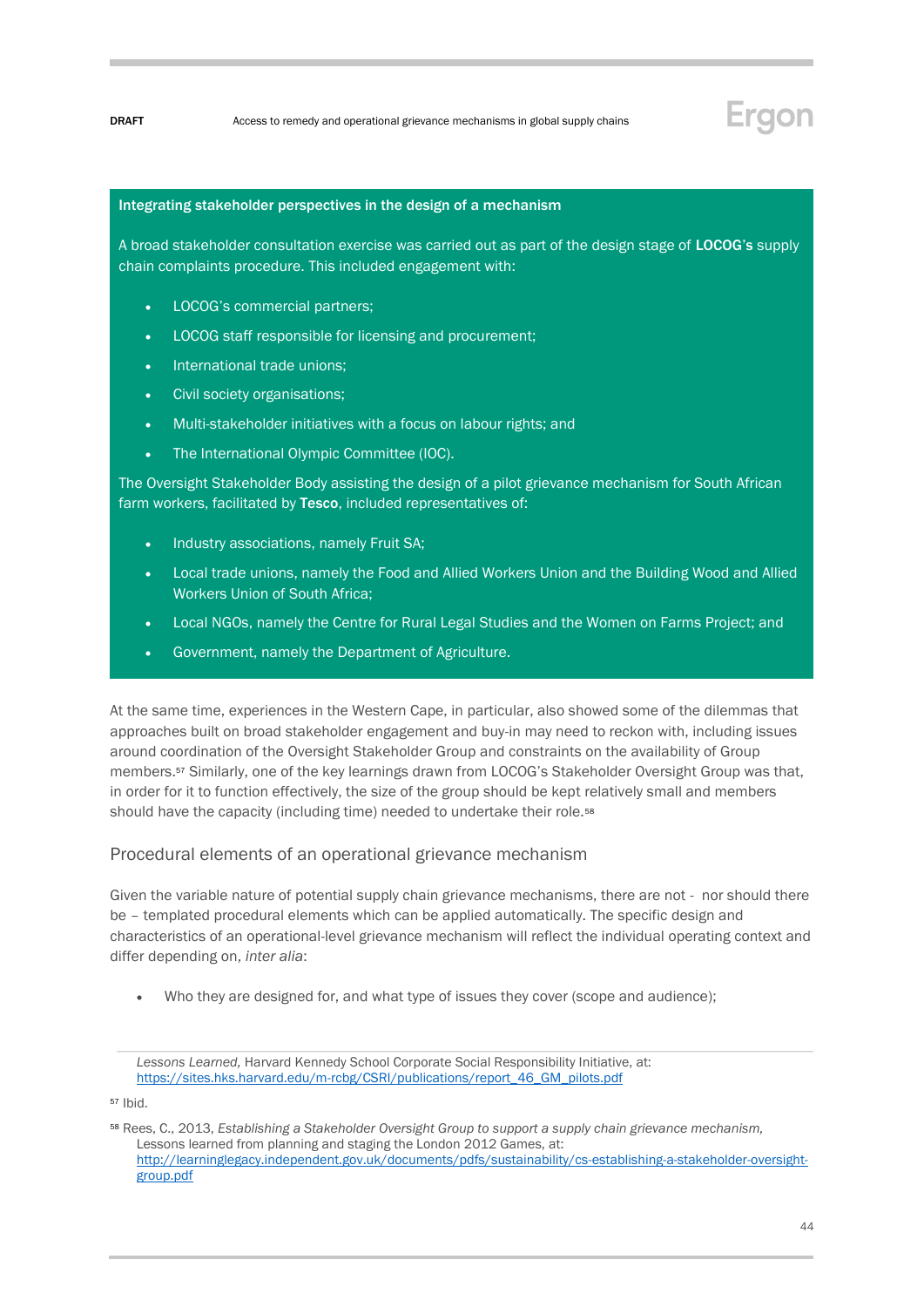- How they go about resolving grievances (process);
- What kind of outcomes, or remedies, are available (remedies); and
- Who is responsible for the management and operation of the mechanism (ownership).

However, in designing a mechanism, experience from existing approaches reveal the following as some of the key procedural elements and pre-requisites for any effective mechanism:



Examples of how these elements play out in practice are discussed in the next section.

#### Resource, capacity and the role of independent third parties

An important question in relation to the design of an operational grievance mechanism for supply chain workers is in relation to the role of third parties. While there is no requirement that an operational grievance mechanism should be completely independent from the organisation running it, it is important that the mechanism has sufficient design components to support the confidence of complainants and parties to any process that complaints will be dealt with in a way that maintains trust and builds confidence.

At the same time, completely outsourcing the management of grievances is not always either desirable or possible. In order to take responsibility for their actions and resulting impacts on workers' rights, companies need to be involved in the management and responses to grievances. Moreover, it is important to bear in mind that operational grievance mechanisms are not independent judicial procedures, but a device to manage complaints and, where appropriate, determine remedy.

However, there are some elements of a grievance mechanism which can benefit from being managed by independent or arms-length third parties, or through the input or oversight of independent parties. These can include:

- Independent management of investigation of complaints;
- Independent third-party mediation of disputes to seek mutually agreeable solutions; and
- Involvement of stakeholders and third parties in supporting and advising on the operation of the mechanism in general, or specifically in complex cases.

Ergon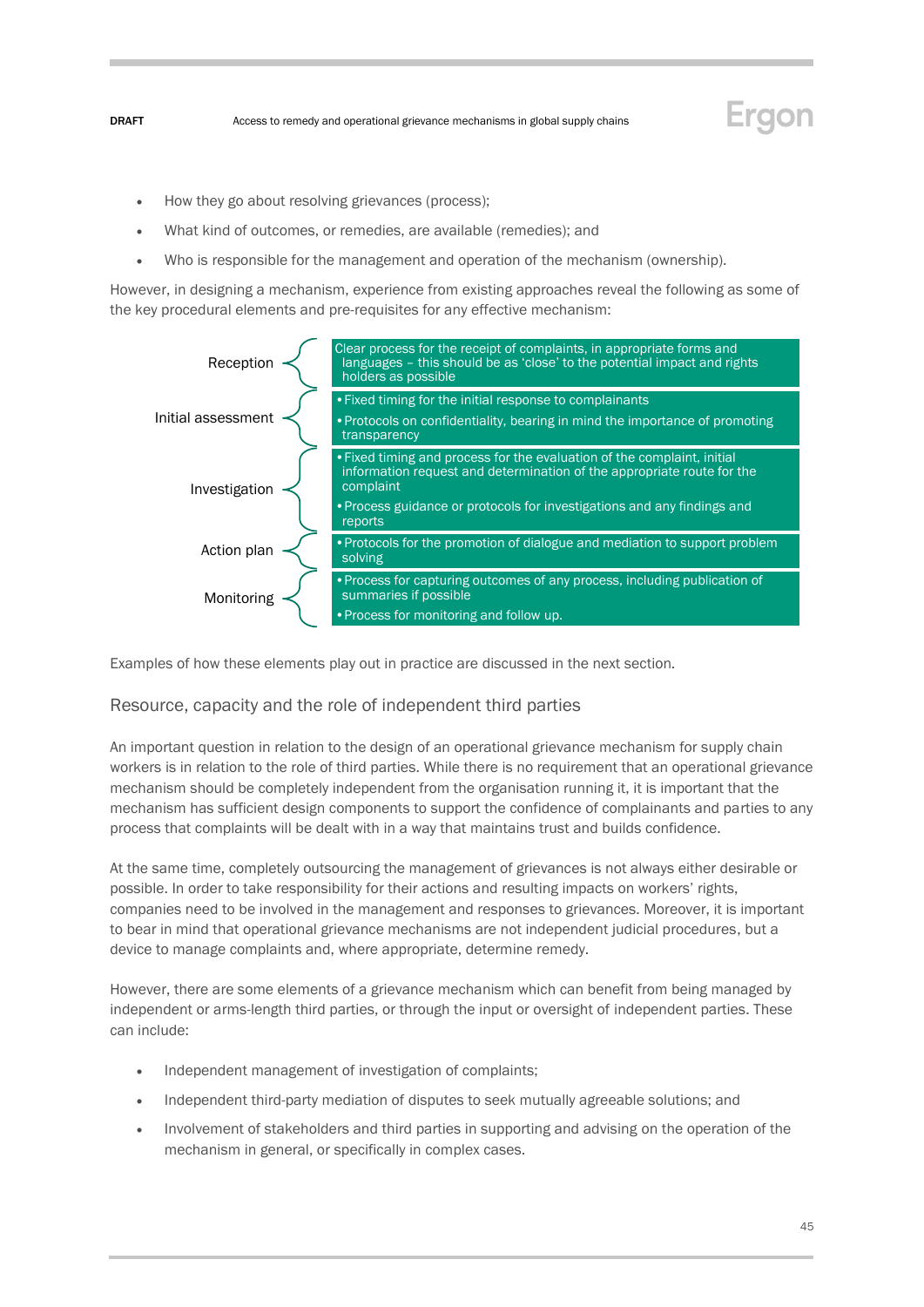

In addition, operating a supply chain grievance mechanism on a day-to-day basis may require quite significant capacity and resources. While some companies, such as Wilmar International, have a full-time, designated Grievance Coordinator, in other cases, organisational and capacity constraints may mandate outsourcing of the management of a complaints mechanism – or parts thereof – to a third-party. LOCOG, for instance, was, by its nature, a temporary organisation and did not necessarily have the skills, infrastructure and time needed to handle complex supply chain grievances, especially during the pre-Games and Games period. In this case, outsourcing the development and operation of the mechanism to a specialist consultancy, with LOCOG retaining oversight as well as the final say over the way in which complaints were dealt with and closed, proved to be the most efficient approach.

### Monitoring and reporting

An important part of an effective mechanism lies in what happens after a complaint has been closed off and there are agreed actions to take place to provide, or support, remedy. There are different ways in which the implementation of agreed actions can be monitored. These include:

- Direct monitoring by the entity examining the complaint and running the complaints mechanism;
- Appointment of a third party to monitor implementation of agreed actions; and
- Requiring regular reports on implementation by the entity against which the complaint was lodged to the entity who received the complaint.

For example, a company running a supply chain grievance mechanism may take a direct role in monitoring implementation of corrective actions or decide to appoint a third-party to do so on their behalf. This is an approach used by Adidas, whose Social and Environmental Affairs department is responsible for monitoring implementation of remedial actions agreed as outcomes of a third-party complaint.<sup>59</sup> Under the Fair Wear Foundation's complaints procedure, in turn, member companies are responsible to follow up on complaints with their suppliers and to monitor that agreed improvements are implemented, as well as to report back on complaints handling to FWF on a regular basis.<sup>60</sup>

### Keeping the rightsholder central and informed

Throughout the process – however defined – it is important to try to keep the worker who has raised the complaint informed of the progress and to check in on any changes or specific information which may impact on potential outcomes. This should be done through a series of regular communications, either in defined intervals, at key stages of the complaints handling process, or both. It is good practice to contact the complainant and inform them of the status and progress of their grievance, at a minimum, at the following stages:

- Upon reception of a complaint by a supply chain worker, to acknowledge receipt and describe how the complaint will be dealt with;
- Following initial assessment of the complaint, to communicate whether the complaint is admitted and / or whether additional information is required;

<sup>59</sup> Adidas, *Third Party Complaints Process*, at: [https://www.adidas-group.com/media/filer\\_public/3a/a8/3aa87bcf-](https://www.adidas-group.com/media/filer_public/3a/a8/3aa87bcf-9af9-477b-a2a5-100530e46b19/adidas_group_complaint_process_october_2014.pdf)[9af9-477b-a2a5-100530e46b19/adidas\\_group\\_complaint\\_process\\_october\\_2014.pdf](https://www.adidas-group.com/media/filer_public/3a/a8/3aa87bcf-9af9-477b-a2a5-100530e46b19/adidas_group_complaint_process_october_2014.pdf)

<sup>60</sup> Fair Wear Foundation (FWF), *Complaints Procedure*, at: [https://www.fairwear.org/ul/cms/fck](https://www.fairwear.org/ul/cms/fck-uploaded/documents/fwfpublications_reports/FWFcomplaintsprocedureMarch2014.pdf)[uploaded/documents/fwfpublications\\_reports/FWFcomplaintsprocedureMarch2014.pdf](https://www.fairwear.org/ul/cms/fck-uploaded/documents/fwfpublications_reports/FWFcomplaintsprocedureMarch2014.pdf)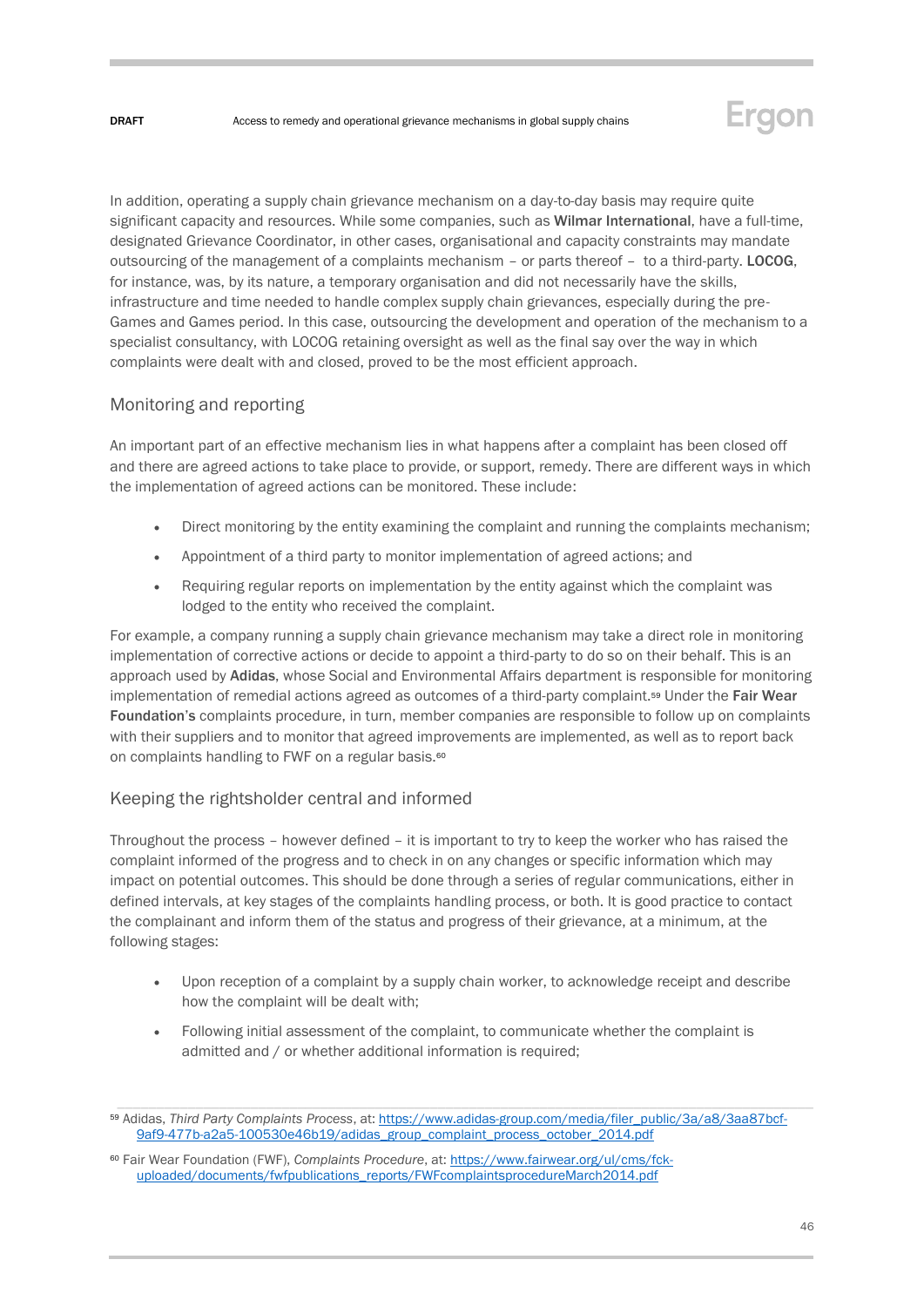

- Seek through formal or informal mediation to see whether the issues can be resolved by agreement
- Throughout the investigation or examination of the complaint to provide regular updates on its progress;
- Decide on whether any specific action is required for remediation or whether further mediation is appropriate
- Upon the development of corrective and remedial actions, to seek the complainant's perspective and, ideally, agreement;
- After the conclusion of the actual complaints process, to gather their views on whether any agreed actions are effectively being implemented.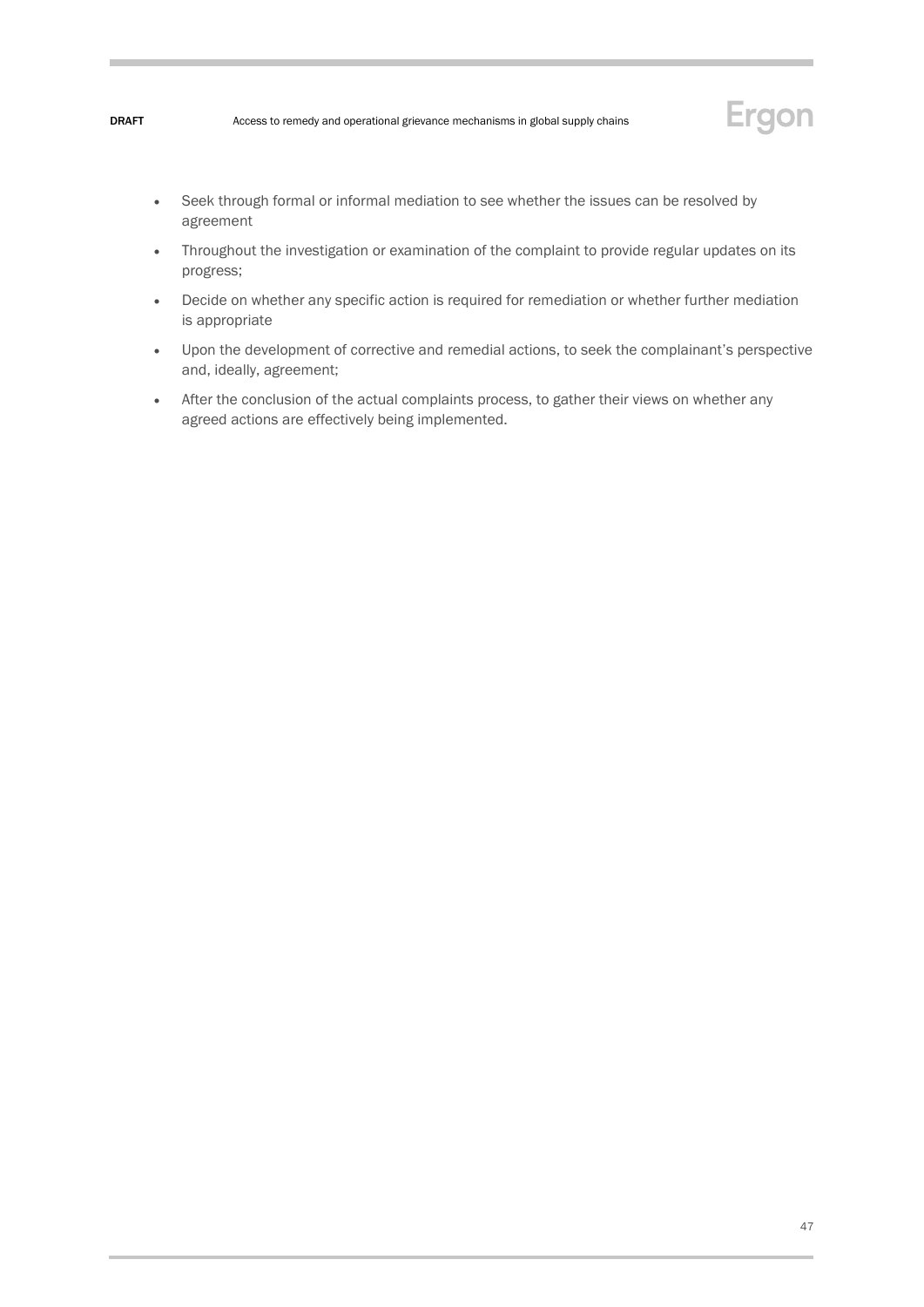## Ergon

### Annex 2: Examples of code of conduct requirements

#### M&S Global Sourcing Principles

#### "Workplace grievances:

Suppliers must provide a grievance mechanism for workers (and their organisations, where they exist) to raise workplace concerns. This grievance mechanism must involve an appropriate level of management and address concerns promptly, using an understandable and transparent process that provides timely feedback to those concerned, without any retribution. The mechanism must also allow for anonymous complaints to be raised and addressed. The existence and scope of this mechanism must be clearly communicated to all workers and their representatives, and all workers must have equal access."

### Gap Inc. Code of Vendor Conduct

#### "GRIEVANCE CHANNELS AND RETALIATION

The facility shall ensure that workers have means to report grievances to management, including a channel that provides for confidentiality and anonymity. The facility shall also ensure workers can bring to management's attention grievances through means other than their immediate supervisor. The grievance system shall include addressing grievances in a timely manner and documenting grievances and management action on grievances.

The facility shall provide for a system for addressing disputes in the workplace, whether between coworkers or between workers and supervisor or manager. The facility shall ensure that such grievance channels and mechanisms for resolving disputes and grievances provide for protection from retaliation."

#### Mars Supplier Code of Conduct

Guidelines on abuse, harassment and disciplinary action: "Supplier will establish written and/or verbal procedures for handling grievances from workers concerning workplace conditions and treatment."

Guidelines on freedom of association and collective bargaining: "Supplier provides confidential and anonymous means for employees to raise grievances and records this process."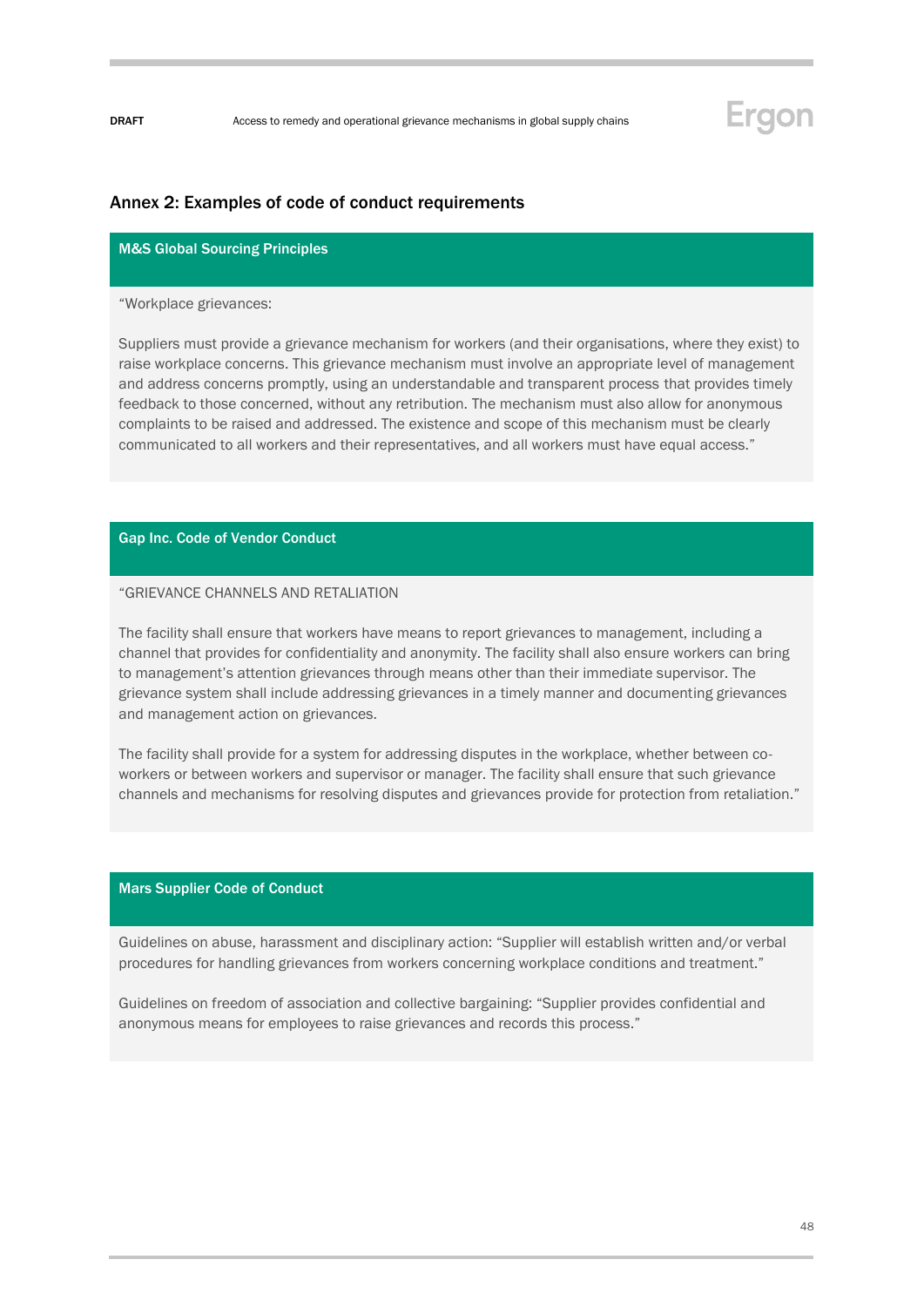# Ergon

#### Sodexo Supplier Code of Conduct and Supplier Guide

Principle on implementation: "(…) Suppliers shall establish processes or mechanisms where employees can raise issues of concern without fear of reprisals or negative repercussions."

Guidelines on grievance procedure:

"Suppliers should (…)

- Ensure that the workplaces have clearly communicated grievance mechanisms that enable employees to raise issues of concern to management without fear of reprisals or negative repercussions. Where possible, employees should have more than one channel for raising concerns.
- Ensure that any such mechanisms are legitimate, accessible, predictable, equitable, transparent, sources of continuous learning, based on engagement and dialogue and respectful of human rights. Special attention should be paid to needs of special groups including migrant workers and women."